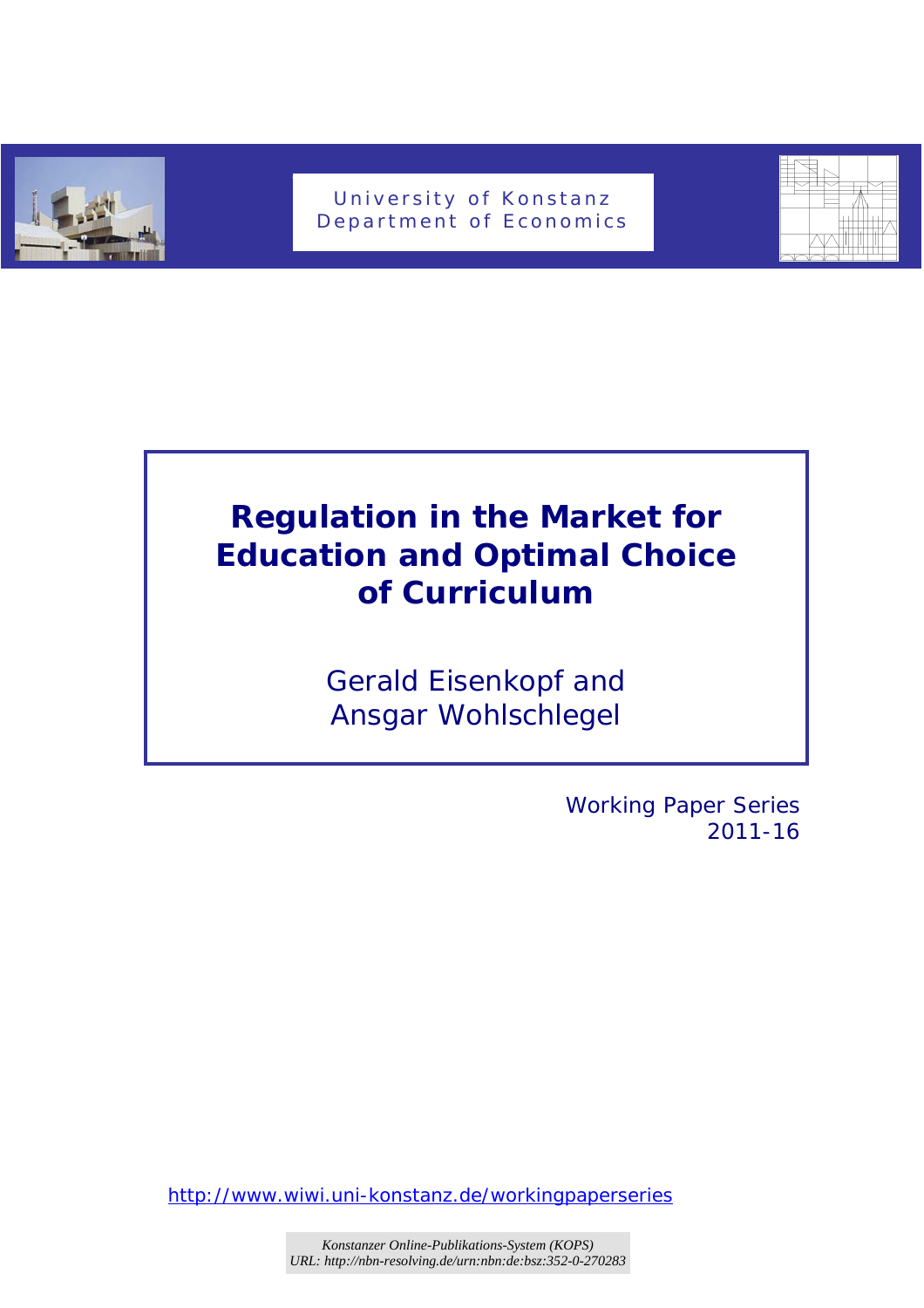## Regulation in the Market for Education and Optimal Choice of Curriculum✩

Gerald Eisenkopf<sup>a</sup>, Ansgar Wohlschlegel<sup>b</sup>

*<sup>a</sup>Department of Economics, University of Konstanz, Box 131, 78457 Konstanz, Germany Thurgau Institute of Economics , Hauptstr. 90, 8280 Kreuzlingen, Switzerland. eisenkopf@twi-kreuzlingen.ch. <sup>b</sup>Wirtschaftspolitische Abteilung, University of Bonn, Adenauerallee 24-42, 53113 Bonn, Germany.*

*wohlschlegel@uni-bonn.de.*

## **Abstract**

We analyze educational institutions' incentives to set up demanding or lax curricula in duopolistic markets for education with endogenous enrolment of students. We assume that there is a positive externality of student achievement on the local economy. Comparing the case of regulated tuition fees with an unregulated market, we identify the following inefficiencies: Under regulated tuition fees schools will set up inefficiently lax curricula in an attempt to please low-quality students even if schools internalize some of the externality. On the other hand, unregulated schools set up excessively differentiated curricula in order to relax competition in tuition fees. Deregulation gets more attractive if a larger fraction of the externality is internalized.

*Keywords:* Education, Local Externalities, Product Differentiation, Price Competition, Vouchers

## **1. Introduction**

Schools and universities provide significant inputs to local and regional economies. However, some of these benefits of education are externalities: Aggregate student achievement spills over into the productivity of the entire local economy through various channels such as human capital spillovers (Rauch (1993), Rosenthal and Strange (2008), Andersson et al. (2009)), facilitating education of others (Benabou (1993)) or reducing crime (Machin et al. (2011)). Hence, student achievement produced by educational institutions is a local public good.

At the same time, student achievement produced by an educational institution has an impact on its competitive position in the market for education. These strategic considerations are unlikely to be perfectly aligned with social benefits from student achievement. Hence,

 $\hat{X}$ The authors would like to thank an anonymous referee, the editor, Lisa Bruttel, Eberhard Feess, Philipp Harms and seminar participants in Aachen, Cologne and at the Economics of Education Committee of the *Verein für Socialpolitk* for helpful comments.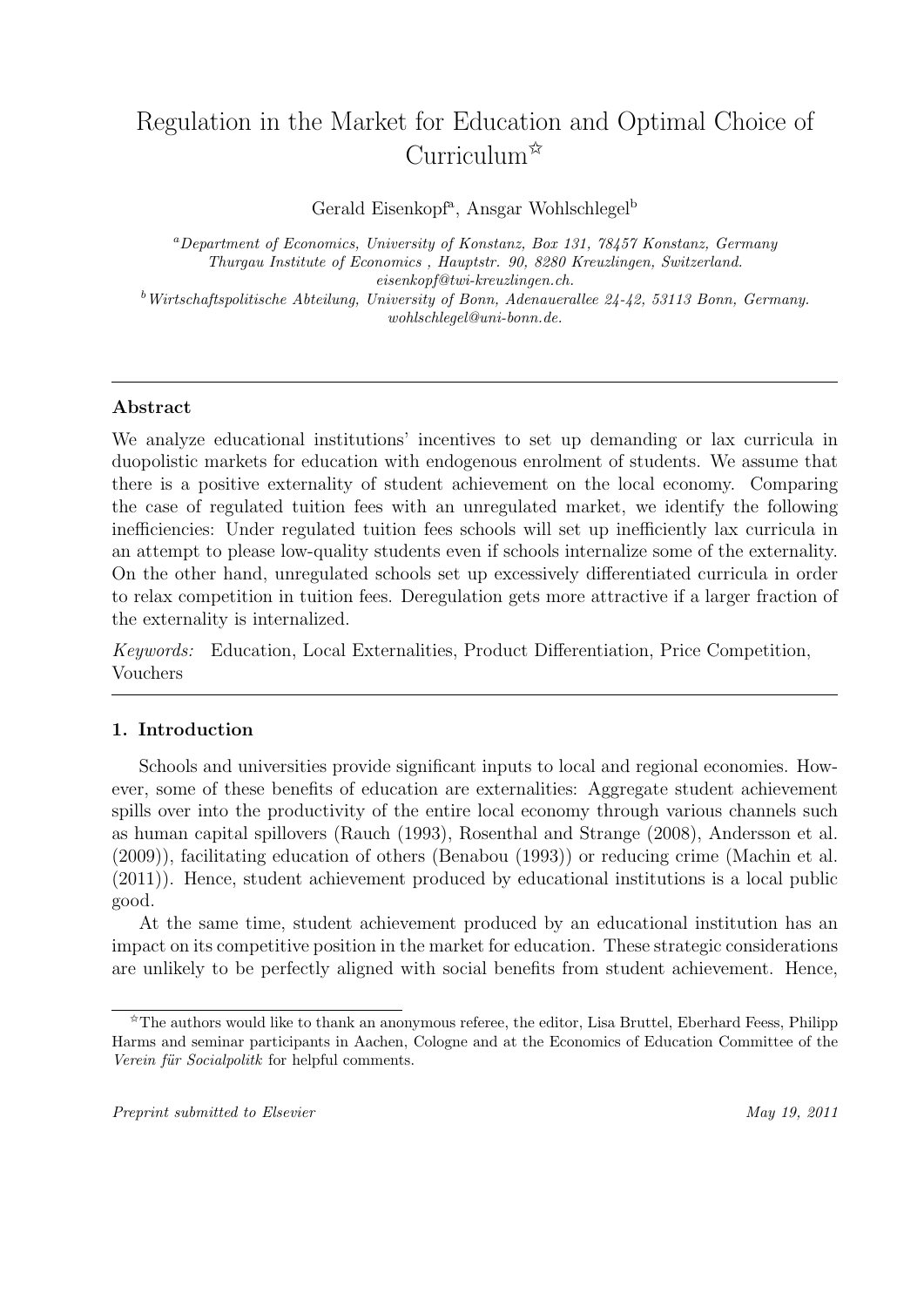a great part of the public is skeptical towards an increasing importance of market forces in education. People are, for instance, concerned that unregulated profit maximization of universities might lead to under-provision or inefficient allocation of quality and quantity due to imperfect competition, externalities or imperfections in the market for funds.<sup>1</sup> A different concern repeatedly raised in the public discussion is that a market based university system may induce universities to be excessively slack on study requirements due to competition for paying students.<sup>2</sup> This paper's aim is to provide a first study on educational institutions' incentives to set up demanding or lax curricula under two different market regimes: an unregulated market in which educational institutions compete in tuition fees and curricula, and a market in which tuition fees are regulated to a fixed level, so that competition takes place only in curricula.

Our analysis is driven by an assumption which we believe is the distinctive feature of the choice of curriculum as opposed to, for instance, the choice of teaching quality: that a more demanding curriculum is more productivity enhancing but more costly to students than a less demanding one and, assuming that students have different abilities, a higher ability reduces a student's marginal cost of preparing the exam of a more demanding curriculum. Hence, low-ability students will prefer lax over demanding curricula even if tuition fees are identical.

When dealing with the aforementioned externality of student achievement, we will allow for the possibility that educational institutions directly take it into account to some extent: Curricula of primary and secondary schools are in many countries at least influenced by local school boards and will thus internalize local externalities such as reduced crime rates. On the other hand, even private universities may care somewhat about the human capital spillover to the local population, as they recruit much of their student body from the local economy.<sup>3</sup> We will label the total externality of student achievement *social teaching spillover* and the part of it that is internalized by schools *private teaching spillover*.

Contradicting the conjectures made by some media, we find that in an unregulated market some schools and universities will set up even inefficiently *tough* curricula in order to relax subsequent competition in tuition fees. In contrast, it is *regulated* tuition fees which tend to induce all institutions to be excessively lax on students. Intuitively, the equilibrium curriculum in the latter regime must necessarily be located 'at the median student' among all enrolled students, as otherwise unilateral slight underbidding or overbidding would give the deviating institution more than half of total demand and thus increase its profit, whereas this slight deviation leaves the deviating institution's private teaching spillover roughly constant. Hence, in equilibrium even the *private* teaching spillover is not taken into account at all. In other words, the teaching spillover works like a positive externality, so that the equilibrium curriculum will be too lax, and this would be true even if all of the spillover was taken into

<sup>1</sup>Some of these issues have been taken up by theoretical economic research, e.g. Epple and Romano (1998, 2008), Hoxby (1999), Del Rey (2001), Kemnitz (2007).

<sup>&</sup>lt;sup>2</sup>The Economist (1998, Sep 18th).

<sup>3</sup>See, for instance, Jepsen and Montgomery (2009)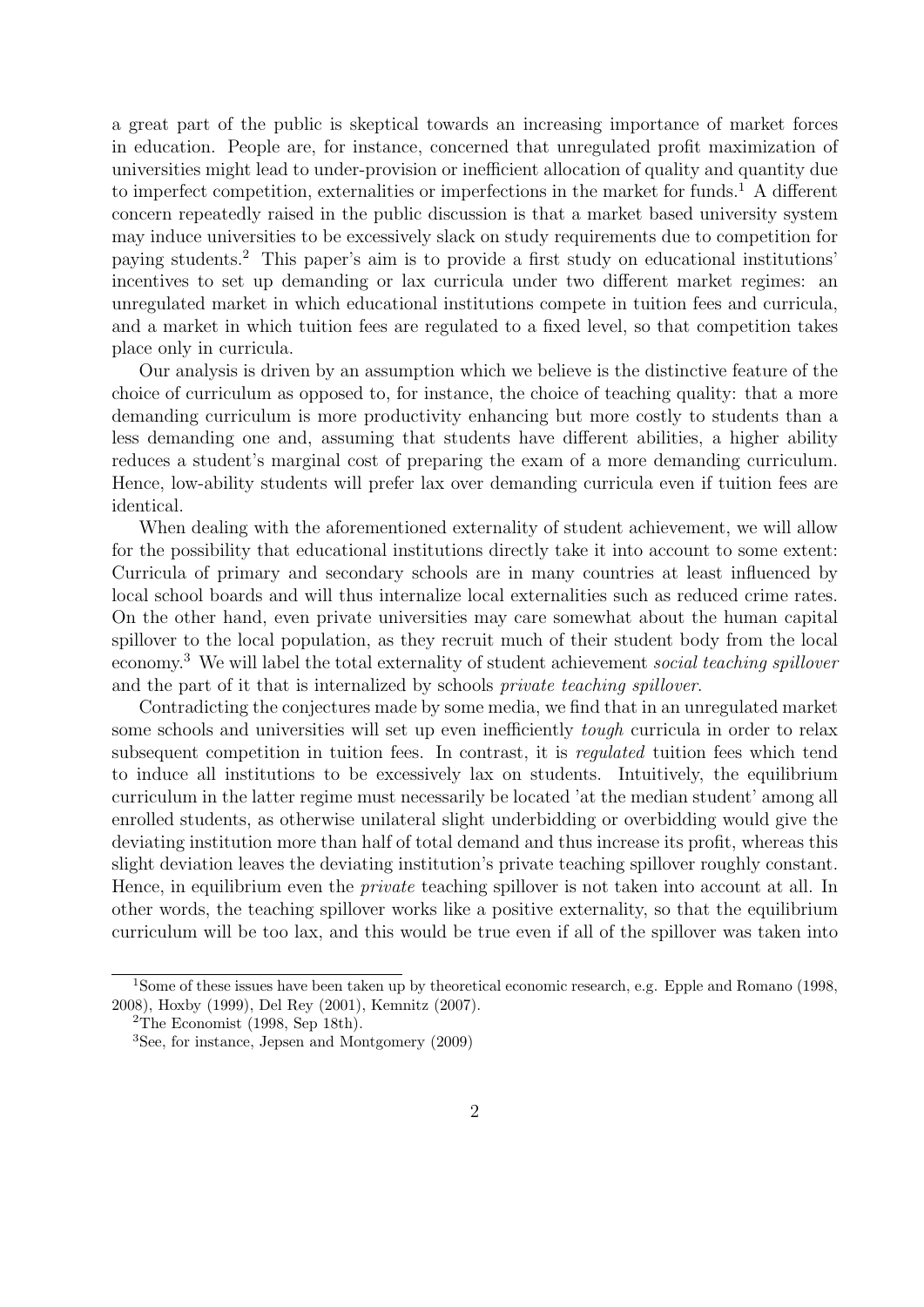account in schools' objective functions. On the other hand, equilibrium curricula do depend on the private benefit. Hence, the unregulated market will be more attractive the larger the fraction of the private teaching spillover in social spillover.

Most assumptions we make in our model are standard in the literature on product differentiation. Technically speaking, preferences in our model combine aspects of vertical and horizontal differentiation, the difference between which is that consumers of a vertically differentiated good agree that higher quality is better but disagree with respect to their willingness to pay for quality,<sup>4</sup> whereas in the case of horizontal differentiation consumers bear preference costs whenever the good differs from their preferred variety in *any* direction.<sup>5</sup> In particular, our result of excessively tough curricula in the unregulated case corresponds to standard results in the literature on vertical differentiation. On the other hand, the possibility of profitably underbidding a rival's curriculum, which is a main driving force of the inefficiency associated with regulated tuition fees, crucially depends on the horizontal-differentiation aspect of our model.

To the best of our knowledge, we are the first to analyze incentives for educational institutions to set up demanding or lax curricula. There is a line of literature on educational institutions competing in *quality* and tuition fees.<sup>6</sup> The main differences between the choices of quality and curricula are that (i) for arguments based on quality a model of purely vertical differentiation would be appropriate, and (ii) the practical discussion on quality is always closely related to cost arguments, whereas in our argument making exams harder to pass does not necessarily involve higher costs for schools. Epple and Romano (1998) and Epple et al. (2002) analyze competition between schools with different objectives, public and private schools, and find that private schools skim off the wealthiest and most able students, an effect which is more pronounced in a system of universal vouchers. By contrast, Epple and Romano (2008) show that this negative side effect of competition can be mitigated by appropriate design of the voucher system. While these papers focus mainly on distributional considerations, Hoxby (1999) shows that competition among school districts increases the efficiency of the use of public funds in education.

The models most closely related to ours are Del Rey (2001) and Kemnitz (2007), who also analyze the market for education within a framework of spatial competition. Del Rey (2001) analyzes universities' choices to devote funds to teaching or research in a model which is institutionally similar to our regulated case: There is non-price competition between universities, and the budget allocated to universities by the government depends (in part) on the number of students. Unlike in our model, however, universities are horizontally differentiated in a dimension which is unrelated to education. Quality then takes on the role of the price in the standard Hotelling model. We take up a different dimension of an educational institution's strategy space, the choice of curriculum, and seek to assess welfare

<sup>4</sup>See for instance Shaked and Sutton (1982).

<sup>5</sup>An example is the model by Hotelling (1929).

<sup>6</sup>However, quality improvements which are effective in enhancing student achievement may be difficult to find in practice. For instance, Buddin and Zamarro (2009) show that there are large differences in student achievement across teachers, but they cannot be pinned down to traditional measures of teacher quality.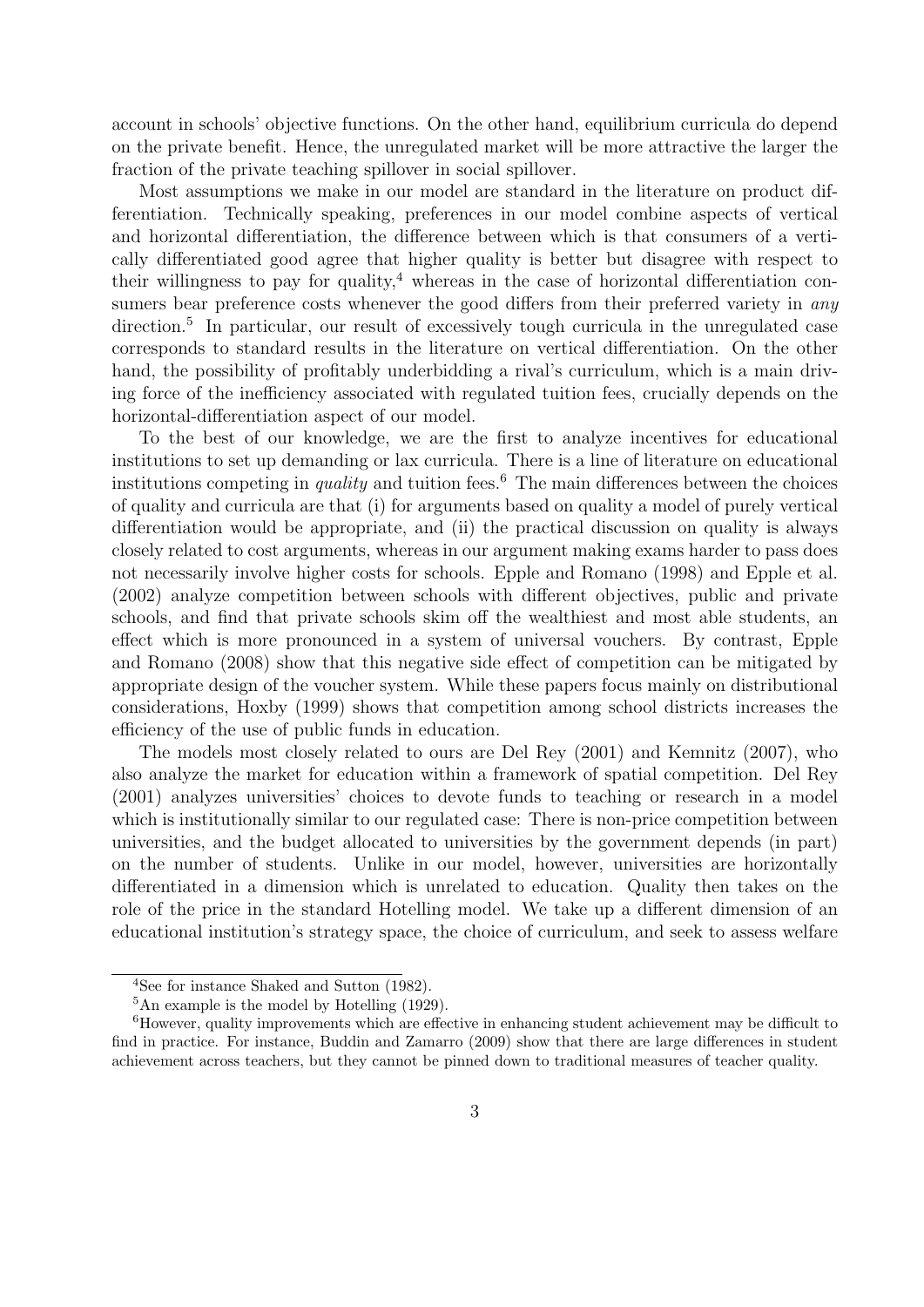implications of our results, especially in comparison to the case of price competition. In this respect, our work can be seen as complementary to Del Rey (2001).

Kemnitz (2007) analyzes universities' quality incentives within a standard model of vertical differentiation. Under the assumption of a fixed total number of students in the economy, he shows that the optimal uniform-fee regulation always outperforms the unregulated market outcome. The main reason for this result is that students agree that higher quality is always better, so that under regulated tuition fees universities will outbid each other in quality until the marginal cost of doing so is equal to the tuition fee (or until the maximum quality is reached). Consequently, the equilibrium in that model is the efficient outcome among all symmetric outcomes. This result is dramatically different to our Proposition 3: In our model there are always some students who would prefer a less demanding curriculum. Hence, a school/university offering a tough curriculum exposes itself to the risk of being slightly undercut and end up with less than half of total demand. This difference is the main reason why our conclusions are over all much less in favor of regulated tuition fees than in the preceding literature.

Other theoretical work on optimal policies for universities to attract students has mainly focused on peer-group effects inducing universities to go after especially the high-ability students. In Rothschild and White (1995) and Caucutt (2002), this leads to price discrimination, whereas De Fraja and Iossa (2002) analyze competition through admission standards. Gary-Bobo and Trannoy (2008) then explain why a monopolistic university would combine admission exams with tuition fees.

Our comparison of unregulated price competition with regulated tuition fees is motivated by the fact that both systems exist in reality. While price competition both in secondary and higher education is regulated or eliminated in most European countries, the US are probably the chief example for price competition among universities. Empirical papers on US data give strong support for most features of the existing models on competition in tuition fees, as for instance Epple, Romano, and Sieg (2003, 2006). Competition in secondary education takes more subtle forms on both sides of the Atlantic but does exist and is largely beneficial according to several empirical studies such as Hoxby (2000) and Rincke (2006) for the US, Gibbons et al. (2008) for England and Wößmann (2003) for Europe. Such competition in secondary education is usually not in price but rather in quality and works through a voucher system. In a voucher system, the government pays for the education of children via vouchers. Parents use these vouchers to pay the school they prefer for their child. Hence, in a voucher system schools must compete for students in order to get public funding, which nicely fits our model of the regulated market.<sup>7</sup>

The paper proceeds as follows. We introduce the model in the following section. In sections 3 and 4 we consider two benchmark cases: First we analyze which curricula and which allocation of students a social planner would directly implement if he could. Then we identify the outcome in an unregulated market, i.e. in which schools compete in curricula

<sup>7</sup>Friedman (1997) makes a strong case for voucher systems in education and receives empirical support by Sandström and Bergström  $(2005)$  and Gallego  $(2006)$ .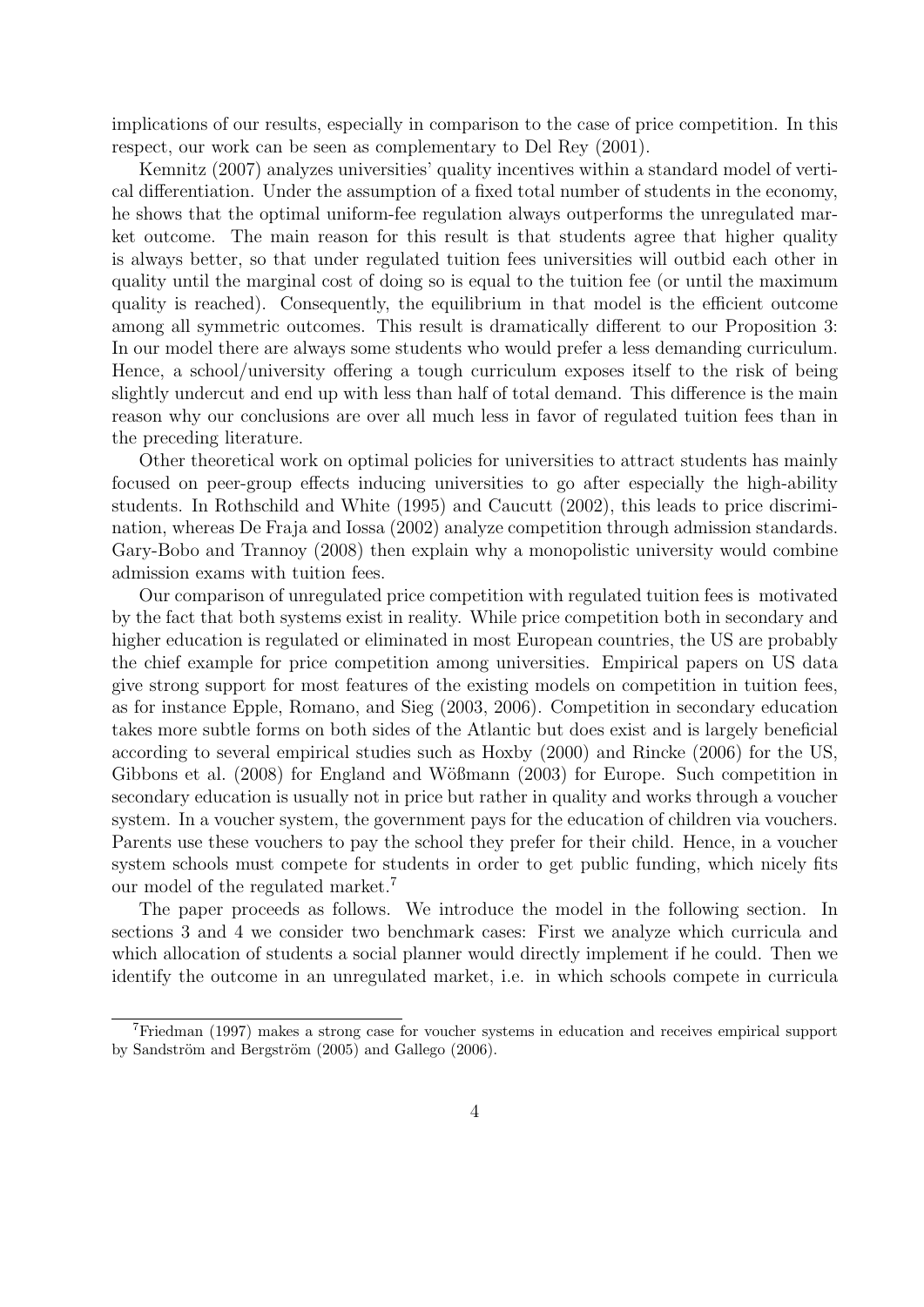*and* tuition fees. In section 5 we analyze equilibrium when tuition fees are regulated to a fixed level. We then compare these results and draw final conclusions from our analysis.

## **2. The Model**

To keep language simple, we shall refer to all kinds of educational institutions as 'schools'. We consider a duopoly market in which schools provide education at zero costs.<sup>8</sup> Each school *k* decides on the level of tuition fees  $T_k \geq 0$  and on details of the curriculum which are summarized in the variable  $s_k$  such that a higher  $s_k$  means that the curriculum is more challenging. A more challenging curriculum increases the productivity effect for students but makes it harder for them to meet the requirements associated with it. We measure the curriculum variable in terms of students' post-graduation income, which allows us to directly interpret *s<sup>k</sup>* as student achievement.

Teaching output spills over into the local economy, an effect we refer to as *social teaching spillover* and assume to be a fraction  $\beta$  of aggregate student achievement in the city. Evidence for this externality abounds: For instance, Rosenthal and Strange (2008) show that the presence of workers with college education is responsible for the positive effect of agglomeration on wages. Andersson et al. (2009) report large effects of newly established higher-education institutions on output per worker in the close vicinity of the institution. We allow for some of this externality to be internalized by schools (*private teaching spillover*) and denote this with  $\alpha \in [0, \beta]$ . At times, we will restrict attention to sufficiently small  $\alpha$  in order to avoid tedious case distinctions which arise when the private spillover effect becomes too dominant. To be more specific, let us denote demand for school  $k$  by  $D_k$ . Then school *k*'s profit is given by

$$
\Pi_k = (T_k + \alpha s_k) D_k. \tag{1}
$$

Students increase their productivity by studying, which in turn will increase their incomes after graduation. We assume that their post-graduation income will be higher the more demanding the school's curriculum is. On the downside, a more demanding curriculum *s<sup>k</sup>* at school *k* comes at a cost  $\frac{s_k^2}{2}\gamma$ , where  $\gamma$  is an ability parameter which is assumed to be uniformly distributed on  $[\underline{\Gamma}, \underline{\tilde{\Gamma}}]$ . Intuitively, students with higher  $\gamma$  incur higher absolute and marginal costs of preparing the exam of a given curriculum. We normalize the total mass of students to unity, and we confine the analysis to  $\overline{\Gamma}$  < 2 $\Gamma$ , i.e. that students are sufficiently homogenous, in order to avoid further case distinctions in the analysis. Finally, tuition fees  $T_k$  charged by school *k* will reduce a student's utility. Summarizing, a type- $\gamma$ student's utility from being enrolled at school *k* is assumed to be

$$
U_k(\theta) = s_k - \frac{s_k^2}{2}\gamma - T_k. \tag{2}
$$

This utility function has a number of important properties: On the one hand, it has in common with preferences in models of vertical differentiation that lower-cost students

<sup>8</sup>This is just a simplifying assumption; results would be similar with constant marginal costs. See also the discussion in the concluding section.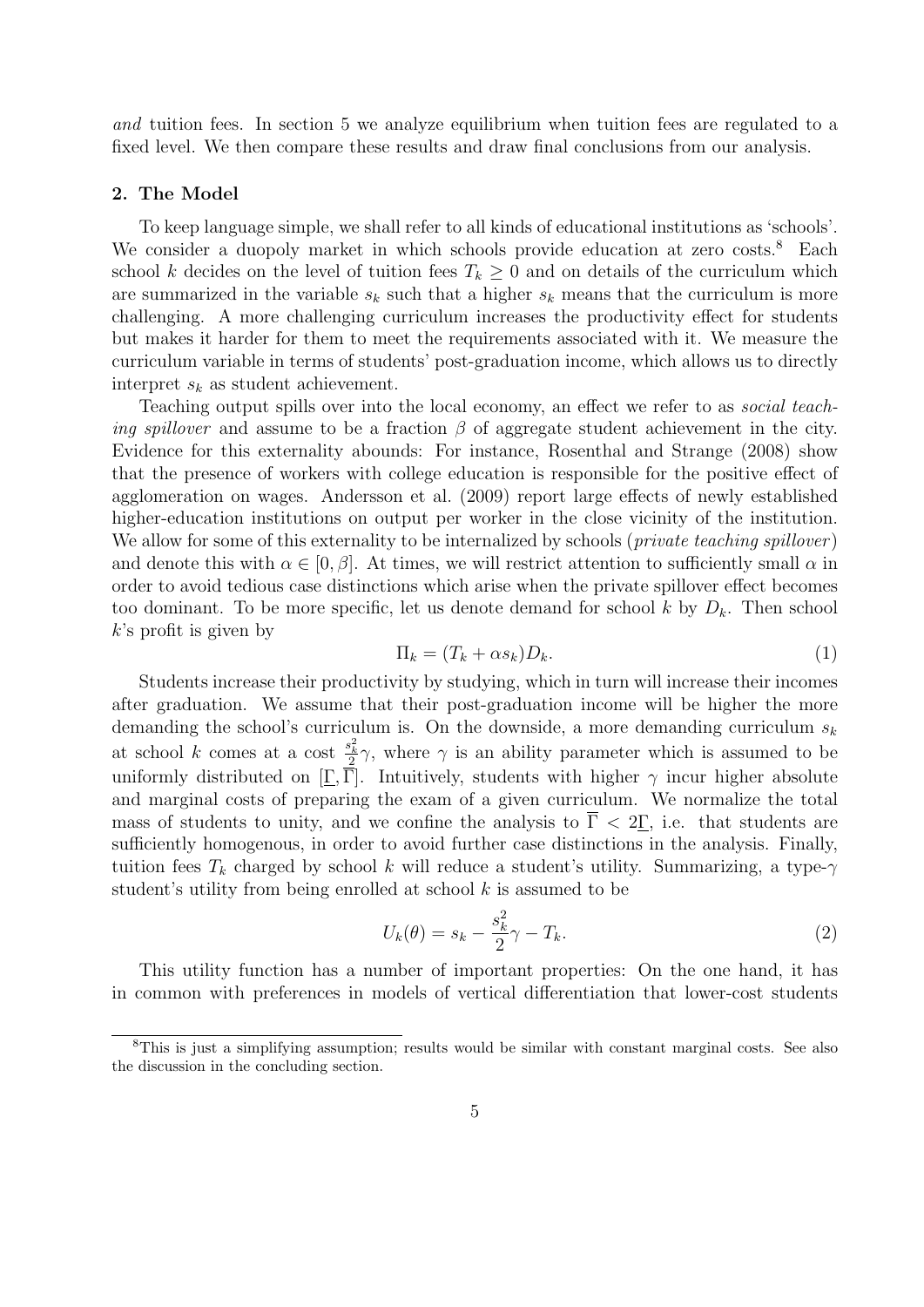have a higher willingness to pay for any curriculum *sk*. On the other hand, there is a horizontal dimension of product differentiation as, for given prices, every student has a unique most preferred curriculum which is  $s_k = \frac{1}{2}$  $\frac{1}{\gamma}$  and thus strictly decreasing in *γ*. Hence, these preferences exhibit the plausible property that a (high-cost) student may choose a less productivity-enhancing school even if it charges higher tuition fees.

A consequence of the vertical-differentiation aspect of preferences is that if a type-*γ* student prefers the school with the tougher curriculum, then all students with cost types *γ ′ < γ* will do so. Hence, for given tuition fees and curricula, if both schools are able to attract any demand at all, then there will always be exactly one type of student who is indifferent between both universities, and one less able type of student who is indifferent between being enrolled at the laxer school and not being enrolled at all. In this case, these two types of student therefore fully characterize students' behavior in the market. Hence, it will prove convenient to denote the highest-cost type among students enrolled at school *k* by  $\overline{\gamma}_k$ .

With this definition, and without loss of generality referring to the school with the more challenging curriculum as school 1 (i.e.,  $s_1 > s_2$ ), we can now set up schools' profit functions. As students differ only in their costs of preparing exams, the average student achievement of school  $k$  is simply  $s_k$ . Hence, schools' profits are given by

$$
\Pi_1 = (T_1 + \alpha s_1) \frac{\overline{\gamma}_1 - \underline{\Gamma}}{\overline{\Gamma} - \underline{\Gamma}} \tag{3}
$$

$$
\Pi_2 = (T_2 + \alpha s_2) \frac{\overline{\gamma}_2 - \overline{\gamma}_1}{\overline{\Gamma} - \underline{\Gamma}}, \tag{4}
$$

provided that there are some students who enrol at all at the respective school (i.e., Γ *<*  $\overline{\gamma}_1 < \overline{\gamma}_2 \leq \overline{\Gamma}$ ).

By contrast, a benevolent social planner would seek to maximize the sum of students' aggregated utility and teaching spillover:

$$
\max_{s_1, s_2, \underline{\theta}_1, \underline{\theta}_2} (1+\beta) \left[ s_1 \frac{\overline{\gamma}_1 - \underline{\Gamma}}{\overline{\Gamma} - \underline{\Gamma}} + s_2 \frac{\overline{\gamma}_2 - \overline{\gamma}_1}{\overline{\Gamma} - \underline{\Gamma}} \right] - \frac{s_1^2}{2} \frac{\overline{\gamma}_1^2 - \underline{\Gamma}^2}{2(\overline{\Gamma} - \underline{\Gamma})} - \frac{s_2^2}{2} \frac{\overline{\gamma}_2^2 - \overline{\gamma}_1^2}{2(\overline{\Gamma} - \underline{\Gamma})}
$$
(5)

subject to  $\underline{\Gamma} \leq \overline{\gamma}_1 \leq \overline{\gamma}_2 \leq \overline{\Gamma}$ . The first summand in the social planner's objective function is the total social benefit from aggregate student achievement in both schools, which is just the sum of students' aggregate post-graduation income and the social teaching spillover. The second and third summands are average cost of preparing the exams at each school. Comparing the objective functions (3), (4) and (5) shows that, irrespectively of the market structure, there are two potential kinds of externality: First, the already discussed fact that schools may reflect only part of the teaching spillover whenever  $\alpha < \beta$ , and second, the fact that schools care only about their decisions' influence on the marginal students, whereas the social planner cares about the average student.

In line with the theoretical literature on vertical differentiation, we sought to keep the model tractable by assuming distributions and functional forms which may seem very special to the general reader. However, we shall argue in the conclusions that the key effects identified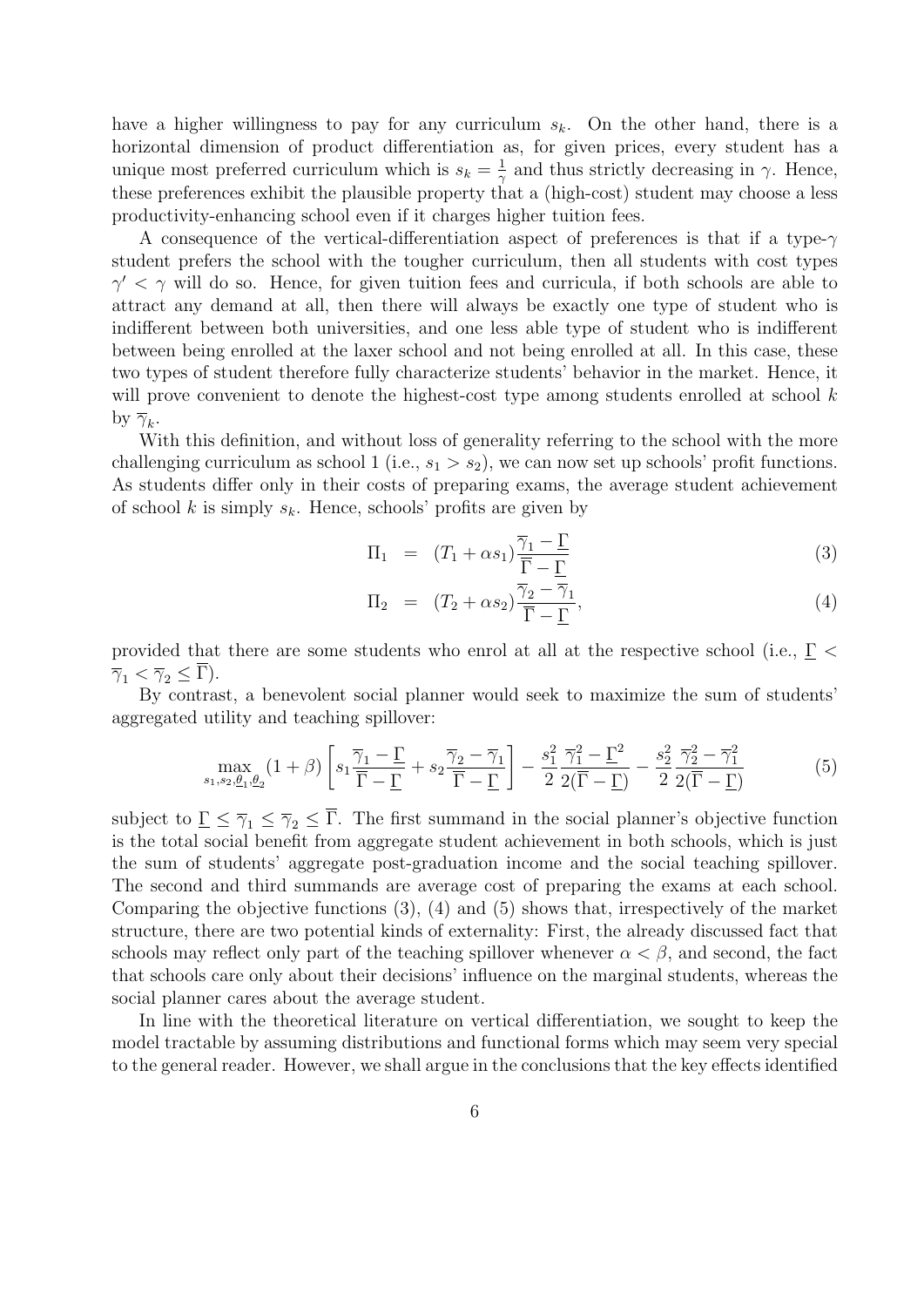in this paper will hold for a large variety of functional forms. What really drives the main difference of our results compared to existing theories, the additional inefficiency of regulated tuition fees identified in Proposition 4, is what we believe is a distinctive feature of the choice of curricula: It is the implicit assumption that less able students will prefer laxer curricula even if tuition fees are constant.

## **3. Efficient Curricula**

As a benchmark, let us analyze how a social planner would locate the two schools on the range of curricula and allocate the potential students between these schools. Loosely speaking, the social planner trades off a higher number of students creating a positive social surplus when enrolling at a school if the curriculum is lax against a higher social surplus created by students already enrolled when it is tough.

Taking the partial first derivatives of (5) w.r.t. the curricula  $s_1, s_2$  gives us the first-order conditions

$$
s_1 = \frac{2(1+\beta)}{\overline{\gamma}_1 + \underline{\Gamma}} \tag{6}
$$

$$
s_2 = \frac{2(1+\beta)}{\overline{\gamma}_2 + \overline{\gamma}_1} \tag{7}
$$

These equations show that, a higher social teaching spillover (*β*) makes society prefer tougher curricula for a given allocation of students between schools.

Turning to the efficient allocation of students between schools, note that due to students' heterogeneity it can never be optimal to have only one active school, i.e.  $\underline{\Gamma} < \overline{\gamma}_1 < \overline{\gamma}_2$  will be satisfied by the simple first-order conditions anyway and can therefore be ignored. Hence, the only relevant constraint is  $\overline{\gamma}_2 \leq \overline{\Gamma}$ . The following Proposition shows that this constraint is indeed binding:

**Proposition 1.** *The socially optimal sets of students to be enrolled at each school, and socially optimal curricula are*

$$
\overline{\gamma}_1^f = \sqrt{\overline{\Gamma}\underline{\Gamma}} \tag{8}
$$

$$
\overline{\gamma}_2^f = \overline{\Gamma} \tag{9}
$$

$$
s_1^f = \frac{2(1+\beta)}{\sqrt{\underline{\Gamma}}(\sqrt{\overline{\Gamma}} + \sqrt{\underline{\Gamma}})}
$$
(10)

$$
s_2^f = \frac{2(1+\beta)}{\sqrt{\overline{\Gamma}}(\sqrt{\overline{\Gamma}} + \sqrt{\underline{\Gamma}})}.
$$
\n(11)

*Proof.* See the Appendix.

The efficient set of students who should be enrolled at all (which is the entire population in our model), and the efficient allocation thereof between schools are independent of the teaching spillover.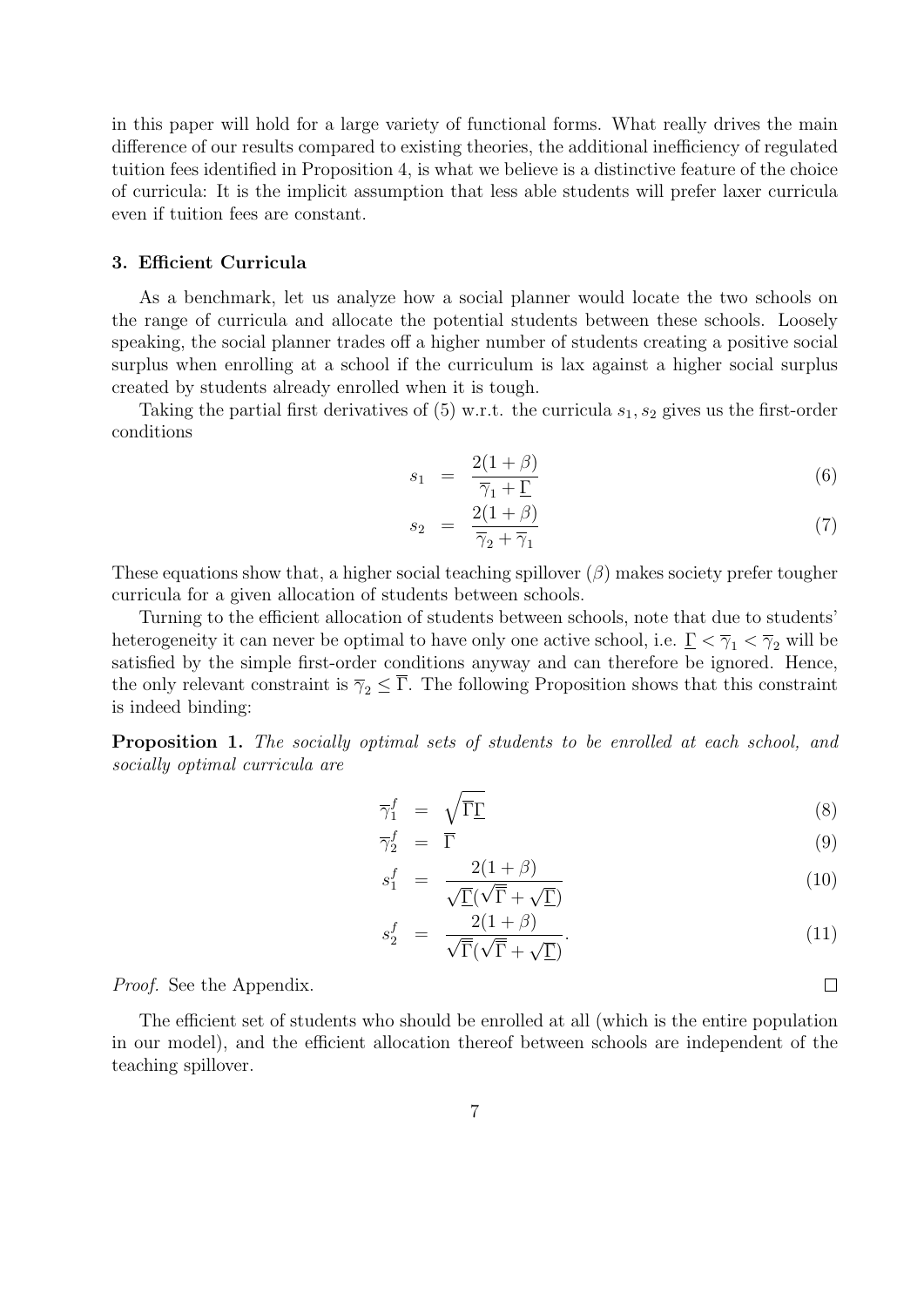#### **4. The Unregulated Market Outcome**

If there is no regulation, then schools will choose curricula and tuition fees so as to maximize their profits (1). We follow the literature on product differentiation by assuming that tuition fees are easier to change on short notice than curricula. We reflect this assumption by modeling the game in a two-stage manner: In the first stage, schools choose curricula simultaneously, and in the second stage they choose tuition fees simultaneously. We solve the game via backwards induction.

Suppose without loss of generality that school 1 has chosen a tougher curriculum in stage 1, i.e.  $s_1 > s_2$ . Then, due to the monotonicity of students' preferences with respect to  $\gamma$ , school 1 will attract low-cost students even if it charges higher tuition fees than school 2. More specifically, there is exactly one type of student  $\overline{\gamma}_1$  indifferent between both schools, given by  $s_1 - \frac{s_1^2}{2}\overline{\gamma}_1 - T_1 = s_2 - \frac{s_2^2}{2}\overline{\gamma}_1 - T_2$ , which is equivalent to

$$
\overline{\gamma}_1 = \frac{2}{s_1 + s_2} \left( 1 - \frac{T_1 - T_2}{s_1 - s_2} \right). \tag{12}
$$

Students prefer school 1 over school 2 if and only if their cost type is  $\gamma \leq \overline{\gamma}_1$ .

Furthermore, there may be students who choose not to be enrolled at all. However, we assume for the moment that all students choose to enrol, which is equivalent to  $s_2 - \frac{s_2^2}{2} \overline{\Gamma} - T_2 \geq$ 0, and which will be proven in Proposition 2 to be satisfied in equilibrium. Under this assumption  $\overline{\gamma}_2 = \Gamma$ . Using (12) to substitute for  $\overline{\gamma}_1$  in the schools' profit functions (3) and (4), taking their derivatives w.r.t.  $T_i$ , solving the resulting system of two equations and substituting for the equilibrium choices thereby obtained yields schools' equilibrium profits in the pricing stage presented in the following Lemma:

**Lemma 1.** *Suppose that in the first stage curricula*  $s_1 > s_2$  *have been chosen such that in the equilibrium of the second-stage subgame (i) both schools will charge strictly positive tuition fees and (ii) even the least able student*  $\overline{\Gamma}$  *will strictly prefer being enrolled at school 2 to not being enrolled at all. Then, profits earned by schools in equilibrium are*

$$
\Pi_1^* = \frac{2(s_1 - s_2)}{9(s_1 + s_2)(\overline{\Gamma} - \underline{\Gamma})} \left( (1 + \alpha) - \frac{s_1 + s_2}{2} (2\underline{\Gamma} - \overline{\Gamma}) \right)^2 \tag{13}
$$

$$
\Pi_2^* = \frac{2(s_1 - s_2)}{9(s_1 + s_2)(\overline{\Gamma} - \underline{\Gamma})} \left( \frac{s_1 + s_2}{2} \left( 2\overline{\Gamma} - \underline{\Gamma} \right) - (1 + \alpha) \right)^2.
$$
 (14)

*Proof.* See the Appendix.

The area in the  $s_1-s_2$  space for which (13) and (14) are the schools' relevant objective functions in the first stage is thus bounded by the following conditions: First, if curricula are so similar that price competition makes schools charge zero tuition fees and rely solely on the private teaching spillover, small changes in the curricula will not change equilibrium tuition fees, so that school's equilibrium profit functions will be different from (13) and (14). Second, as school 1's curriculum gets tougher, it becomes less attractive for many of the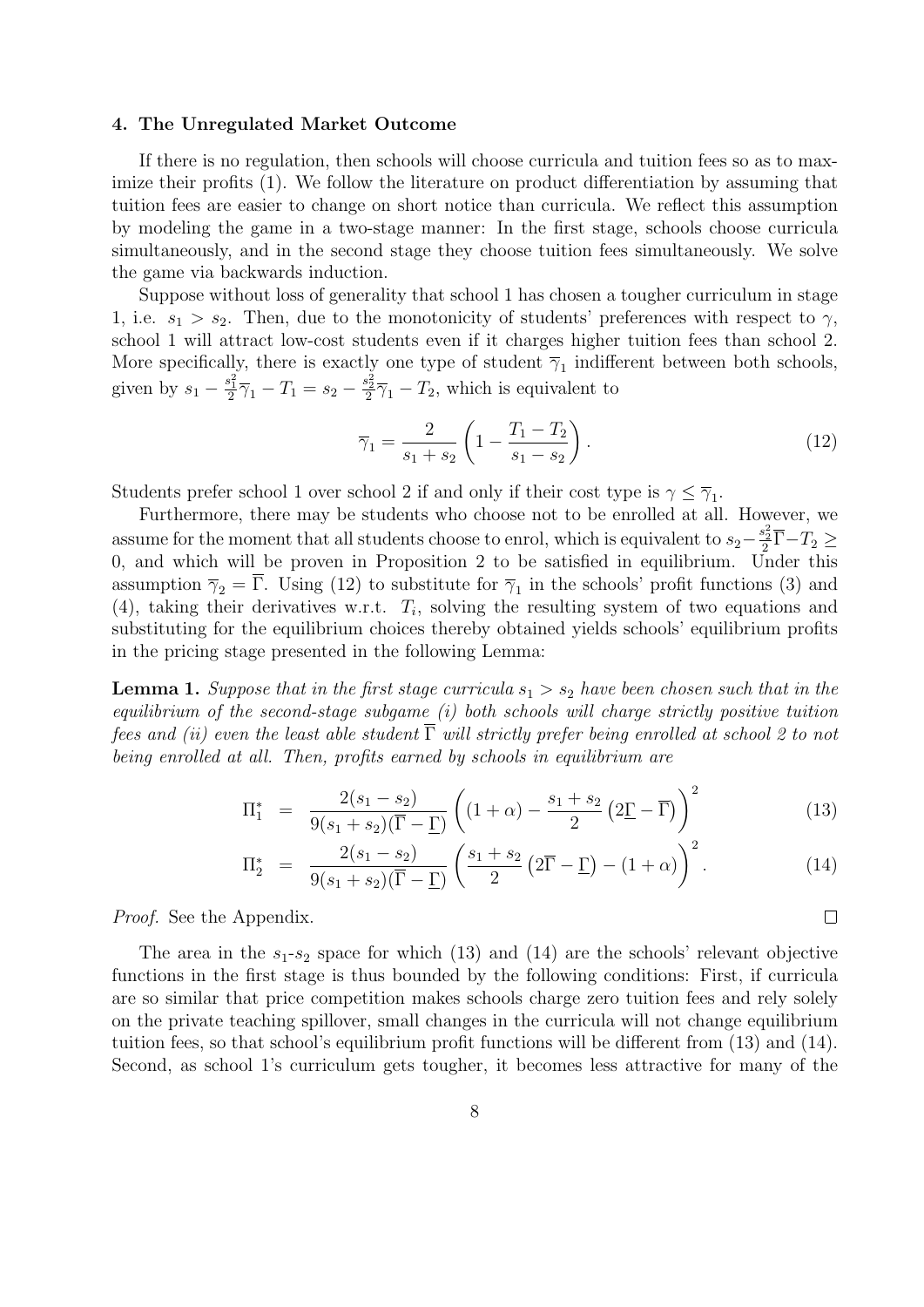higher-cost students, so that school 2 can afford to charge high tuition fees. This, however makes school 2 less attractive to the highest-cost types of students. To avoid loosing them, school 2 will leave its tuition fees constant in some interval of school 1's curriculum. By contrast, (13) takes into account an effect of school 1's curriculum on school 2's equilibrium tuition fees. Hence, the objective functions in the Lemma are no longer valid in this area.

With Lemma 1 it is easy to derive equilibrium curricula in the first stage of the game if curricula are restricted to the set in which Lemma 1 is valid. The following proposition characterizes this equilibrium of the restricted game and derives a sufficient condition which guarantees that the equilibrium of the unrestricted game is equivalent to it.

**Proposition 2.** *Suppose that tuition fees are unregulated and α is sufficiently low. There is a constant*  $\lambda \in (1,2)$  *which is independent of all other parameters in our model such that* 

*(i)* If  $\overline{\Gamma}$  <  $\lambda$  $\Gamma$ , all students are enrolled, and equilibrium curricula are

$$
s_1^e = \frac{2(1+\alpha)}{\sqrt{2\underline{\Gamma} - \overline{\Gamma}} \left(\sqrt{2\overline{\Gamma} - \underline{\Gamma}} + \sqrt{2\underline{\Gamma} - \overline{\Gamma}}\right)}
$$
(15)

$$
s_2^e = \frac{2(1+\alpha)}{\sqrt{2\overline{\Gamma} - \underline{\Gamma}} \left(\sqrt{2\overline{\Gamma} - \underline{\Gamma}} + \sqrt{2\underline{\Gamma} - \overline{\Gamma}}\right)},\tag{16}
$$

- *(ii)*  $If \overline{\Gamma} > \lambda \Gamma$ , then equilibrium is at a boundary solution such that the highest-cost student Γ *is just indifferent between being enrolled at school 2 and not being enrolled at all.*
- *(iii) In both cases, both schools' equilibrium curricula are strictly increasing in α. The tougher school's equilibrium curriculum is tougher than the efficient one for α sufficiently close to β, and the laxer school's curriculum is always laxer than the efficient one.*
- *(iv) Given the schools' equilibrium choices of curriculum in part (i), the fraction of students going to the tough school is inefficiently large as long as*  $\alpha$  *is sufficiently close to*  $\beta$ *. The same would hold even if curriculum choices were efficient.*

*Proof.* See the Appendix.

If students are rather homogenous, there is not much room for schools to differentiate their curricula in order to relax price competition. Hence, all students participate and earn positive surplus.<sup>9</sup> Hence, equilibria in part (i) of Proposition 2 are calculated without incorporating any effect of curricula on the highest-cost student's participation decision. As students

<sup>&</sup>lt;sup>9</sup>Note that Proposition 2 requires the schools' private benefit  $\alpha$  from teaching spillover to be sufficiently low. If it was too dominant, the equilibrium set out in part (i) may be destroyed by the lax schools' incentives to move to a curriculum in which the tough school charges zero tuition fees. We chose to analyze only the former case, as we expect schools' private benefits to be rather unimportant as compared to the social benefit of teaching spillover.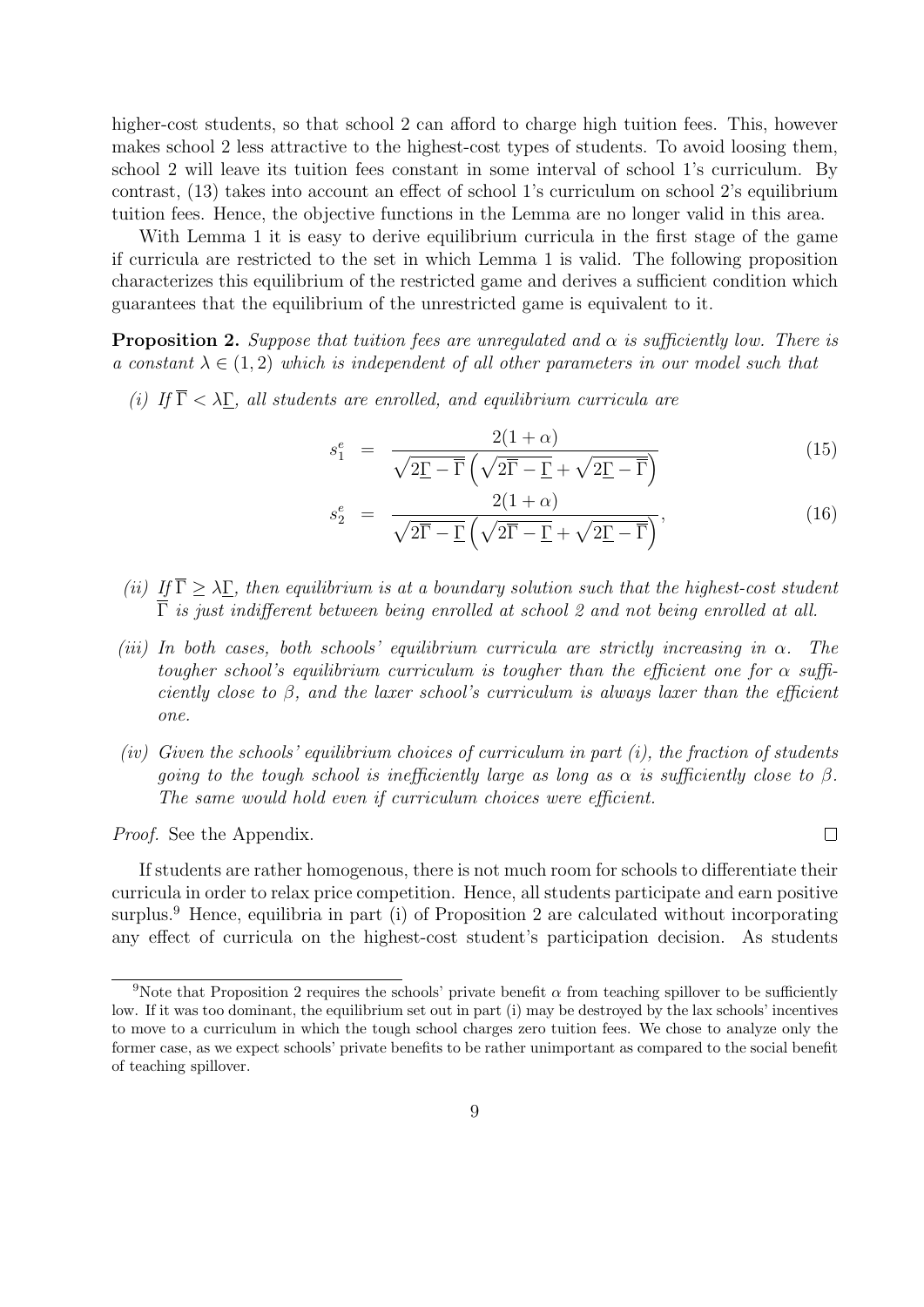become more heterogenous, this gives schools a fast-growing incentive to differentiate. For instance, if it was for the  $s_1^e$  defined in (15), school 1 would like to choose an infinitely tough curriculum as  $\overline{\Gamma}$  approaches 2<u>Γ</u>. However, this is not feasible: As differentiation relaxes competition to such an extent that tuition fees are sufficiently high, the highest-cost student's participation constraint binds, which will affect the laxer school's behavior in the pricing stage: Its price decision is now restricted by the requirement not to loose the highestcost student, so that it does not pay off any more for the tougher school to further relax competition by making its curriculum tougher. Hence, for heterogenous students there is a boundary solution given by the highest-cost student's participation constraint.

For both the interior and the boundary solutions, equilibrium curricula are increasing in the schools' private teaching spillover parameter. Furthermore, absent *any* teaching spillover  $(\alpha = \beta = 0)$  equilibrium curricula are excessively differentiated, i.e. the tough school's curriculum is excessively tough and the lax school's excessively lax. This confirms the wellknown result from the IO literature that that firms tend to differentiate excessively in order to relax price competition.<sup>10</sup> However, the externality resulting from the teaching spillover has a countervailing effect on the inefficiency of the tough school's curriculum: As the efficient curricula are also increasing in  $\beta$ , it may be possible for large  $\beta$  and small  $\alpha$  that the tough school's curriculum is efficient or even insufficiently tough. Note that this does not mean that the externality will have a beneficial effect here, as the lax school's curriculum will be even more inefficient in such a case.

Part (iv) of Proposition 2 shows that even if we take schools' choices of curricula as given, a social planner would order less students to go to the tough school than what actually happens in equilibrium. Hence, the pricing stage introduces another inefficiency. Note that even if the condition that  $\alpha$  be close to  $\beta$  is not satisfied, in which case the inefficiency of equilibrium allocation of students may go in either direction, it is clear that this allocation can be efficient only by a mere fluke.

Summing up, we have two sources for inefficiency in the unregulated market: First, it is only the private instead of the social benefit of teaching spillover which enters the schools' objective functions. Second, the market suffers from the well-known inefficiencies, excessive differentiation and oligopoly pricing.

## **5. Fixed Tuition Fees**

Assume now that tuition fees students must pay at both schools are regulated to *T ≥* 0. Then the individual benefit of product differentiation for schools that it reduces price competition no longer holds, as prices are given anyway. To see this, recall equation (12), which describes the allocation of students among the two schools, provided that both schools can attract some student. As the difference in schools' tuition fees is zero, this allocation depends only on the schools' curricula. More specifically, a type-*γ* student prefers school 1 over school 2 if and only if his most preferred curriculum  $\frac{1}{\gamma}$  is tougher than the schools'

<sup>10</sup>See, for instance, Shaked and Sutton (1982).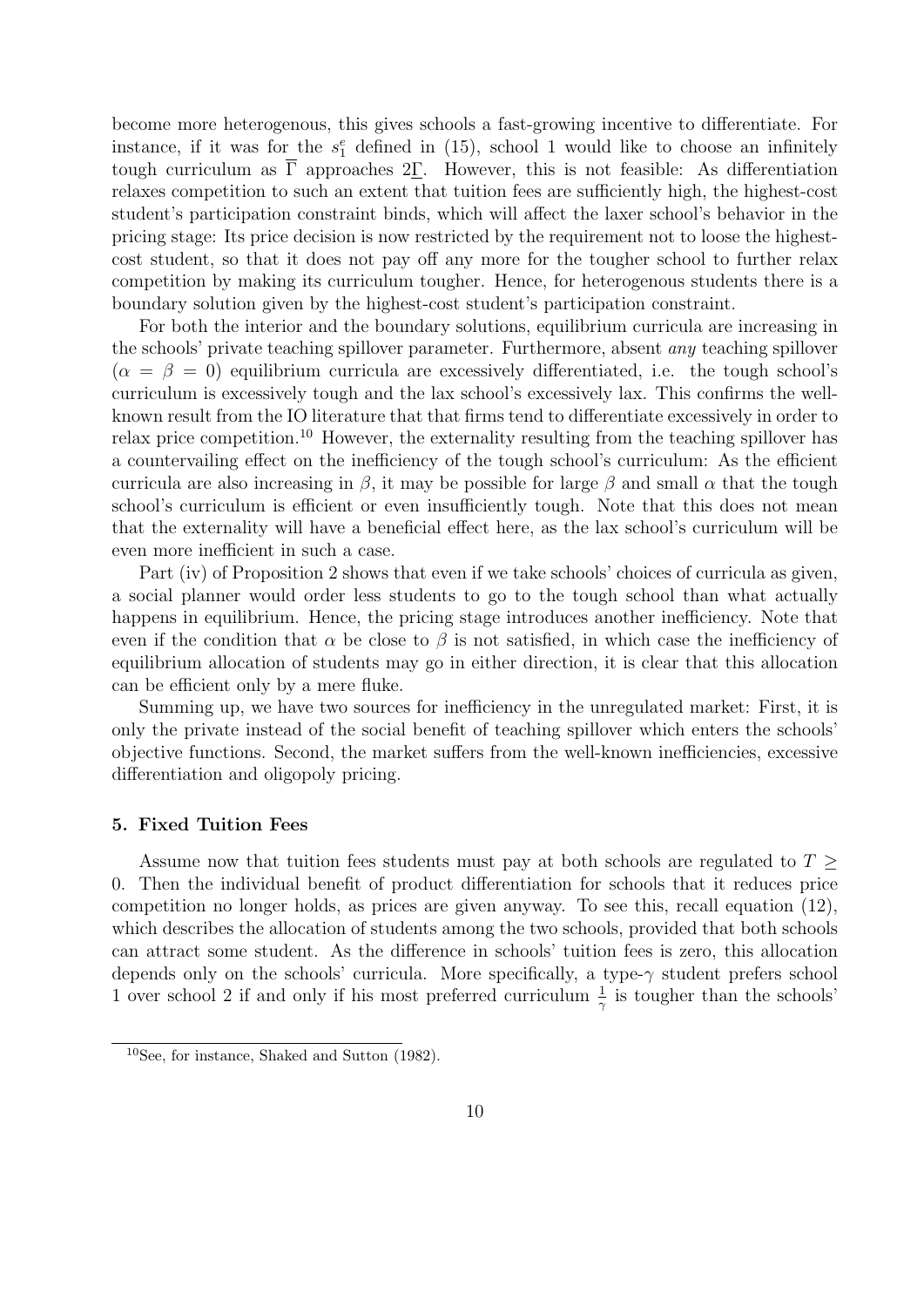average curriculum. The following Lemma shows that without the motive of relaxing price competition, schools do not have any incentive to differentiate their curricula.

**Lemma 2.** *There cannot exist a pure strategy equilibrium in which schools set different curricula.*

*Proof.* See the Appendix.

In the proof of Lemma 2 we show that in any situation in which schools offer different curricula, at least one school will have an incentive to move its curriculum closer to the rival school. For instance, if all students strictly prefer being enrolled in some school to not studying at all, the laxer school can always increase its profit by offering a slightly tougher curriculum: The lax school's externalities from student achievement increase for every student enrolled at the lax school, and the lax school's student body increases as the average curriculum gets tougher.

Lemma 2 established that if a pure strategy equilibrium exists, then both schools must choose the same curriculum in equilibrium. To assess whether such an equilibrium exists and characterize it, assume now that there exists such a symmetric pure-strategy equilibrium. Let *s <sup>∗</sup>* denote the equilibrium choice of curriculum for each university, which can be the case only if it is not profitable for a school to undercut or overbid *s ∗* . Recall that *s ∗* is the most preferred curriculum of type  $\gamma^* := \frac{1}{s^*}$ . Hence, unilaterally slightly undercutting (overbidding) *s <sup>∗</sup>* would give school *i* all students enrolled with cost parameters below (above) *γ ∗* instead of half the total demand. As its teaching spillover remains almost unchanged after such a slight deviation, a slightly deviating school cares only about total demand. Hence, such a marginal deviation is unprofitable if and only if there are exactly half of all enrolled students below and above  $\gamma^*$ , respectively. The following Proposition derives the unique curriculum satisfying this requirement:<sup>11</sup>

**Proposition 3.** *If tuition fees are exogenously fixed at T, there is a unique pure-strategy equilibrium with both schools offering identical curricula*  $s_i^* = s_j^* = s^*$ , which is given by

$$
s^* = \max\left\{\frac{2}{\overline{\Gamma} + \underline{\Gamma}}, \sqrt{\frac{2T}{\underline{\Gamma}}}\right\} \tag{17}
$$

whenever  $T < \frac{1}{2\Gamma}$ . The total number of enrolled students is  $\frac{2}{\overline{\Gamma} - \Gamma} \left( \frac{1}{s^2} \right)$  $\frac{1}{s^*} - \underline{\Gamma}$ ).

*Proof.* See the Appendix.

A striking implication of proposition 3 is that the teaching spillover does not influence the schools' decisions on curricula at all. Instead, schools' behavior is equivalent to demand maximization: For a slight deviation from the rival's curriculum, the change in teaching

 $\Box$ 

<sup>11</sup>Of course, the proof must, and does, include also an analysis of large deviations from *s ∗* .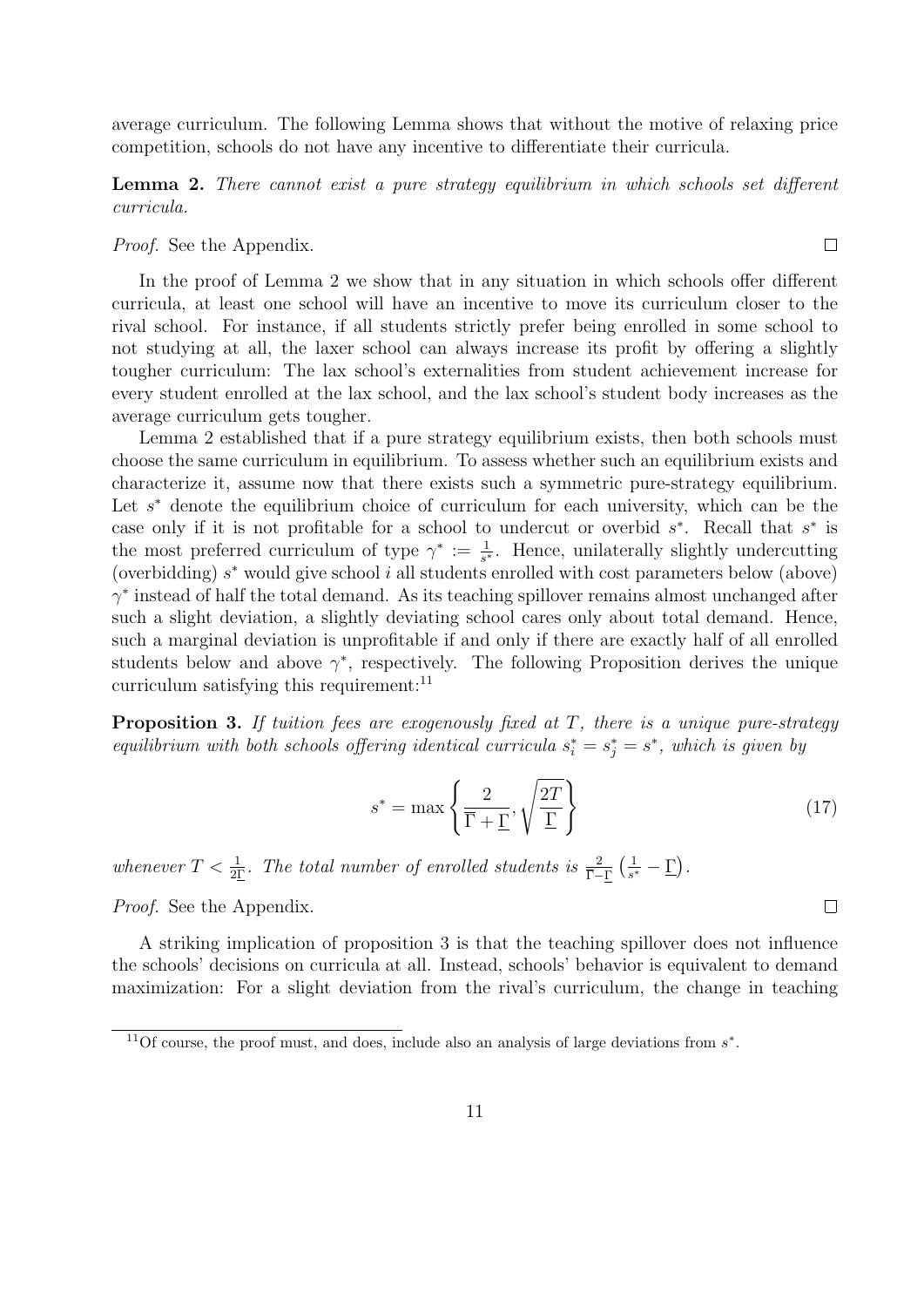spillover is marginal, whereas demand is discontinuous at this point for almost all curricula the rival may set.

If  $T \leq \frac{2\Gamma}{(\overline{\Gamma} + \overline{\Gamma})}$  $\frac{2\underline{I}}{(\overline{\Gamma}+\underline{\Gamma})^2}$ , all students prefer being enrolled at a university offering curriculum  $s^* =$  $\frac{2}{\Gamma + \Gamma}$  to not being enrolled ('full market coverage'), so that type  $\gamma^* = \frac{1}{s^*}$  $\frac{1}{s^*}$  is obviously the median student. For  $\frac{2\Gamma}{(\overline{\Gamma}+\Gamma)^2} < T < \frac{1}{2\Gamma}$ , the highest-cost type  $\overline{\Gamma}$  is better off not being enrolled if the curriculum  $\frac{2}{\overline{\Gamma}+\underline{\Gamma}}$  is offered. Hence, the equilibrium in this case is the curriculum which is most preferred by the median among all *enrolled* students. Under curriculum  $s^* = \sqrt{\frac{2T}{\Gamma}}$ , the type indifferent between being enrolled and not being enrolled is  $\overline{\gamma} = \frac{2}{s^2}$  $\frac{2}{s^*} - \underline{\Gamma}$ , so that the median among all *enrolled* students is indeed  $\gamma^* = \frac{1}{s^*}$  $\frac{1}{s^*}$ . Furthermore, in this case, higher fixed tuition fees make, for given curricula, schools less attractive for the highest-cost students, thus increasing average ability. Hence, the equilibrium curriculum, which lies in the center of the enrolled students' most preferred curricula, gets tougher. It follows that both the median student's  $(\gamma^* = \frac{1}{\gamma^*})$  $\frac{1}{s^*}$ ) and the marginal student's ( $\overline{\gamma} = \frac{2}{s^*}$  $\frac{2}{s^*} - \underline{\Gamma}$  cost types decline as the regulated tuition fee increases.<sup>12</sup>

Proposition 3 shows that the level of the fixed tuition fee *T* plays an important role in determining the equilibrium. Every *T* induces a unique equilibrium curriculum given by equation (17) and thus a unique set of participating students. This means that, from a welfare point of view, the regulator's choice of *T* in fact boils down to choosing a pair of equilibrium curriculum  $s^* \in \left[\frac{2}{\bar{\Gamma} + \underline{\Gamma}}, \frac{1}{\bar{\Gamma}}\right]$  $\left[\frac{1}{\Gamma}\right]$  and set of enrolled students  $\left[\frac{\Gamma}{s}\right]$  $\frac{2}{s^*} - \underline{\Gamma}$ . Given this relationship of *T* and the equilibrium choices, it will be interesting to find the best tuition fee a regulator can set, *given* that he chooses to regulate tuition fees at all. There are two obvious inefficiencies associated with fixed tuition fees: First, equilibrium curricula is always symmetric, whereas the students' heterogeneity calls for some product differentiation. Second, there is only one regulatory instrument, the fixed level of tuition fees *T*, which is supposed to regulate two equilibrium outcomes at the same time, the choice of curriculum and the set of enrolled students.

In order to separate these effects, let us first derive the socially optimal curriculum and set of students *given* that schools are homogenous. In this case, the regulator's problem is to

$$
\max_{s,\overline{\gamma}} (1+\beta)s \frac{\overline{\gamma}-\Gamma}{\overline{\Gamma}-\Gamma} - \frac{s^2}{2} \frac{\overline{\gamma}^2-\Gamma^2}{2(\overline{\Gamma}-\Gamma)}
$$
(18)

subject to  $\overline{\gamma} \in [\Gamma, \overline{\Gamma}]$ . Taking the first derivative w.r.t. *s* yields the first-order condition

$$
s = \frac{2(1+\beta)}{\overline{\gamma} + \underline{\Gamma}},\tag{19}
$$

which maximizes the regulator's objective function for given *γ*. The following Lemma shows that the regulator's optimal choice of the set of enrolled students is a boundary solution:

<sup>&</sup>lt;sup>12</sup>Of course, an equilibrium cannot exist if  $T \geq \frac{1}{2\Gamma}$ , as even the lowest-cost student's  $(\gamma = \Gamma)$  net surplus from education can get as large as that.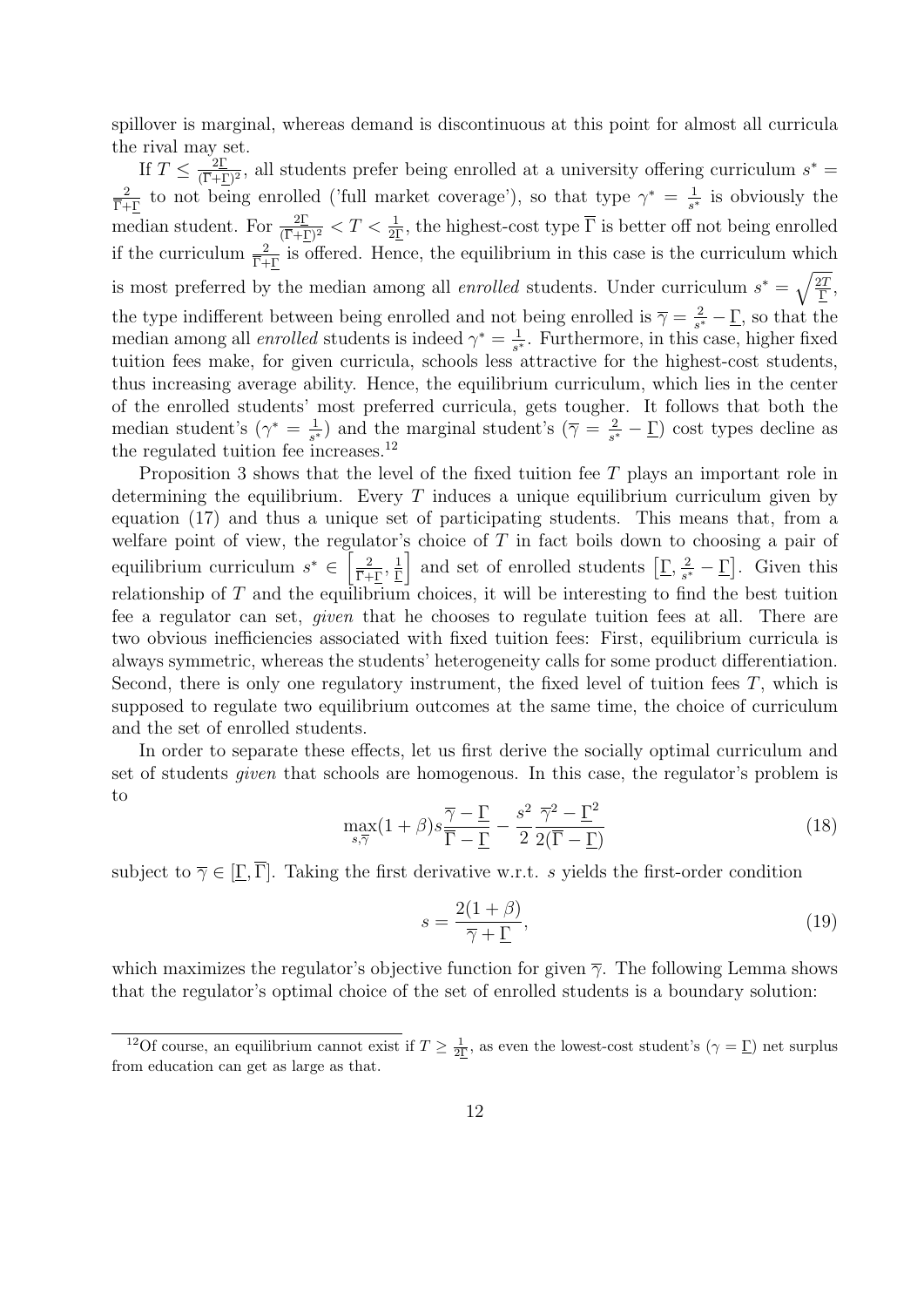**Lemma 3.** *If the regulator could force schools to choose a certain curriculum s and students to enrol or not, with the only restriction being that schools' curricula are homogenous, the socially optimal curriculum is*  $s = \frac{2(1+\beta)}{\bar{\Gamma}+\Gamma}$ , and all students should be enrolled independently *of β.*

*Proof.* See the Appendix.

As one would expect, a higher social teaching spillover calls for tougher curricula. Furthermore, Lemma 3 illustrates the aforementioned problem associated with controlling two equilibrium choices with just one regulative instrument: Inducing full participation of students in equilibrium is associated with the curriculum  $s = \frac{2}{\bar{\Gamma} + \Gamma}$ , which is inefficiently lax. On the other hand, if the social planner induces schools to set up the efficient curriculum (given an homogenous equilibrium), students' participation will be inefficiently low.

This inevitable inefficiency is surprising at first glance, as one might conjecture that the optimal regulation is trivially  $T = 0$ , which seems to align private and social costs and benefits. To see this, suppose that  $\alpha = \beta = 0$ . A social planner would then seek to maximize just the sum of student achievement less students' expected effort costs. To achieve this, he must (i) order schools to choose the 'central' curriculum, which minimizes the average distance from the enrolled students' most preferred curricula, and (ii) make sure that the marginal student's productivity is equal to his effort cost under this curriculum. As we know from Proposition 3, the equilibrium curriculum will, for every *T*, always be that curriculum which is most preferred by the median enrolled student. Hence, the social planner need care only about balancing the marginal student's productivity and effort cost, which is clearly achieved if and only if  $T = 0$ . This reasoning is, however, no longer valid if  $\beta > 0$ . Even if the entire social teaching spillover was internalized by schools  $(\alpha = \beta)$ , the teaching spillover works, in fact, like an externality, as schools are forced by the mechanics of equilibrium to ignore it when choosing their curricula. Hence, simply setting the non-distorting tuition fee  $T = 0$  will not align individual and social interests in this case.

Given this trade-off between inducing schools to offer a tougher curriculum in order to account for the teaching spillover, and losing some students that should be educated, a natural question is how a social planner should balance these inefficiencies. The following Proposition establishes that the 'participation effect' strictly outweighs the 'teaching spillover effect' whenever  $\beta > 0$ , so that the optimal regulation yields full student participation:

**Proposition 4.** *(i) The (second-best) optimal regulation of tuition fees induces schools to choose the curriculum*  $s^* = \frac{2}{\overline{\Gamma} + \Gamma}$ , under which all students will be enrolled in equilibrium.

*(ii) Curricula are always too lax under the second-best regulation.*

*Proof.* See the Appendix.

Proposition 4 implies that the optimal regulation will induce schools to choose inefficiently lax curricula whenever  $\beta > 0$ . Hence, the anecdotal concern that all universities may excessively reduce the requirements for a degree in order to please low-ability students is

 $\overline{\phantom{a}}$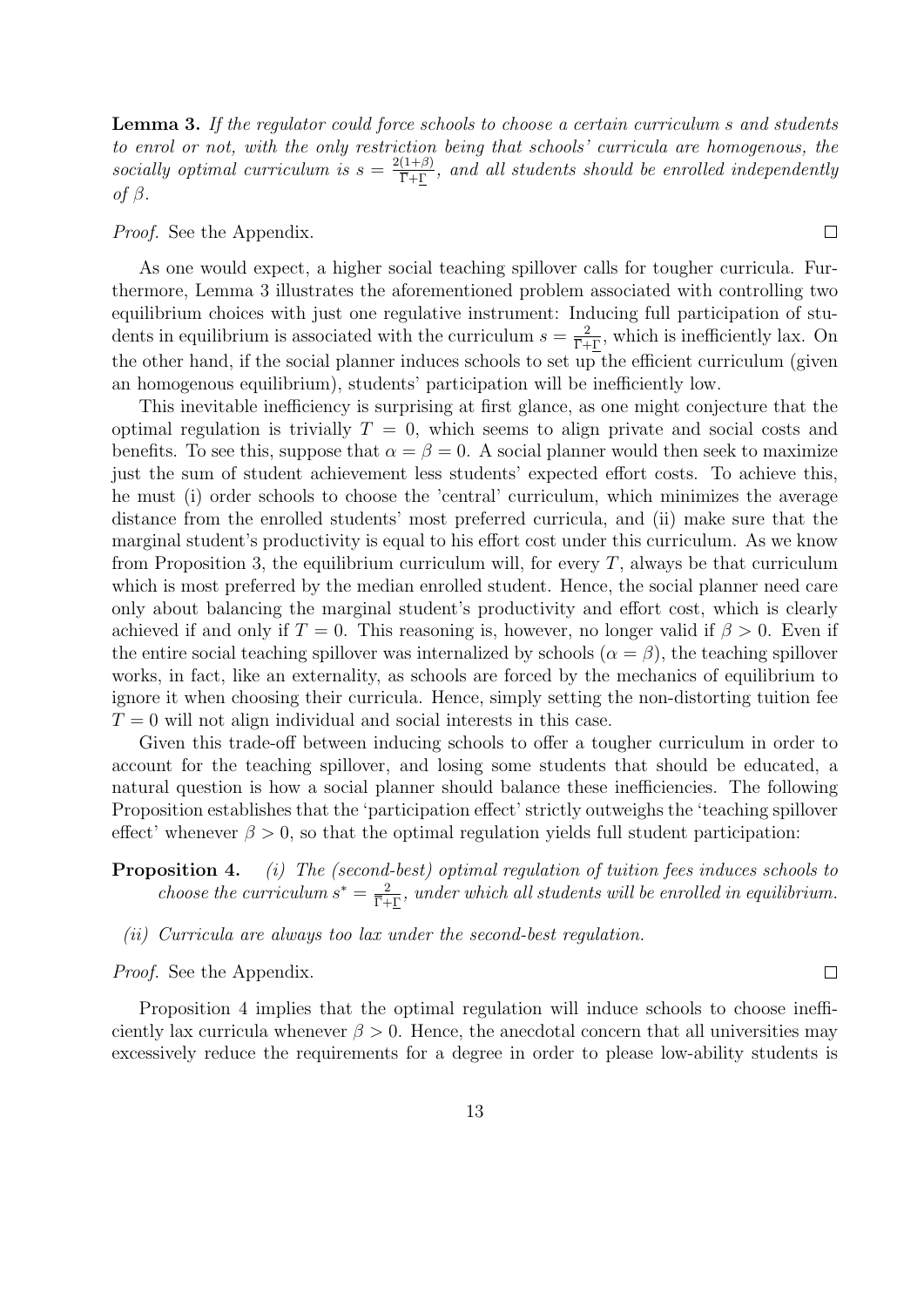confirmed, but in our model this incentive arises in the regulated case, whereas in the public discussion this problem is often attributed to an unregulated market.

Even more strikingly, the equilibrium curriculum offered by both schools under the optimal regulation does not depend at all on the teaching spillover, neither on the social nor on schools' private one. Hence, the regulator's attempt to influence schools' choices of curriculum via regulated tuition fees comes at two kinds of cost: Any differentiation of curricula is removed, and so is any incentive for schools to take the teaching spillover into account. Whether the benefits of regulation exceed the cost depend on the extent of market imperfection in the unregulated case. This will be discussed in more detail in the next section.

#### **6. Comparison**

The analysis in sections 4 and 5 suggests that a comparison between the two regimes will depend on three model parameters: First, the *social* teaching spillover  $\beta$  determines how the equilibrium outcomes in the two regimes are valuated in the social welfare account. As the teaching spillover is defined to relate only to student achievement, larger *β* will make that regime comparatively more attractive which results in higher average student achievement. This is good news for the practical application of our theory, as it implies that the more severe externality problem is, the more important for the regulation decision is average student achievement, which is much easier to measure than students' average cost of preparing exams.

Second, schools' *private* teaching spillover  $\alpha$  determines the extent of inefficiency in the unregulated market, but does not affect equilibrium at all if tuition fees are regulated. Hence, larger  $\alpha$  will make the unregulated market comparatively more attractive.

Last, the degree of heterogeneity of students' types plays an ambiguous role: If students are homogenous, then the lack of differentiation of curricula under regulated tuition fees is less harmful, but at the same time the problem of excessive differentiation in the unregulated market is less pronounced. Which one of the two effects dominates will crucially depend on the details of the distribution of students' types and is therefore an empirical issue.

The impact of teaching spillover can be nicely illustrated in the following numerical example, for which equilibrium outcomes happen to be easy to calculate.

**Example 1.** Let  $\overline{\Gamma} = \frac{3}{2}\overline{\Gamma}$ . As  $\frac{3}{2} < \lambda$ , equilibrium curricula in the unregulated market are 2 *given by the interior solution (15) and (16). Hence,*  $s_1^e = \frac{4(1+\alpha)}{3\Gamma}$ , and  $\overline{\gamma}_1 = \frac{7}{6}$  $\frac{7}{6}$  $\Gamma$ . *With* (5), *this yields social welfare in the unregulated market,*

$$
W^{u} = (1 + \beta)(1 + \alpha)\frac{8}{9\Gamma} - (1 + \alpha)^{2}\frac{14}{27\Gamma}.
$$
\n(20)

*Under the optimal regulation of tuition fees,*  $s = \frac{4}{5\Gamma}$ *, so that (18) implies that* 

$$
W^r = \frac{2(1+2\beta)}{5\underline{\Gamma}}.\tag{21}
$$

*We can thus easily analyze the impact of the teaching spillover:*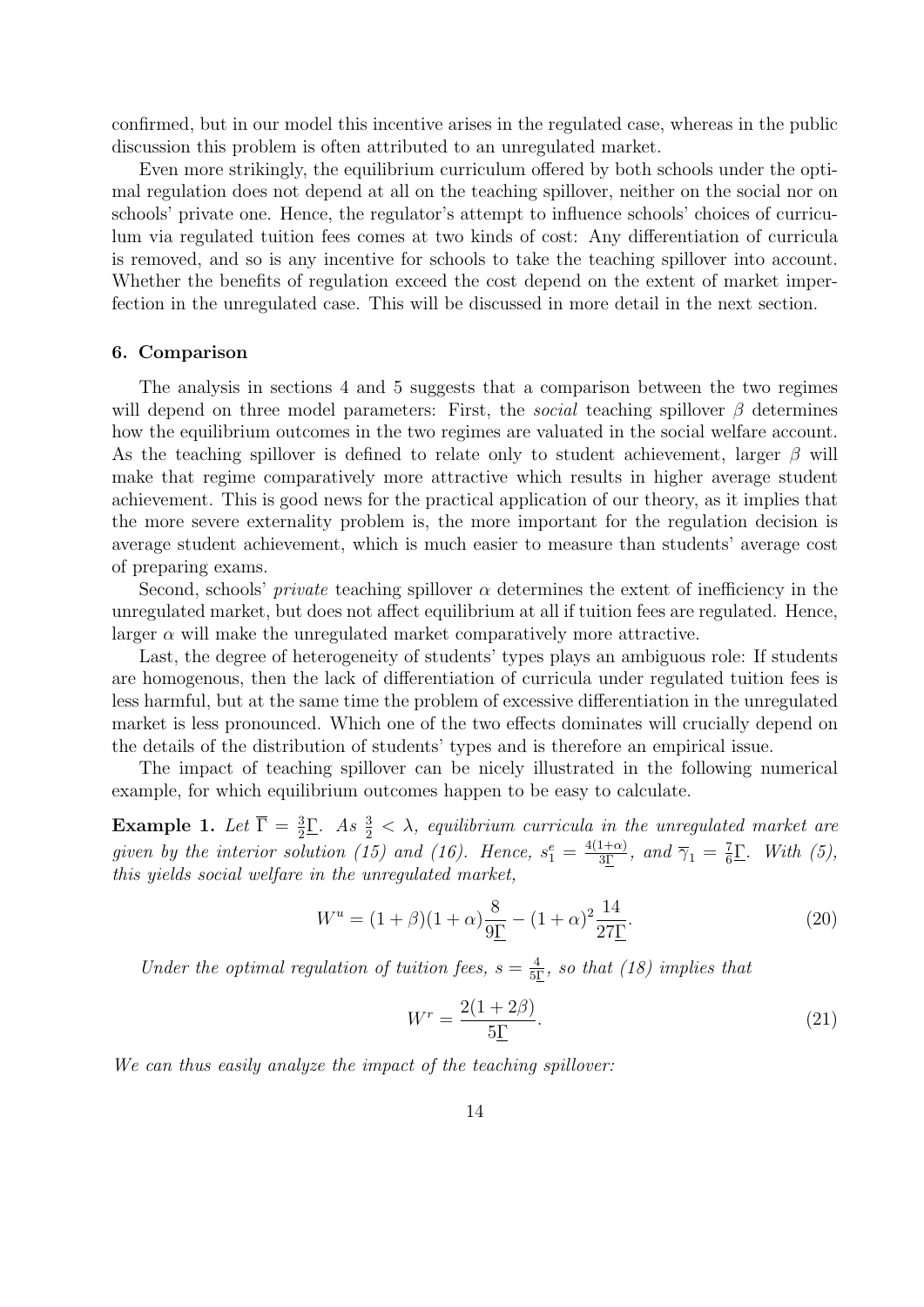- *Absent any teaching spillover*  $(\alpha = \beta = 0)$  *regulated tuition fees would yield a higher welfare than an unregulated market.*
- *• However, a positive social spillover β >* 0 *reduces this advantage even if it is not internalized at all*  $(\alpha = 0)$ , as average student achievement in the unregulated market,  $\frac{8}{91}$ , is larger than that under regulated tuition fees (which is equal to  $s = \frac{4}{51}$ ).
- *• This effect is even stronger if the private teaching spillover is varied together with the social teaching spillover (for instance, if*  $\alpha$  *is a fixed fraction of*  $\beta$ ).

#### **7. Conclusions and Discussions**

We have investigated the effects of regulating competition between providers of higher and secondary education and found that it is regulated tuition fees which induce universities to set up excessively lax curricula. This is in sharp contrast to the standard argument discussed in the public, who attribute this inefficiency to an unregulated market. This inefficiency is increasing in the size of the positive externality of student achievement for the local economy. Furthermore, even if some of this externality can be appropriated by schools, it will not influence equilibrium. On the other hand, the unregulated market features equilibrium curricula which are excessively differentiated and increasingly tough in schools' private benefits from teaching spillover.

Our analysis of the regulated case rests on the assumption that schools choose curricula autonomously because close teacher supervision in the classroom is almost impossible. If curricula were able to be regulated directly, inefficiencies would not arise because schools would then simply be ordered to offer efficient curricula. Of course regulators would like to try to get a grip on the content in particular in the context of regulated tuition fees when curricula are too lax and too uniform. Germany's higher education sector provides an interesting example in this context. Tuition fees are low and very regulated and policy makers are busy ensuring minimum standards for curricula via a tough accreditation process for degree programs. Moreover, tertiary education is separated between more academic institutions (research universities) and applied institutions (universities of applied sciences). The latter universities must hire professors with sufficient business or other practical experiences to make sure that teaching does not become too academic. This effort may be interpreted as the regulator's attempt to impose a larger separation in curricula between these different types of universities.

The aim of our analysis was to examine in which regulatory environment the suspected incentive to be excessively lax on study requirements is more pronounced. In doing so, we focused almost exclusively on the choice of curriculum and disregarded other arguments which are often brought forward in defense of regulation, such as capital market imperfections. Hence, we had to be careful when interpreting our comparison of the two regimes. In particular, we are well aware that our comparing discussions in Section 6 do not prove that the unregulated market was always superior, for instance, for a sufficiently large private benefits to schools from teaching spillover ( $\alpha$  in our model). We rather see this comparison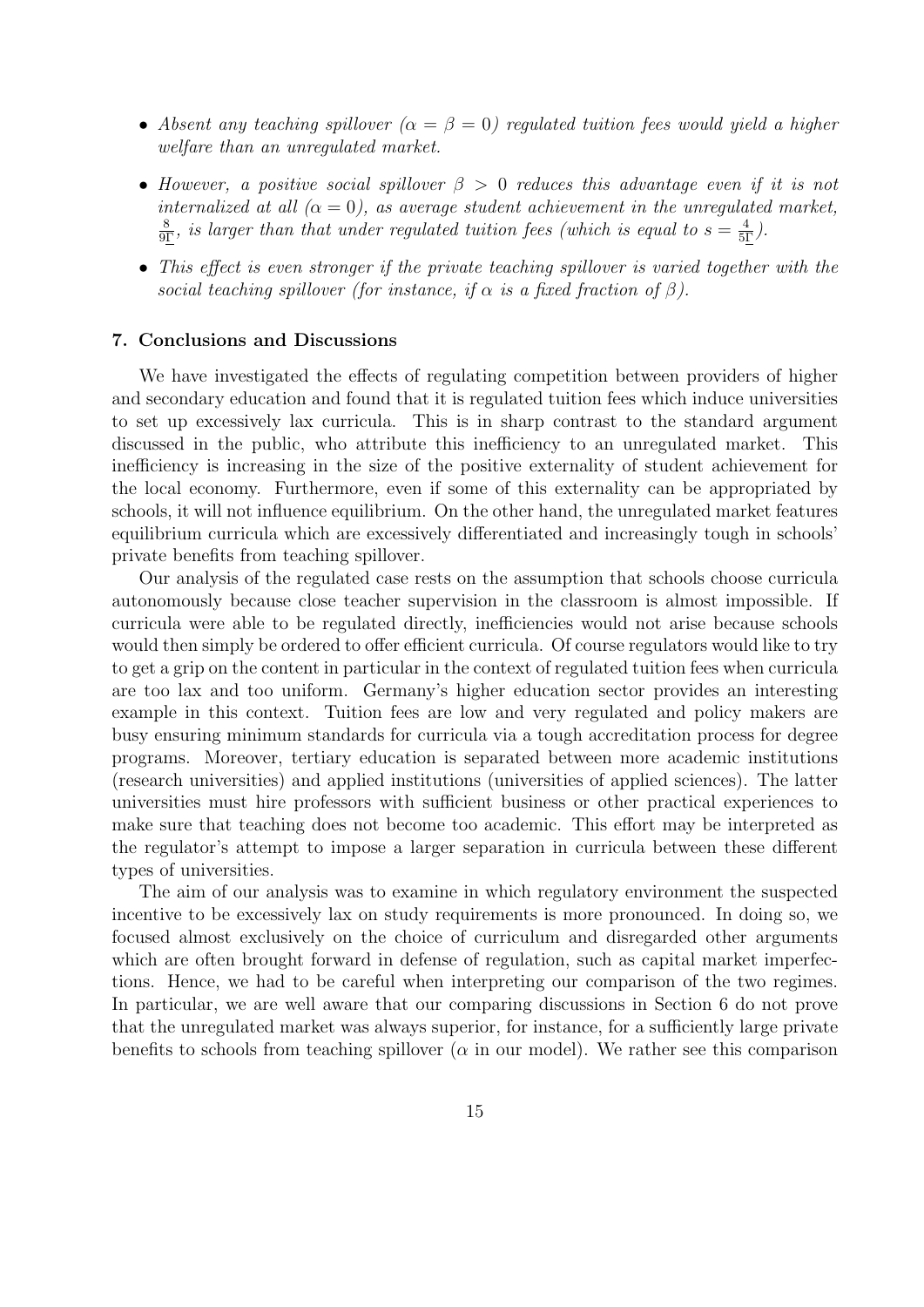as an example which shows that the countervailing effect of regulation we have identified may be sufficiently severe as to make up for certain positive effects of regulation.

At the same time, we believe that our basic insight that the inefficiency associated with regulated tuition fees is more severe for a higher social teaching spillover is rather robust: The result that the inefficiency of equilibrium curricula under the optimal regulation is *increasing* in  $\beta$  is a direct consequence of schools' behavior of demand maximization, which in turn follows from the plausible assumption that weak students prefer easy ways of getting a degree for given tuition fees. In the case of the unregulated market, equilibrium curricula do respond to changes in schools' private benefits of teaching spillover and, if these private benefits are somehow linked to social benefits, also to changes in social benefit of teaching spillover. Hence, although our assumptions may seem special, all we need for our results are curricula as characteristics of schools, together with well-known and robust features of models of vertical product differentiation.

Having said this, we note that it is possible to extend our model in multiple ways in order to achieve comparability to results of previous studies. In the following we shall discuss briefly the consequences for our results of some of these extensions.

*Costly teaching.* If teaching is costly, both society and schools prefer some of the highest-cost students not to study any more. Hence, in the regulated case the optimal regulation will entail a positive fixed tuition fee. We considered a similar model where teaching entails a fixed cost *C* per student, but it turned out that the ranking of the unregulated market and the optimal regulation remained unaffected for  $\alpha = 0$ , and so did the comparative statics with respect to  $\alpha$ . The intuitive reason is that schools' and society's interests are aligned concerning the effects of tuition costs.

*Heterogeneous schools.* In reality, differences in the teaching spillover exist not only between institutions which are active on different market, such as secondary and higher education, but also within markets. Hence, the natural question arises how our results would change in a model where schools have heterogeneous  $\alpha_k$  and  $\beta_k$ . It turns out that equilibrium curricula under regulated tuition fees are still homogenous (Proposition 3), which follows directly from the fact that schools' best replies are independent of  $\alpha_k$ . Hence, what changes is just that the social preference for differentiation increases, which makes regulated tuition fees even less attractive.

*Distribution of students' types.* The uniform distribution of types seems rather strong, but our qualitative results are robust to moderate deviations from this assumption. We analyzed the model with different assumptions on the distribution of types, and as long as the distribution of types is sufficiently smooth, the optimal deviation from the competitor's curriculum in the regulated case is still the minimum deviation. Hence, in this case, the result that under regulated tuition fees the equilibrium curriculum is where exactly half of the enrolled students would prefer a tougher and half of them would prefer a laxer curriculum goes through. If, however, the density function of types exhibits steep peaks, it may be the case that attracting the group of students represented by such a peak dominates all other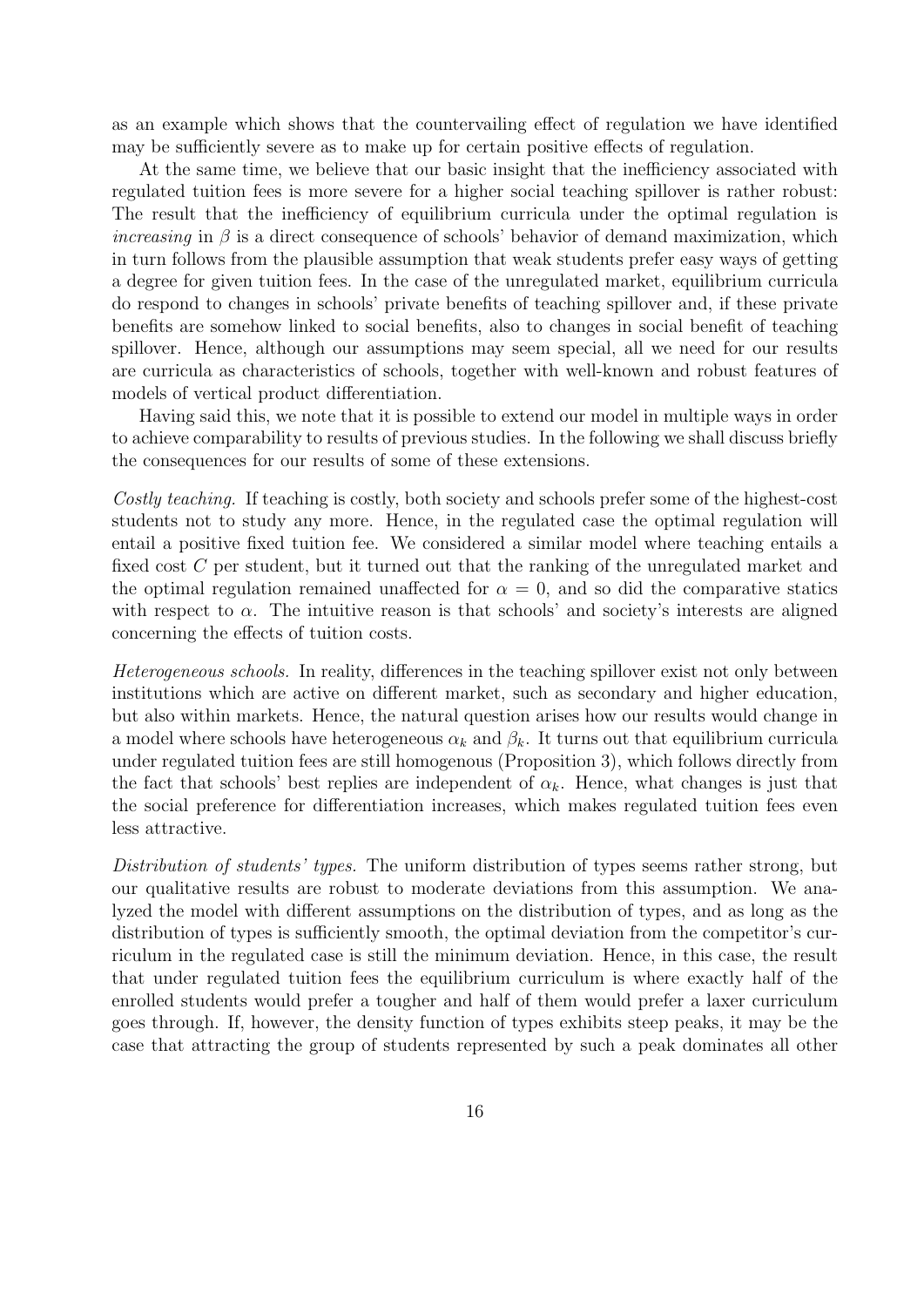effects. In this case, an equilibrium with heterogeneous curricula might result even in the case of regulated tuition fees.

*Fixed* heterogenous *tuition fees.* In our model, fixed tuition fees are associated with large inefficiencies because they lead to a symmetric equilibrium in curricula. One could, therefore, conjecture that heterogeneous fixed fees may improve things. Indeed, in Kemnitz (2007) such a regulation even implements the first best if these fixed tuition fees are set optimally. In our model, however, the horizontal-differentiation character of the students' preferences induces the "cheaper" school to steal its rival's students whenever the demand for the expensive school is positive. Intuitively, the high-fee school will attract zero demand whenever its curriculum is too similar to that of the low-fee school. However, if the high-fee school seeks to escape this by setting a very demanding or a very lax curriculum, the low-fee school's best reply to this is again to move closer to the high-fee school, thereby driving the demand for the high-fee school again down to zero. Hence, there is a pure strategy equilibrium only if the low-fee school can keep the high-fee school out of the market for any choice of curriculum of the high-fee school. Otherwise, the equilibrium will be in mixed strategies, which makes it impossible to implement a given set of curricula with certainty.

*Vouchers.* We have assumed for simplicity that schools receive exactly the tuition fees their students pay. In the public discussion it is sometimes suggested that skilled graduates pay higher taxes to the government, and per-student compensations for educational institutions should be independent from those taxes. Note that such an assumption would not make any difference in our model, as schools maximize demand in equilibrium and do not care about the exact size of per-student revenue at all.

*Peer-group effects.* Unlike many contributions our paper does not consider peer effects between students which are prominent in Kemnitz (2007), Epple et al. (2006), Lazear (2001) and empirical papers like Hoxby (2000). Peer effects are a type of network effects and imply the impact of a student on his fellow students. In theoretical models, they usually are captured by the average ability of students in a school (like in Epple et al. (2006) or Kemnitz (2007)). In this case it is typically efficient to enrol students into different schools according to their ability. Note that Meier (2004) provides an exception to this rule of thumb. Full competition between schools typically achieves this selection. On the other hand Hoxby (2000) argues that good students provide support in particular for bad students such that competition leads to allocations which are beneficial for the good students but harmful for the overall welfare. Econometric problems are a key cause for this heterogeneity, as the selfselection of students into peer groups typically precludes the estimation of counterfactual evidence.<sup>13</sup> Furthermore teachers and other factors may shape the peer effects. Hence it is not surprising that Epple et al. (2006) refer to all types of empirical evidence for peer effects.

Our main results do not change qualitatively if we model peer effects indirectly by means of a positive impact of the students' average cost type on a school's profit (as for instance in

 $13$ See Eisenkopf (2010).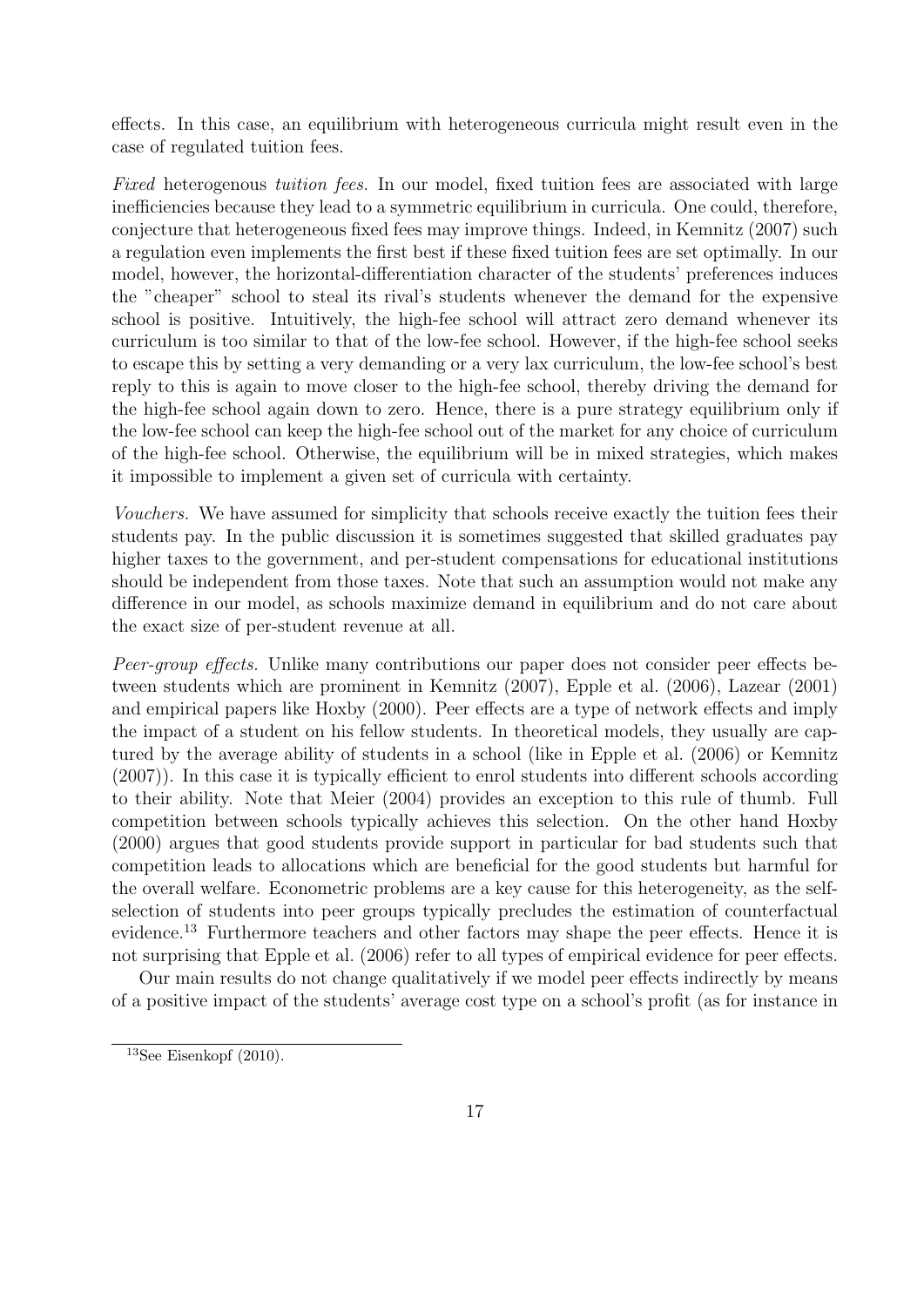Kemnitz (2007)). In this case, under regulated tuition fees schools will reflect the beneficial effect of stricter curricula on average student type and thus on their profits, so that equilibrium curricula will be stricter than in the absence of peer-group effects, and less students will enrol. The results that there are only symmetric equilibria, that equilibrium curricula are independent of the teaching spillover and therefore the inefficiency associated with regulated tuition fees is increasing in this spillover will, however, continue to hold.

## **Appendix**

#### **Appendix A. Proof of Proposition 1**

Recalling that the only relevant constraint is  $\overline{\gamma}_2 \leq \overline{\Gamma}$ , the Kuhn-Tucker conditions are (6), (7) and

$$
\overline{\gamma}_1 = \frac{2(1+\beta)}{s_1+s_2} \tag{A.1}
$$

$$
\frac{s_2}{\overline{\Gamma} - \underline{\Gamma}} \left( 1 + \beta - \frac{s_2 \overline{\gamma}_2}{2} \right) - \lambda = 0 \tag{A.2}
$$

$$
\lambda(\overline{\gamma}_2 - \overline{\Gamma}) = 0 \tag{A.3}
$$

$$
\lambda \geq 0. \tag{A.4}
$$

Using  $(7)$  to substitute for  $s_2$  in  $(A.2)$  yields

$$
\lambda = \frac{2(1+\beta)^2}{\overline{\Gamma} - \underline{\Gamma}} \frac{\overline{\gamma}_1}{\overline{\gamma}_2 + \overline{\gamma}_1} > 0,
$$

which proves that the constraint is binding, i.e.  $\overline{\gamma}_2 = \overline{\Gamma}$ .

Hence, the socially efficient curricula and allocations of students can be obtained by solving the system of equations (6), (7) and (A.1) when substituting for  $\overline{\gamma}_2 = \overline{\Gamma}$ . Using (6) and  $(7)$  to substitute for  $s_1$  and  $s_2$  in  $(A.1)$  yields

$$
\overline{\gamma}_1 = \frac{(\overline{\gamma}_1 + \underline{\Gamma})(\overline{\gamma}_1 + \overline{\Gamma})}{2\overline{\gamma}_1 + \underline{\Gamma} + \overline{\Gamma}},
$$

which is equivalent to (8). Using this to substitute for  $\overline{\gamma}_1$  in (6) and (7) then yields the efficient curricula (10) and (11).  $\blacksquare$ 

#### **Appendix B. Proof of Lemma 1**

Every student may choose among three options: Being enrolled at school 1, at school 2, and not being enrolled at all. Note first that students' types differ only in how they valuate curricula, and not tuition fees. Hence, for any combination of tuition fees, if there are some types who prefer the tough school 1 and some who prefer the lax school 2, then there will be exactly one type  $\overline{\gamma}_1$  given by equation (12) such that a student prefers school 1 over school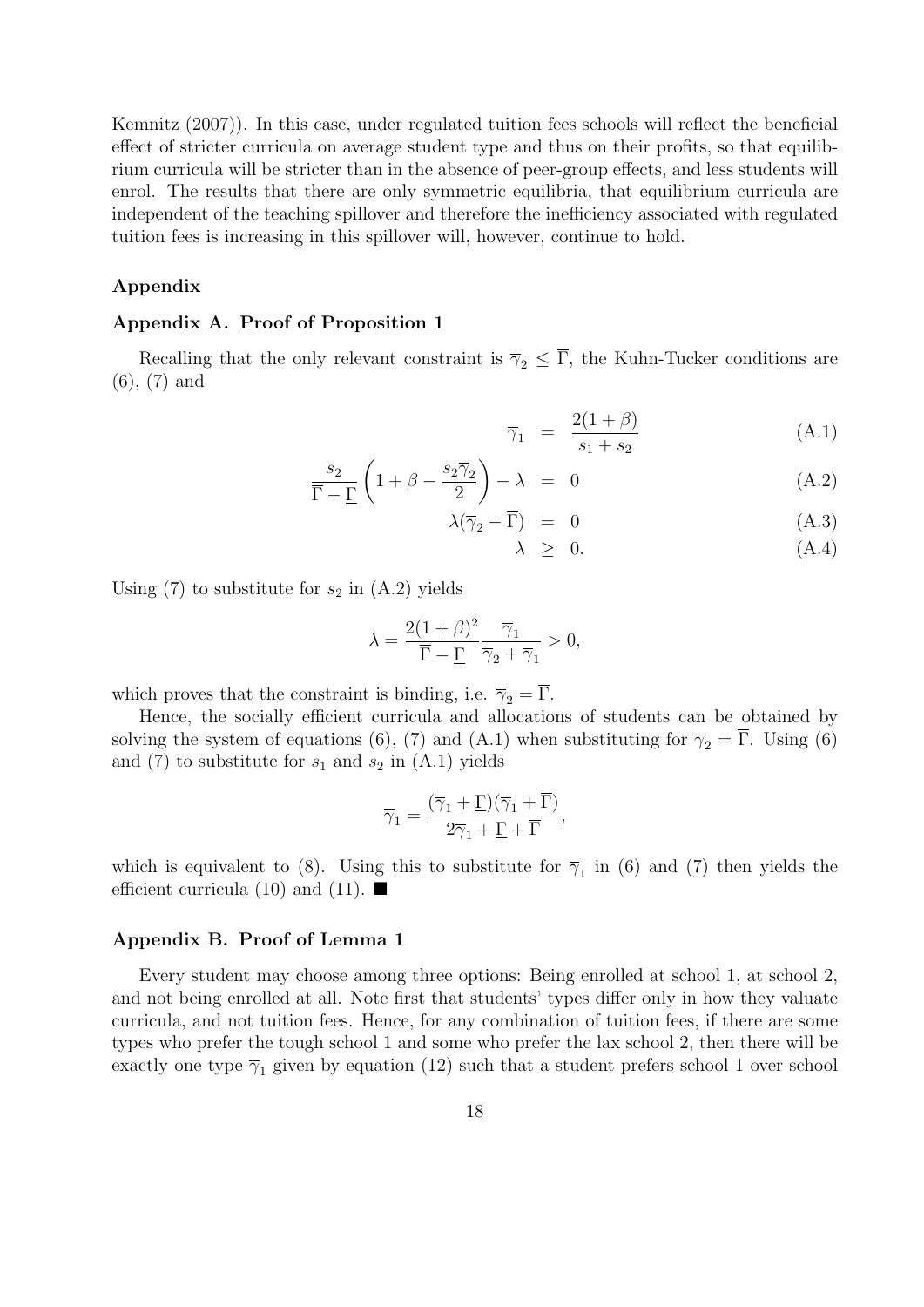2 if and only if  $\gamma < \overline{\gamma}_1$ . Similarly, if there is some type which prefers school 2 and some who prefer not being enrolled at all, then there will be exactly one type

$$
\overline{\gamma}_2 = \frac{2}{s_2} \left( 1 - \frac{T_2}{s_2} \right) \tag{B.1}
$$

such that a student prefers school 2 over not being enrolled if and only if  $\gamma < \overline{\gamma}_2$ . In that case,  $\overline{\gamma}_1 < \overline{\gamma}_2$ .

Suppose for the moment that both schools attract a strictly positive number of students, which will turn out to be the case in equilibrium. Then, for any given pair of curricula  $s_1 > s_2$  chosen in the first stage, the schools' profits are

$$
\Pi_{1}(T_{1}; T_{2}, s_{1}, s_{2}) = (T_{1} + \alpha s_{1}) \frac{\frac{2}{s_{1} + s_{2}} \left(1 - \frac{T_{1} - T_{2}}{s_{1} - s_{2}}\right) - \underline{\Gamma}}{\overline{\Gamma} - \underline{\Gamma}} \qquad (B.2)
$$
\n
$$
\Pi_{2}(T_{2}; T_{1}, s_{1}, s_{2}) = \begin{cases}\n(T_{2} + \alpha s_{2}) \frac{\overline{\Gamma} - \frac{2}{s_{1} + s_{2}} \left(1 - \frac{T_{1} - T_{2}}{s_{1} - s_{2}}\right)}{\overline{\Gamma} - \underline{\Gamma}}, & \text{if } T_{2} \le s_{2} \left(1 - \frac{s_{2}}{2}\overline{\Gamma}\right); \\
(T_{2} + \alpha s_{2}) \frac{\frac{2}{s_{2}} \left(1 - \frac{T_{2}}{s_{2}}\right) - \frac{2}{s_{1} + s_{2}} \left(1 - \frac{T_{1} - T_{2}}{s_{1} - s_{2}}\right)}{\overline{\Gamma} - \underline{\Gamma}}, & \text{otherwise.} \n\end{cases}
$$
\n(B.3)

Taking the derivative of  $\Pi_1$  w.r.t.  $T_1$ , and recalling that negative tuition fees are ruled out, yields school 1's best-reply curve:

$$
T_1 = \max\left\{\frac{1}{2}\left(s_1(1-\alpha) - s_2 + T_2 - \frac{s_1^2 - s_2^2}{2}\underline{\Gamma}\right), 0\right\}
$$
(B.4)

As for school 2, the first derivative of  $\Pi_2$  w.r.t.  $T_2$  is

$$
\frac{\partial \Pi_2}{\partial T_2} = \begin{cases}\n\frac{(s_1^2 - s_2^2)\overline{\Gamma} - 2(s_1 - s_2(1 - \alpha) - T_1 + 2T_2)}{(s_1^2 - s_2^2)(\overline{\Gamma} - \Gamma)}, & \text{if } T_2 < s_2 \left(1 - \frac{s_2}{2}\overline{\Gamma}\right); \\
\frac{2[s_1^2(s_2(1 - \alpha) - 2T_2) + s_2^2(T_1 - s_1)]}{s_2^2(s_1^2 - s_2^2)(\overline{\Gamma} - \Gamma)}, & \text{otherwise.} \n\end{cases} (B.5)
$$

As the numerators in both parts of  $(B.5)$  are linear and decreasing in  $T_2$ , they each would have, absent the restriction of their domain, a unique root. To get the global profit maximum, note first that there is a kink in  $\Pi_2$  at the border of the domains, with  $\Pi_2$  being steeper slightly to the left of the border than to the right:

$$
\lim_{T_2 \nearrow s_2 \left(1 - \frac{s_2}{2}\overline{\Gamma}\right)} \frac{\partial \Pi_2}{\partial T_2} = \frac{\left(s_1^2 + s_2^2\right)\overline{\Gamma} + 2T_1 - 2s_1 - 2s_2(1+\alpha)}{\left(s_1^2 - s_2^2\right)(\overline{\Gamma} - \underline{\Gamma})}
$$
\n
$$
= \lim_{T_2 \searrow s_2 \left(1 - \frac{s_2}{2}\overline{\Gamma}\right)} \frac{\partial \Pi_2}{\partial T_2} + \frac{\left(s_1^2 - s_2^2\right)\left(\frac{2(1+\alpha)}{s_2} - \overline{\Gamma}\right)}{\left(s_1^2 - s_2^2\right)(\overline{\Gamma} - \underline{\Gamma})},
$$

where the second summand is positive at the boundary of the two domains, as the first part of (B.5) exists only if  $s_2 < \frac{2}{5}$  $\frac{2}{\overline{\Gamma}}$ .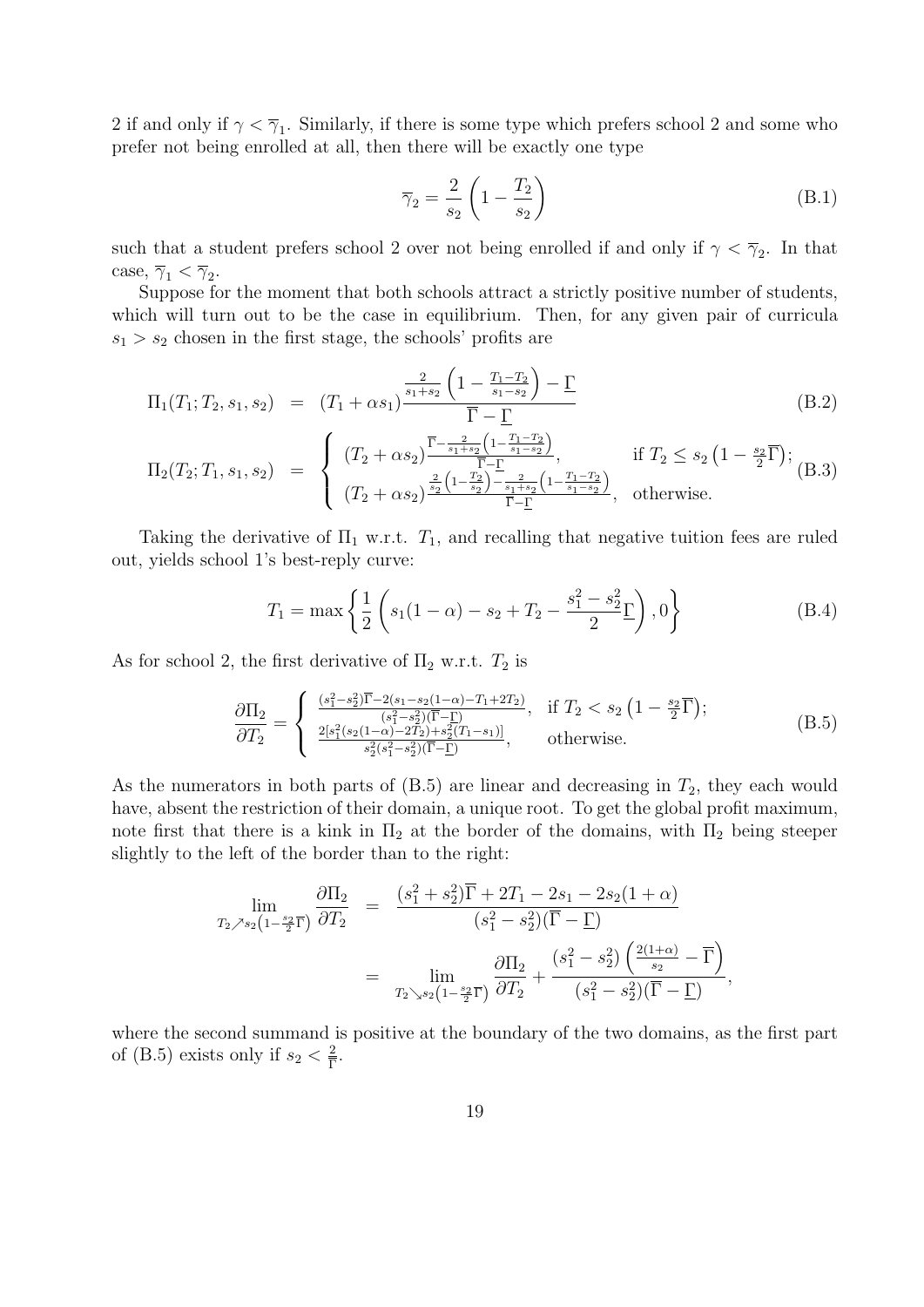An immediate implication of this result is that the first-order condition  $\frac{\partial \Pi_2}{\partial T_2} = 0$  can be satisfied in at most one of the parts in (B.5). Furthermore, it may be the case that  $\lim_{T_2 \searrow s_2 \left(1-\frac{s_2}{2}\overline{\Gamma}\right)} \frac{\partial \Pi_2}{\partial T_2}$  $\frac{\partial \Pi_2}{\partial T_2} < 0 < \lim_{T_2 \nearrow s_2 \left(1 - \frac{s_2}{2} \overline{\Gamma}\right)} \frac{\partial \Pi_2}{\partial T_2}$  $\frac{\partial \Pi_2}{\partial T_2}$ , in which case the first-order condition is satisfied in neither case, and the maximum is then at the border between both cases. Combining these cases yields the best-reply curve for school 2:

$$
T_2 = \begin{cases} \max\left\{\frac{1}{2}\left(T_1 - s_1 + s_2(1-\alpha) + \frac{s_1^2 - s_2^2}{2}\overline{\Gamma}\right), 0\right\}, & \text{if } T_1 \le s_1 + s_2(1+\alpha) - \frac{s_1^2 + s_2^2}{2}\overline{\Gamma};\\ \max\left\{s_2\left(1 - \frac{s_2}{2}\overline{\Gamma}\right), 0\right\}, & \text{if } s_1 + s_2(1+\alpha) - \frac{s_1^2 + s_2^2}{2}\overline{\Gamma} < T_1\\ \max\left\{\frac{1}{2}\left(\frac{s_2^2}{s_1^2}T_1 + s_2(1-\alpha) - \frac{s_2^2}{s_1}\right), 0\right\}, & \text{if } s_1 + s_1^2\left(\frac{1+\alpha}{s_2} - \overline{\Gamma}\right) < T_1. \end{cases} \tag{B.6}
$$

In the first case of (B.6), the best-reply curve is given by the first-order condition  $\frac{\partial \Pi_2}{\partial T_2}$  = 0 in the first case of (B.5), and the domain of this case is obtained by the condition  $\lim_{T_2 \nearrow s_2\left(1-\frac{s_2}{2}\overline{\Gamma}\right)} \frac{\partial \Pi_2}{\partial T_2}$  $\frac{\partial \Pi_2}{\partial T_2}$  < 0. Similarly, the best-reply curve in the third case of (B.6) solves *∂*Π<sup>2</sup>  $\frac{\partial \Pi_2}{\partial T_2} = 0$  in the second case of (B.5), and the domain of this case is obtained by the condition  $\lim_{T_2 \searrow s_2 \left(1-\frac{s_2}{2}\overline{\Gamma}\right)} \frac{\partial \Pi_2}{\partial T_2}$  $\frac{\partial \Pi_2}{\partial T_2}$  > 0. The domain of the second case of (B.6) is then simply the set of *T*<sub>2</sub> between the domains of the first and the third case, and the best-reply curve in the second case is given by the requirement that  $T_2$  is exactly on the border between both cases of  $(B.5)$ . Note that school 2's best-reply curve is continuous in *T*1.

The slope of school 2's best-reply curve in a  $T_1$ - $T_2$  diagram is never larger than  $\frac{1}{2}$ , whereas the slope of school 1's best-reply curve is 2. Hence, there is a unique equilibrium at the intersection of both best-reply curves. If this intersection is in the *first case* of (B.6), equilibrium tuition fees are

$$
T_1^*(s_1, s_2) = \frac{s_1 - s_2}{3} \left( 1 + \alpha - \frac{s_1 + s_2}{2} \left( 2\underline{\Gamma} - \overline{\Gamma} \right) \right) - \alpha s_1 \tag{B.7}
$$

$$
T_2^*(s_1, s_2) = \frac{s_1 - s_2}{3} \left( \frac{s_1 + s_2}{2} \left( 2\overline{\Gamma} - \underline{\Gamma} \right) - (1 + \alpha) \right) - \alpha s_2 \tag{B.8}
$$

provided that both of these tuition fees are nonnegative. This equilibrium satisfies the definition of the first case of (B.6) if and only if

$$
s_1\left(1+\alpha-\frac{s_1}{2}(2\overline{\Gamma}-\underline{\Gamma})\right)\geq -s_2\left(2(1+\alpha)-\frac{s_2}{2}(\overline{\Gamma}+\underline{\Gamma})\right). \tag{B.9}
$$

We will need the slope of the boundary of the region defined by  $(B.9)$  later in the proof of Proposition 2:

$$
\frac{ds_2}{ds_1} = -\frac{1+\alpha - s_1(2\overline{\Gamma} - \underline{\Gamma})}{2(1+\alpha) - s_2(\overline{\Gamma} + \underline{\Gamma})}
$$
(B.10)

It can be shown that for  $0 < s_2 < s_1$  this boundary has the shape of an inverted C.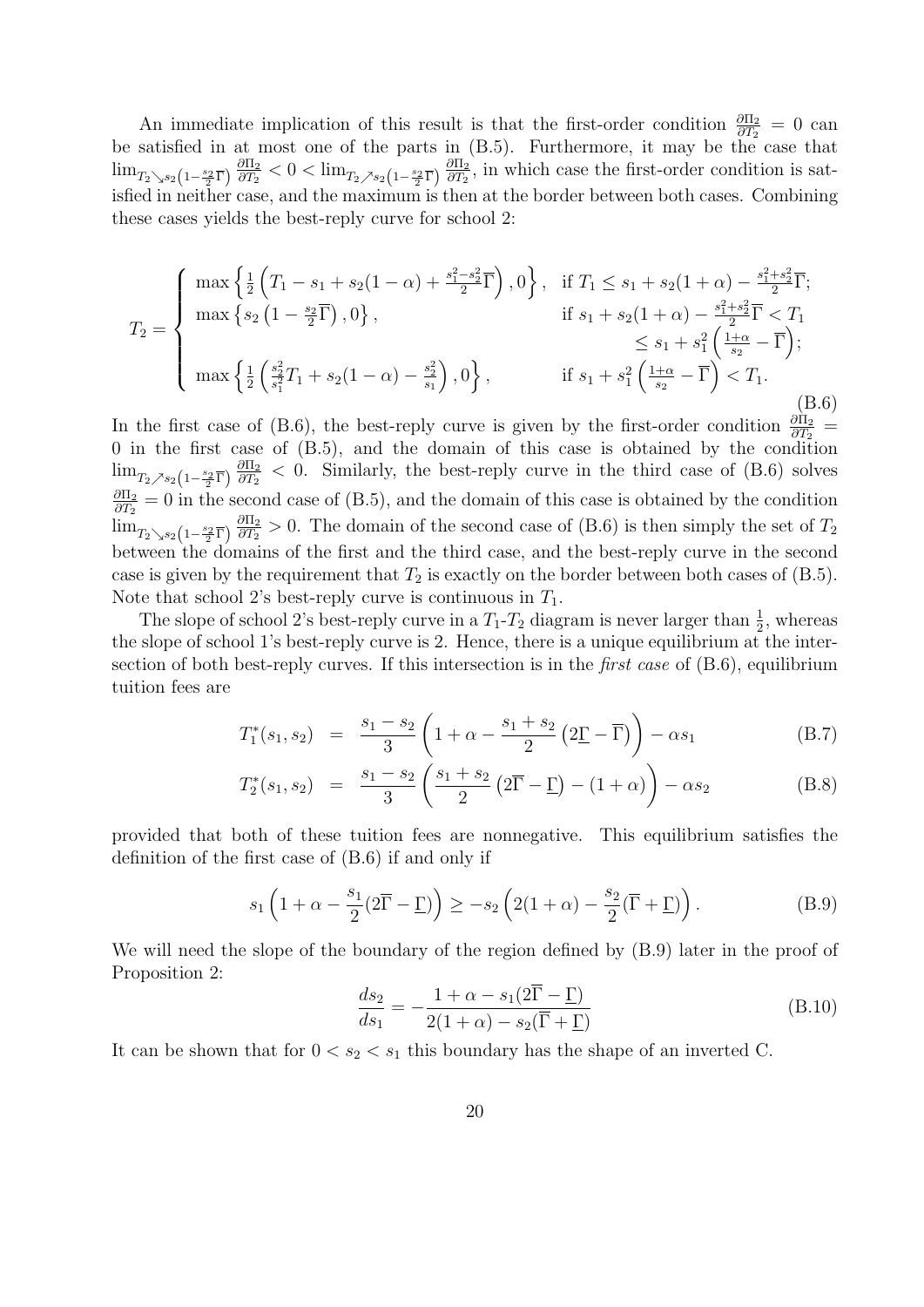Using  $(B.7)$  and  $(B.8)$  to substitute for  $T_1$  and  $T_2$  in  $(B.2)$  and  $(B.3)$  then yields  $(13)$  and  $(14).$ 

We briefly mention the other cases of  $(B.6)$  as we will need them in the proof of Proposition 2: If equilibrium is in the *second case* of (B.6), equilibrium tuition fees are

$$
T_1^*(s_1, s_2) = \frac{1}{2} \left( s_1(1+\alpha) - \frac{s_2^2 \overline{\Gamma} + (s_1^2 - s_2^2) \underline{\Gamma}}{2} \right) - \alpha s_1
$$
 (B.11)

$$
T_2^*(s_1, s_2) = s_2 \left(1 - \frac{s_2}{2}\overline{\Gamma}\right), \tag{B.12}
$$

provided that both are nonnegative, which is the case for  $T_1^*$  if and only if

$$
s_1 \left( 1 - \alpha - \frac{s_1}{2} \underline{\Gamma} \right) - \frac{s_2^2}{2} (\overline{\Gamma} - \underline{\Gamma}) \ge 0. \tag{B.13}
$$

This equilibrium satisfies the definition of the first case of (B.6) if and only if the reverse of (B.9) is true, and at the same time

$$
\frac{s_1^2}{s_2} \left( 1 + \alpha - \frac{s_2}{2} (2\overline{\Gamma} - \underline{\Gamma}) \right) + s_1 (1 + \alpha) + \frac{s_2^2}{2} (\overline{\Gamma} - \underline{\Gamma}) \ge 0.
$$
 (B.14)

If  $(B.14)$  does not hold, school 2's equilibrium tuition fees in the third case of  $(B.6)$  apply, but we will not analyze this case in detail as we will show in the proof of Proposition 2 that it is irrelevant for our analysis.

#### **Appendix C. Proof of Proposition 2**

We start by proving the characterization of the interior equilibrium given in part (i) and the boundary equilibrium given in part (ii) of the Proposition along with the proof of the comparative statics given in part (iii). Then, we will prove that it is not profitable for any school to deviate to a curriculum outside the set which governs Lemma 1. Last, we will prove part (iv) of the Proposition.

#### *Appendix C.1. Characterization of the Interior Solution*

The partial derivatives of equilibrium profits in the pricing stage (13) and (14) with respect to the respective school's choice of curriculum are

$$
\frac{\partial \Pi_1^*}{\partial s_1} = \frac{4\left(1+\alpha - \frac{s_1+s_2}{2}(2\underline{\Gamma} - \overline{\Gamma})\right)}{9(s_1+s_2)^2(\overline{\Gamma} - \underline{\Gamma})} \left(s_2(1+\alpha) - s_1 \frac{s_1+s_2}{2}(2\underline{\Gamma} - \overline{\Gamma})\right)
$$
(C.1)

$$
\frac{\partial \Pi_2^*}{\partial s_2} = \frac{4\left(\frac{s_1+s_2}{2}(2\overline{\Gamma}-\underline{\Gamma})-(1+\alpha)\right)}{9(s_1+s_2)^2(\overline{\Gamma}-\underline{\Gamma})} \left(s_1(1+\alpha)-s_2\frac{s_1+s_2}{2}(2\overline{\Gamma}-\underline{\Gamma})\right). \tag{C.2}
$$

Let us start with the laxer school's profit, which has two local extremal points  $s_2^a$  and  $s_2^b$ , given implicitly by

$$
1 + \alpha = \frac{s_1 + s_2^a}{2} (2\overline{\Gamma} - \underline{\Gamma})
$$
 (C.3)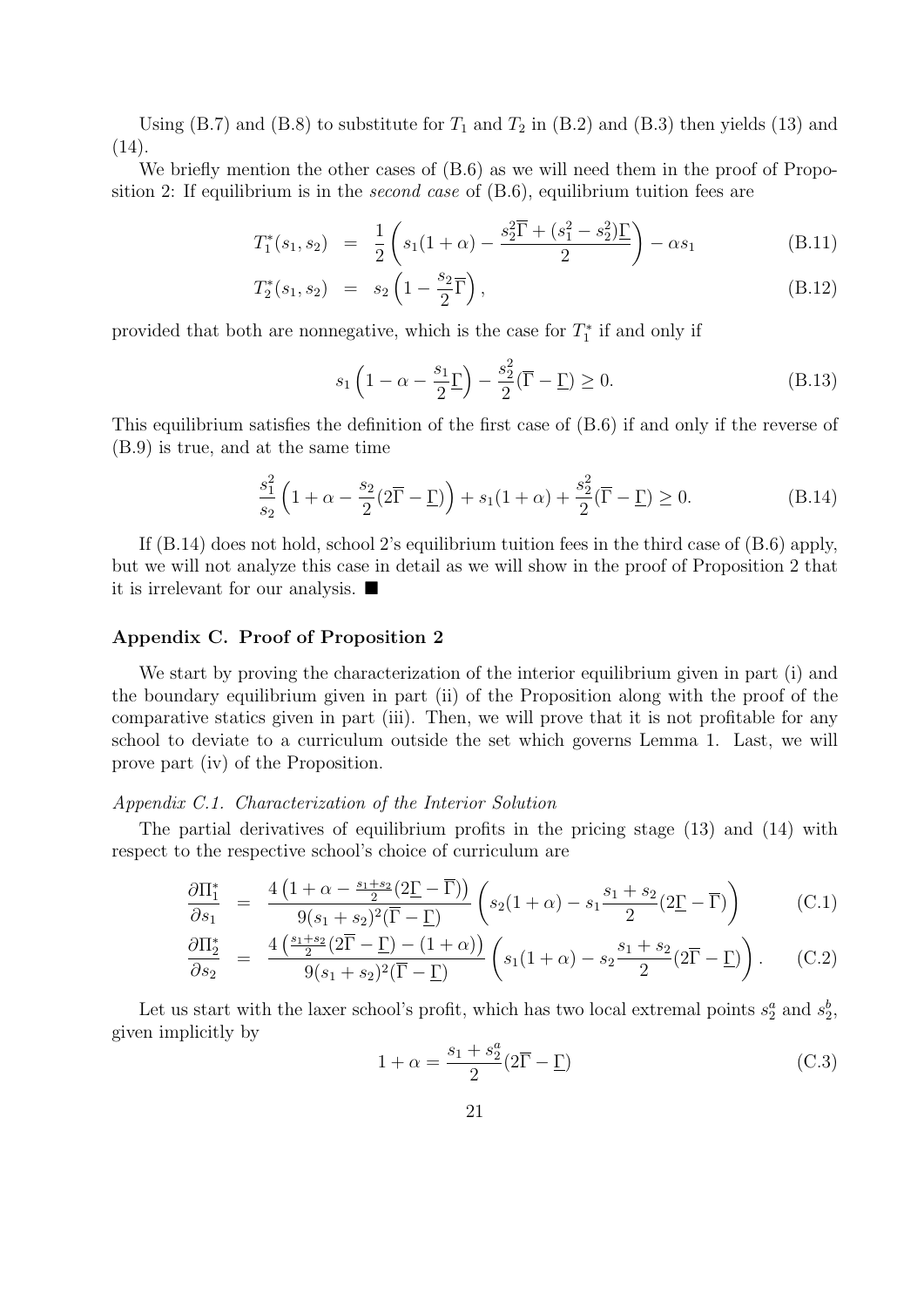and

$$
1 + \alpha = \frac{s_2^b}{s_1} \frac{s_1 + s_2^b}{2} (2\overline{\Gamma} - \underline{\Gamma}).
$$
 (C.4)

both of which always exist because  $\overline{\Gamma} > \Gamma$ . Note that the right-hand side of the former condition is always larger than the right-hand side of the latter condition, and both righthand sides are monotonically increasing in  $s_2$ . Hence,  $s_2^a < s_2^b$ . Furthermore, this implies that in a small neighborhood below  $s_2^b$ , both the numerator of the fraction on the right-hand side of (C.2) and the large bracket in (C.2) are positive, proving that there is a local maximum at  $s_2^b$ . One can show by a similar argument that there is a local minimum at  $s_2^a$ . Furthermore,  $s_2^a$  is the lower boundary of the laxer school's feasible set, because curricula below this would lead to negative demand and negative equilibrium 'gross price'  $T_2 + \alpha s_2$ . Hence, the global maximum is at  $s_2^b$  which satisfies the latter first-order condition (C.4).

For the tougher school's profit, interior local extremal points exist if and only if  $\overline{\Gamma} < 2\underline{\Gamma}$ , an assumption we made in Section 2. Then, the argument is very similar to that for the laxer school: There are two extremal points at  $s_1^a$  and  $s_1^b$  defined by

$$
1 + \alpha = \frac{s_1^a + s_2}{2} (2\underline{\Gamma} - \overline{\Gamma})
$$
 (C.5)

and

$$
1 + \alpha = \frac{s_1^b}{s_2} \frac{s_1^b + s_2}{2} (2\underline{\Gamma} - \overline{\Gamma}),
$$
 (C.6)

with  $s_1^a > s_1^b$ . Again, both the numerator and the term in large brackets on the right-hand side of (C.1) are positive for  $s_1 < s_1^b$  slightly below  $s_1^b$ , which proves that there is a local maximum at  $s_1^b$ . Furthermore, there is a local minimum at  $s_1^a$ , which is the upper bound of the tougher school's feasible set. Hence, the global maximum is at  $s_1^b$  given by (C.6).

Substituting for  $s_1 = s_1^b$  in (C.4) and for  $s_2 = s_2^b$  in (C.6), and combining both yields

$$
\frac{s_2^b}{s_1^b} = \sqrt{\frac{\underline{\Gamma} - \frac{\overline{\Gamma}}{2}}{\overline{\Gamma} - \frac{\Gamma}{2}}}.
$$
\n(C.7)

and, substituting in (C.4) and (C.6), equilibrium curriculum choices (15) and (16).

Let us now compare equilibrium curricula  $s_1^e, s_2^e$  with the efficient curricula  $s_1^f$  $s_1^f, s_2^f$  derived in Proposition 1: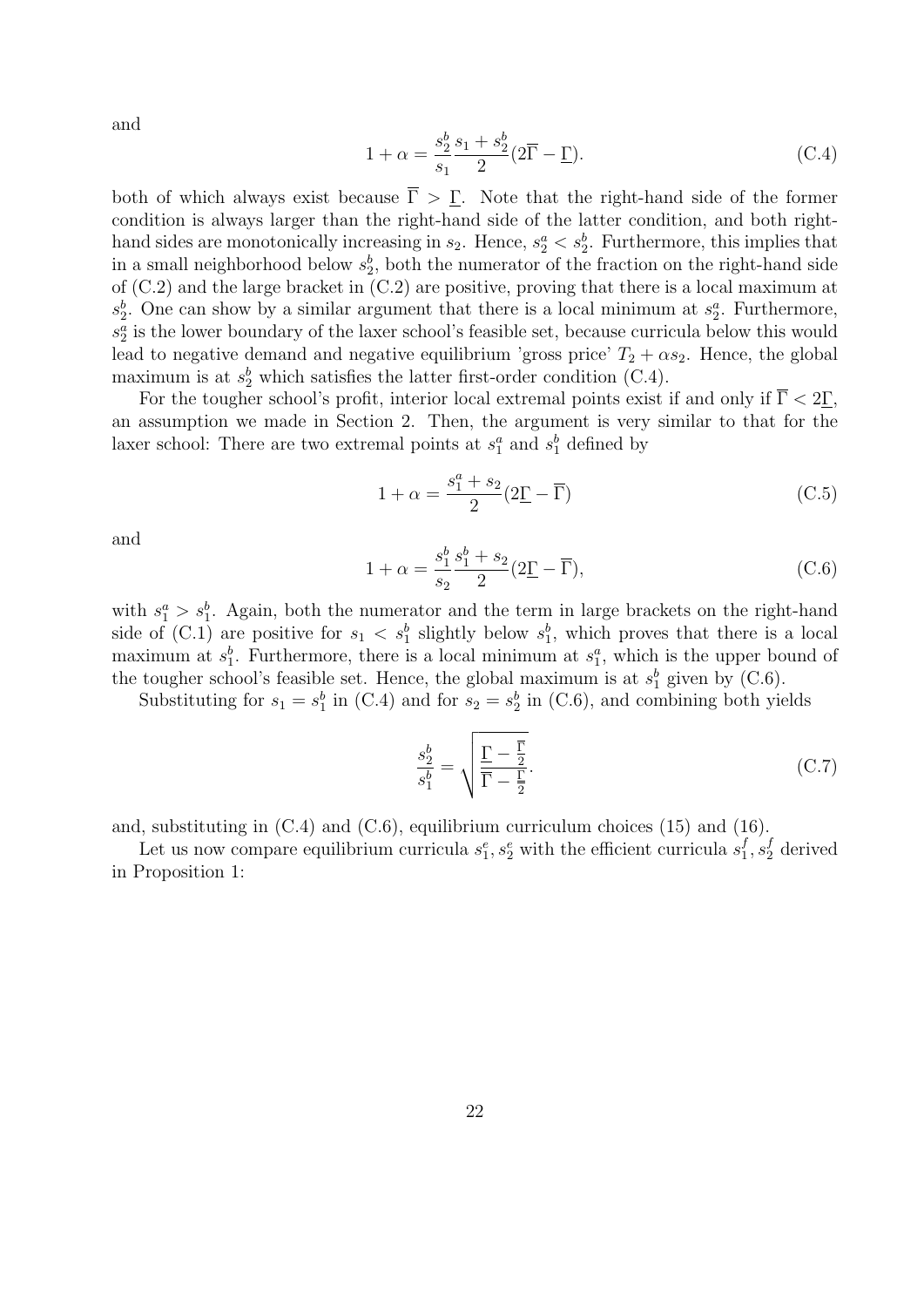$$
s_1^e = \frac{2(1+\alpha)}{\sqrt{2\underline{\Gamma} - \overline{\Gamma}}(\sqrt{2\overline{\Gamma} - \underline{\Gamma}} + \sqrt{2\underline{\Gamma} - \overline{\Gamma}})}= \frac{2(1+\alpha)}{\sqrt{2\underline{\Gamma} - \overline{\Gamma}}\sqrt{2\overline{\Gamma} - \underline{\Gamma} + 2\sqrt{(2\overline{\Gamma} - \underline{\Gamma})(2\underline{\Gamma} - \overline{\Gamma})} + 2\underline{\Gamma} - \overline{\Gamma}}= \frac{2(1+\alpha)}{\sqrt{\underline{\Gamma} - (\overline{\Gamma} - \underline{\Gamma})}\sqrt{\overline{\Gamma} + 2\sqrt{\overline{\Gamma} \underline{\Gamma} - 2(\overline{\Gamma} - \underline{\Gamma})^2} + \underline{\Gamma}}> \frac{2(1+\alpha)}{\sqrt{\underline{\Gamma}}(\sqrt{\overline{\Gamma}} + \sqrt{\underline{\Gamma}})},
$$

which would be equal to  $s_1^f$  $\int_1^f$  for  $\alpha = \beta$ .

$$
s_2^e = \frac{2(1+\alpha)}{\sqrt{2\overline{\Gamma} - \underline{\Gamma}}(\sqrt{2\overline{\Gamma} - \underline{\Gamma}} + \sqrt{2\underline{\Gamma} - \overline{\Gamma}})} = \frac{2(1+\alpha)}{\overline{\Gamma} + (\overline{\Gamma} - \underline{\Gamma}) + \sqrt{\overline{\Gamma}\underline{\Gamma} - 2(\overline{\Gamma} - \underline{\Gamma})^2}} = \frac{2(1+\alpha)}{\overline{\Gamma} + \sqrt{(\overline{\Gamma} - \underline{\Gamma})^2 + 2(\overline{\Gamma} - \underline{\Gamma})\sqrt{\overline{\Gamma}\underline{\Gamma} - 2(\overline{\Gamma} - \underline{\Gamma})^2 + \overline{\Gamma}\underline{\Gamma} - 2(\overline{\Gamma} - \underline{\Gamma})^2}} = \frac{2(1+\alpha)}{\overline{\Gamma} + \sqrt{\overline{\Gamma}\underline{\Gamma} + (\overline{\Gamma} - \underline{\Gamma})\left(2\sqrt{\overline{\Gamma}\underline{\Gamma} - 2(\overline{\Gamma} - \underline{\Gamma})^2 - (\overline{\Gamma} - \underline{\Gamma})}\right)},
$$

which is smaller than  $\frac{2(1+\alpha)}{\overline{\Gamma}+\sqrt{\overline{\Gamma}\Gamma}}$  if and only if  $4\overline{\Gamma}\Gamma > 9(\overline{\Gamma}-\Gamma)^2$ , which is satisfied if and only if  $\overline{\Gamma}$  < 1.92495 · <u> $\Gamma$ </u>. It will be shown in Subsection Appendix C.2 that this is always the case if the equilibrium is the interior solution.

## *Appendix C.2. Characterization of the Boundary Solution*

We shall now derive for which parameters the definition of the first case in  $(B.6)$  binds. Define

$$
\overline{G} := \sqrt{2\overline{\Gamma} - \underline{\Gamma}}
$$
 (C.8)

$$
\underline{G} := \sqrt{2\underline{\Gamma} - \overline{\Gamma}}, \tag{C.9}
$$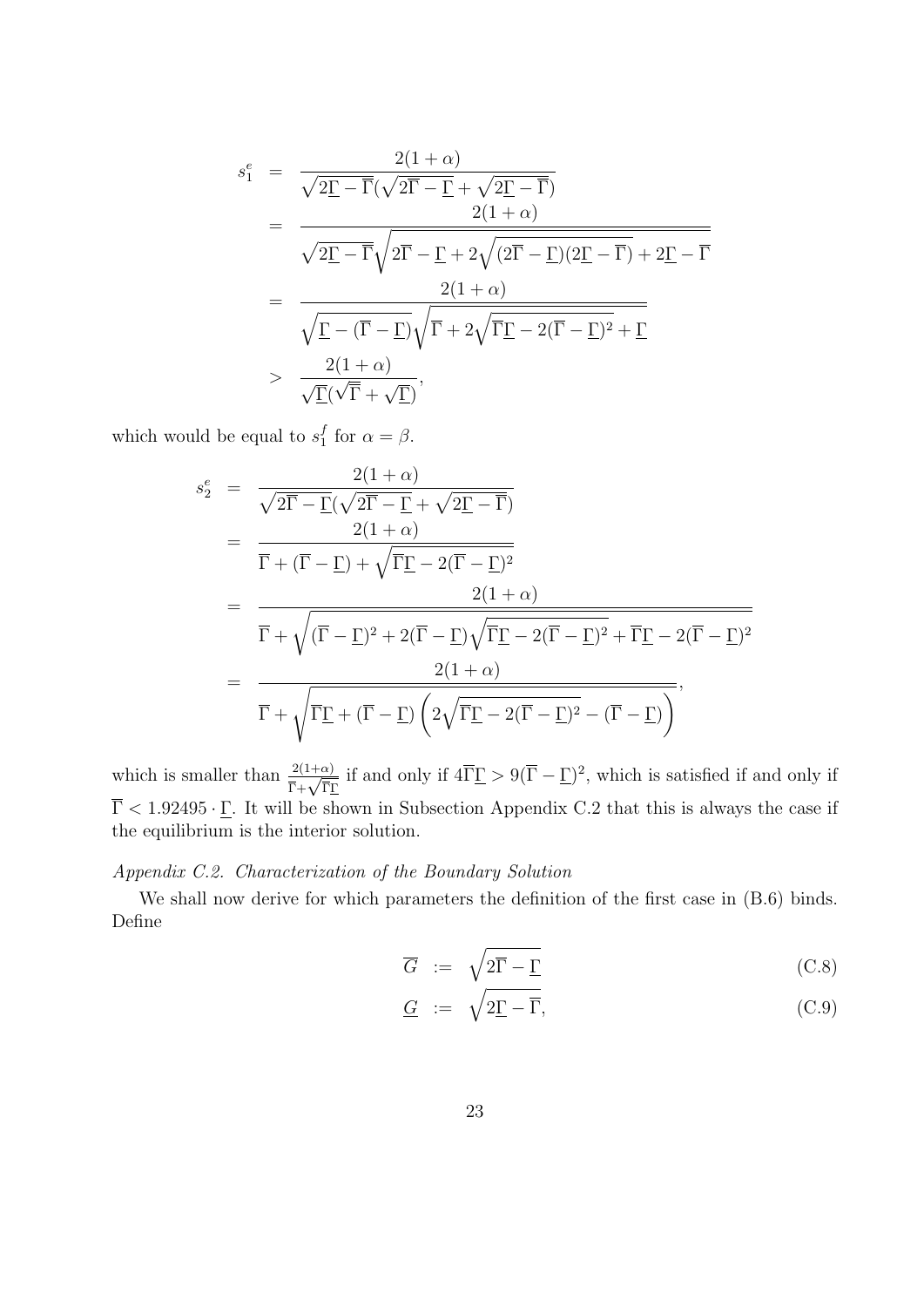so that  $s_1^e = \frac{2(1+\alpha)}{G(\overline{G}+G)}$  $\frac{2(1+\alpha)}{\underline{G}(\overline{G}+\underline{G})},\, s_2^e=\frac{2(1+\alpha)}{\overline{G}(\overline{G}+\underline{G})}$  $\frac{2(1+\alpha)}{\overline{G}(\overline{G}+\underline{G})}$ ,  $s_1^e + s_2^e = \frac{2(1+\alpha)}{\overline{G}G}$  and  $s_1^e - s_2^e = \frac{2(1+\alpha)(G-\underline{G})}{\overline{G}G(\overline{G}+\underline{G})}$  $\frac{1+\alpha(1-G)}{\overline{G}G(\overline{G}+G)}$ . Then, applying (B.9) to the curricula  $s_1^e$  and  $s_2^e$  yields

$$
s_1^e \left( 1 + \alpha - \frac{s_1^e}{2} \underbrace{(2\overline{\Gamma} - \underline{\Gamma})}_{=\overline{G}^2} \right) + s_2^e \left( 2(1 + \alpha) - \frac{s_2^e}{2} \underbrace{(\overline{\Gamma} + \underline{\Gamma})}_{=\overline{G}^2 + \underline{G}^2} \right) \geq 0
$$
  

$$
\frac{2(1 + \alpha)^2}{\underline{G}(\overline{G} + \underline{G})} \left( 1 - \frac{\overline{G}^2}{\underline{G}(\overline{G} + \underline{G})} \right) + \frac{2(1 + \alpha)^2}{\overline{G}(\overline{G} + \underline{G})} \left( 2 - \frac{\overline{G}^2 + \underline{G}^2}{\overline{G}(\overline{G} + \underline{G})} \right) \geq 0
$$
  

$$
\frac{2(1 + \alpha)^2}{\overline{G}^2 \underline{G}^2 (\overline{G} + \underline{G})^2} [\overline{G} \underline{G}(\overline{G}^2 + 2\underline{G}^2) - (\overline{G}^2 - \underline{G}^2)^2] \geq 0
$$
  

$$
\frac{6(1 + \alpha)^2}{\overline{G}^2 \underline{G}^2 (\overline{G} + \underline{G})^2} [\overline{G} \underline{G} \Gamma - 3(\overline{\Gamma} - \underline{\Gamma})^2] \geq 0,
$$

which is satisfied if and only if  $\overline{\Gamma} \leq 1.566210 \cdot \underline{\Gamma}$ .

Consider now the case where  $s_1^e$  and  $s_2^e$  are outside the first case of (B.6). Recall from (B.10) that the boundary between the first and the second case of (B.6) has the shape of an inverted C in the *s*<sub>1</sub>-*s*<sub>2</sub> diagram with the unique maximum *s*<sub>1</sub> being at  $s_2 = \frac{2(1+\alpha)}{\bar{\Gamma}+\Gamma}$ . Furthermore,

$$
s_2^e = \frac{2(1+\alpha)}{\overline{G}(\overline{G} + \underline{G})} < \frac{2(1+\alpha)}{\overline{G}^2 + \underline{G}^2} = \frac{2(1+\alpha)}{\overline{\Gamma} + \underline{\Gamma}}.
$$

Last, both schools' best-reply curves given by  $(C.6)$  and  $(C.4)$  are strictly upward sloping in the  $s_1$ - $s_2$  diagram, school 2's best-reply curve being located above school 1's for  $s_1 < s_1^e$ . Hence, if  $s_1^e$  and  $s_2^e$  are outside the first case of  $(B.6)$ , both schools' best-reply curves intersect this boundary where it is upward sloping in the  $s_1-s_2$  diagram, and the candidate equilibrium in the boundary case is given by the intersection of  $(C.4)$  and the equality version of  $(B.9)$ .

For comparative statics and comparisons with first-best curricula, we need a better characterization of the boundary solution. Solving (C.4) for  $s_1$  yields  $s_1 = \frac{s_2^2(2\overline{F} - \Gamma)}{2(1+\alpha)-s_2(2\overline{F} + \Gamma)}$  $\frac{s_2(z_1 - \underline{1})}{2(1+\alpha)-s_2(2\overline{\Gamma}-\underline{\Gamma})}$ , which we can use to substitute for  $s_1$  in the equality version of  $(B.9)$ , which after some rearranging gives us

$$
B(s_2) := -\frac{3}{2}s_2^3(2\overline{\Gamma} - \underline{\Gamma})^2\overline{\Gamma} + s_2^2(1+\alpha)(2\overline{\Gamma} - \underline{\Gamma})(4\overline{\Gamma} + \underline{\Gamma}) - 2s_2(1+\alpha)^2(7\overline{\Gamma} - 2\underline{\Gamma}) + 8(1+\alpha)^3 = 0.
$$
\n(C.10)

We can get comparative statics by taking the total differential of  $B(s_2)$  on the left-hand side of (C.10) with  $\frac{ds_2}{d\alpha} = -\frac{\frac{\partial B}{\partial \alpha}}{\frac{\partial B}{\partial s_2}}$ . If  $B(s_2) = 0$ , then

$$
\frac{\partial B}{\partial s_2} = -\frac{9}{2}s_2^2(2\overline{\Gamma} - \underline{\Gamma})^2 \overline{\Gamma} + 2s_2(1+\alpha)(2\overline{\Gamma} - \underline{\Gamma})(4\overline{\Gamma} + \underline{\Gamma}) - 2(1+\alpha)^2(7\overline{\Gamma} - 2\underline{\Gamma})
$$
  
=  $-s_2(1+\alpha)(2\overline{\Gamma} - \underline{\Gamma})(4\overline{\Gamma} + \underline{\Gamma}) + 4(1+\alpha)^2(7\overline{\Gamma} - 2\underline{\Gamma}) - 24\frac{(1+\alpha)^3}{s_2}$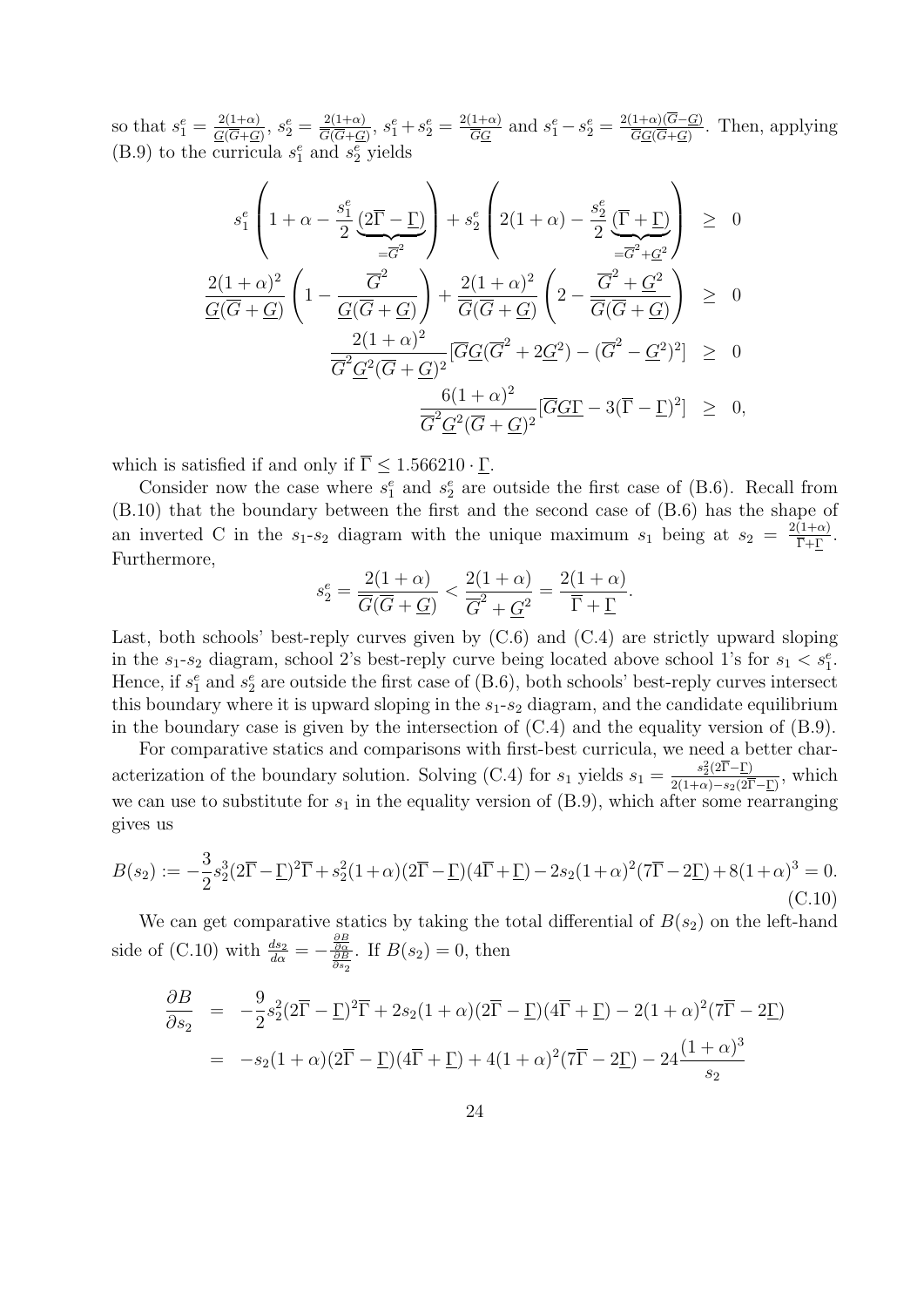where the second equality uses  $B(s_2) = 0$  to substitute for  $\frac{3}{2} s_2^2 (2\overline{\Gamma} - \underline{\Gamma})^2 \overline{\Gamma}$ . This rearranged expression is strictly increasing in  $s_2$  whenever  $s_2 < \frac{2(1+\alpha)}{\bar{\Gamma}+\Gamma}$ , which we can use as an upper bound, which yields  $\frac{\partial B}{\partial s_2} < -\frac{36(1+\alpha)^2}{(\overline{\Gamma} + \underline{\Gamma})^2}$  $\frac{16(1+\alpha)^2}{(\overline{\Gamma}+\underline{\Gamma})^2}\underline{\Gamma}^2 < 0.$ 

Furthermore,

$$
\frac{\partial B}{\partial \alpha} = s_2^2 (2\overline{\Gamma} - \underline{\Gamma})(4\overline{\Gamma} + \underline{\Gamma}) - 4s_2 (1 + \alpha)(7\overline{\Gamma} - 2\underline{\Gamma}) + 24(1 + \alpha)^2,
$$

which is decreasing in  $s_2$  whenever  $s_2 < \frac{2(1+\alpha)}{\bar{\Gamma}+\Gamma}$ , which we can use as a lower bound, which yields  $\frac{\partial B}{\partial \alpha} < -\frac{36(1+\alpha)^2}{(\overline{\Gamma} + \Gamma)^2}$  $\frac{6(1+\alpha)^2}{(\overline{\Gamma}+\underline{\Gamma})^2}\underline{\Gamma}^2 < 0$ . Hence,  $\frac{ds_2}{d\alpha} > 0$ .

In the  $s_1$ - $s_2$  diagram, It is easy to check that an increase in  $\alpha$  will move school 2's bestreply curve to the left and the boundary of the first case of (B.6) to the right. Furthermore, both curves are positively sloped, and school 2's best-reply curve is the flatter of both curves. Hence, the intersection of these curves will move to the right, which proves that  $\frac{ds_1}{d\alpha} > 0$ .

Let us now compare the boundary solution to the first-best curricula. Suppose first that  $\alpha = \beta$ . Then,  $s_2^f = \frac{2(1+\alpha)}{\bar{\Gamma}+\sqrt{\bar{\Gamma}\Gamma}}$ , and with some rearranging

$$
B(s_2^f) = \frac{1+\alpha}{(\overline{\Gamma} + \sqrt{\overline{\Gamma}\underline{\Gamma}})^3} \left[ \overline{\Gamma}(-9\overline{\Gamma}^2 + 11\overline{\Gamma}\underline{\Gamma} - \underline{\Gamma}^2) + \sqrt{\overline{\Gamma}\underline{\Gamma}\underline{\Gamma}}(4\overline{\Gamma} - \underline{\Gamma}) \right],
$$

which is negative whenever  $\overline{\Gamma}$  is so large that the equilibrium is the boundary solution. Hence, school 2's curriculum in the boundary solution is below  $s_2^f$  $\frac{f}{2}$  if  $\alpha = \beta$ . As  $\frac{ds_2}{d\alpha} > 0$ , this holds for all  $0 \leq \alpha \leq \beta$ .

### *Appendix C.3. Deviations to Other Cases*

We will now prove that for sufficiently low  $\alpha$  it is not possible for a school to profitably deviate to some curriculum outside the area in which profits are given by (13) and (14). To begin with, it is important to note that the (piecewise) profit functions are continuous everywhere. Furthermore, if  $s_1^e$  and  $s_2^e$  are in the first case of (B.6), then the resulting equilibrium tuition fees are strictly positive for sufficiently low  $\alpha$ : Using the notations introduced in  $(C.8)$  and  $(C.9)$  to substitute for  $s_1$  and  $s_2$  in  $(B.7)$  and  $(B.8)$ , we get

$$
T_1 = \frac{2(1+\alpha)}{\underline{G}(\overline{G}+\underline{G})} \left( \frac{(\overline{G}-\underline{G})^2(1+\alpha)}{3\overline{G}^2} - \alpha \right)
$$
  

$$
T_2 = \frac{2(1+\alpha)}{\overline{G}(\overline{G}+\underline{G})} \left( \frac{(\overline{G}-\underline{G})^2(1+\alpha)}{3\underline{G}^2} - \alpha \right),
$$

for which both right-hand sides have a strictly positive first summand even for  $\alpha = 0$ , so that it is always possible to find some positive, but very small  $\alpha$  such that tuition fees are strictly positive. Furthermore, together with continuity of the profit functions and the fact that their derivatives are always finite as long as  $s_1 > s_2$ , this implies that it is always possible to find some positive and very small  $\alpha$  such that school k's maximum profit with  $T_i = 0$  for some *i* and for given curriculum of the rival school  $s_{-k} = s_{-k}^e$  is smaller than its profit under curricula  $s_1^e, s_2^e$ . Hence, we can rule out deviations to zero tuition fees within the first case of  $(B.6)$ . It remains to show that schools will not deviate to other cases in  $(B.6)$ .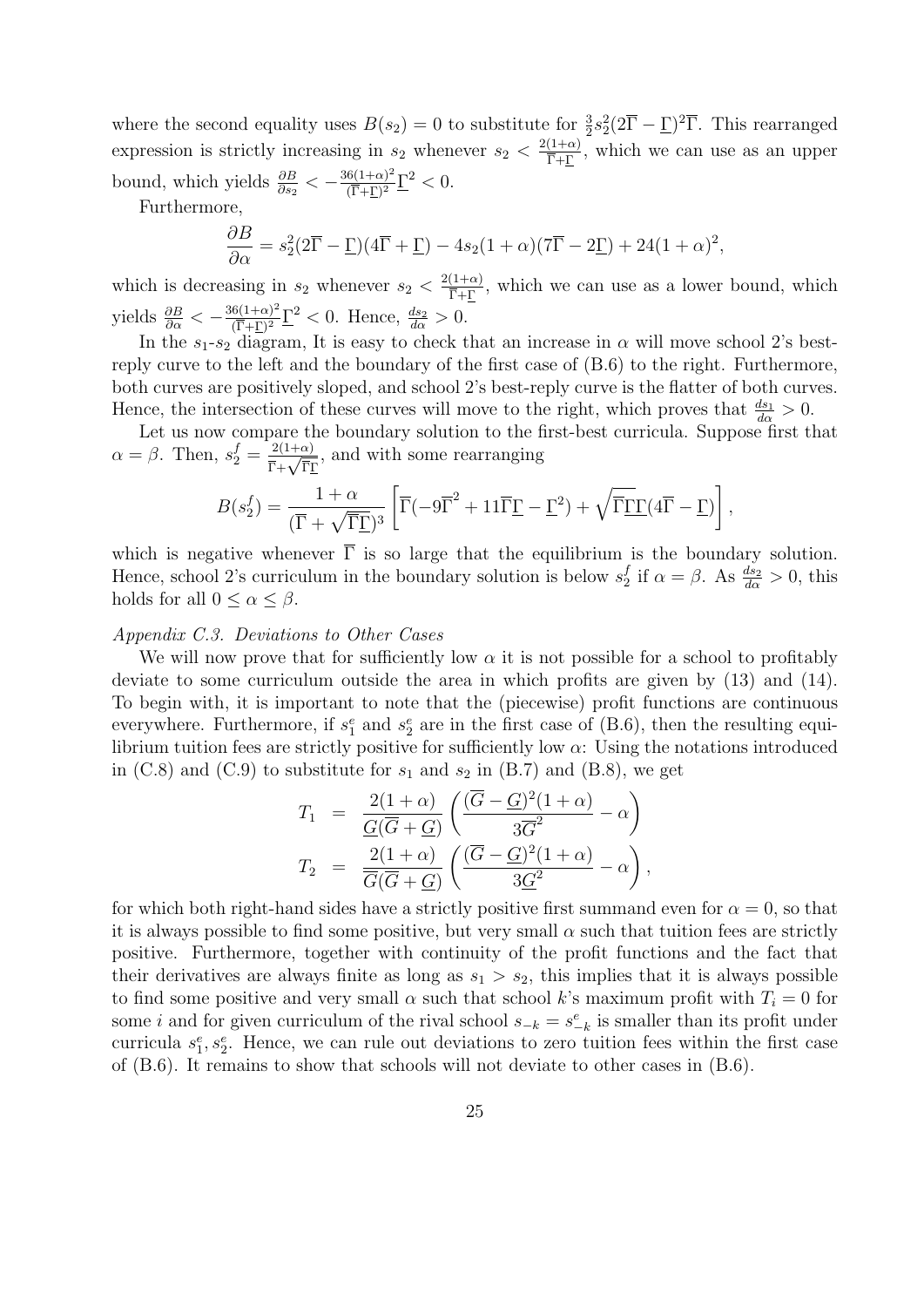*School 1 deviates.* Let us start with school 1. Note first that school 1 can never deviate from the candidate equilibrium to the third case in (B.6), which is defined by the complementary set of (B.14). As the equilibrium  $s_2 \leq s_2^e = \frac{2(1+\alpha)}{\overline{G}^2 + \overline{G}G}$  $\frac{2(1+\alpha)}{\overline{G}^2+\overline{G}\underline{G}}<\frac{2(1+\alpha)}{\overline{G}^2}$  $\frac{1+\alpha}{\overline{G}^2}$ , the left-hand side of (B.14) is positive for all  $s_1$ . Hence, for every  $s_2 \in (0, s_1)$ , there exists a  $s'_1(s_2)$  such that  $(s_1, s_2)$  is in the first case of (B.6) if and only if  $s_1 \leq s'_1(s_2)$ , and in the second case otherwise. Now, we fix school 2's curriculum at  $s_2^e$ . The following Lemma shows that if  $(s_1^e, s_2^e)$  are in the first case of (B.6), then school 1 cannot increase profit by unilaterally deviating to the second case of  $(B.6)$ .

**Lemma 4.** *In the second case of (B.6) with positive tuition fees, school 1's profit is strictly decreasing in s*<sup>1</sup> *for every s*2*.*

*Proof.* This case is defined by the intersection of the sets of  $(s_1, s_2)$  satisfying  $s_2 \geq 0$ , the reverse of  $(B.9)$  and  $(B.13).<sup>14</sup>$  School 1's profit is

$$
\Pi_1^* = \frac{\left[s_1 \left(1 + \alpha - \frac{s_1}{2}\underline{\Gamma}\right) - \frac{s_2^2}{2}(\overline{\Gamma} - \underline{\Gamma})\right]^2}{2(s_1^2 - s_2^2)(\overline{\Gamma} - \underline{\Gamma})},\tag{C.11}
$$

the first derivative of which is

$$
\frac{\partial \Pi_1^*}{\partial s_1} = -\frac{\left[s_1 \left(1 + \alpha - \frac{s_1}{2}\underline{\Gamma}\right) - \frac{s_2^2}{2}(\overline{\Gamma} - \underline{\Gamma})\right] \left[s_2^2 \left(1 + \alpha - \frac{s_1}{2}\overline{\Gamma}\right) + \frac{s_1}{2}\left(s_1^2 - s_2^2\right)\underline{\Gamma}\right]}{\left(s_1^2 - s_2^2\right)^2 (\overline{\Gamma} - \underline{\Gamma})}.
$$
\n(C.12)

The denominator is always positive, and the first term in solid brackets in the numerator is positive as long as demand is positive. In the *s*1-*s*<sup>2</sup> diagram the roots to this first solid bracket are on an inverted-U-shaped curve which intersects the 45-degree line at  $s_1 = s_2 = \frac{2(1-\alpha)}{\overline{p}}$ Γ and which is downward sloping for  $s_1 > s_2 > 0$ . The second case of (B.6) with positive tuition fees is a subset of (B.13), which is defined by  $s_1(1-\alpha-\frac{s_1}{2})$  $\frac{s_1}{2}\Gamma$  –  $\frac{s_2^2}{2}(\overline{\Gamma}-\Gamma) \geq 0$ , the left-hand side of which is equal to the first term in solid brackets in  $(C.12)$  less  $2\alpha s_1$ , which proves that the first term in solid brackets in (C.12) is always positive in the second case of (B.6) with positive tuition fees.

Concerning the second term in solid brackets,  $s_1 > s_2$  implies that it is larger than  $s_2^2(1+\alpha-\frac{s_1}{2})$  $\left(\frac{s_1}{2}\overline{\Gamma}\right)$ , which is positive if and only if  $s_1 < \frac{2(1+\alpha)}{\overline{\Gamma}}$  $\frac{+\alpha}{\overline{\Gamma}}$ . The roots to this term are located on a curve which intersects the 45-degree line in the  $s_1$ - $s_2$  diagram at  $s_1 = \frac{2(1+\alpha)}{\overline{p}}$ Γ and is strictly increasing for  $s_1 > \frac{2(1+\alpha)}{\overline{p}}$  $\frac{1+\alpha}{\overline{\Gamma}}$ : This curve on which the roots of the second term in solid brackets are located is given by

$$
s_2^2 = \frac{s_1^3 \Gamma}{s_1(\overline{\Gamma} + \underline{\Gamma}) - 2(1 + \alpha)},
$$

 $14$ Recall that (B.14) is always satisfied for school 2's equilibrium curriculum.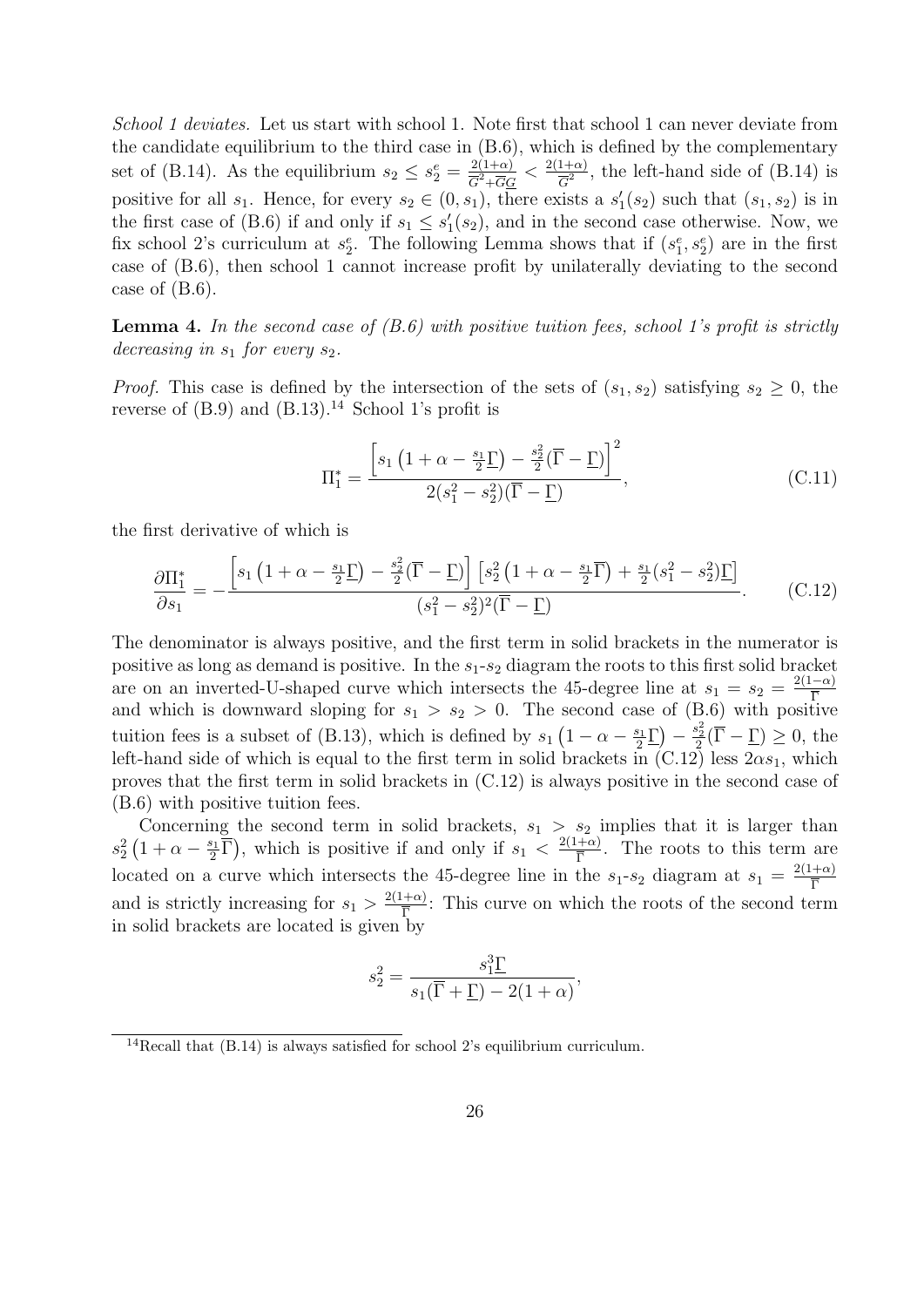the derivative of which is

$$
\frac{ds_2}{ds_1} = \frac{s_1^2 \Gamma(s_1(\overline{\Gamma} + \underline{\Gamma}) - 3(1+\alpha))}{(s_1(\overline{\Gamma} + \underline{\Gamma}) - 2(1+\alpha))s_2},
$$

which is positive for every  $s_1 > \frac{2(1+\alpha)}{\overline{\Gamma}}$  $\frac{+\alpha}{\overline{\Gamma}}$ . Hence, the right-hand side of (C.12) is negative for all  $s_2 < \frac{2(1+\alpha)}{\overline{\Gamma}}$  $\frac{1+\alpha}{\overline{\Gamma}}$  and therefore throughout the second case of (B.6) with positive tuition fees.  $\Box$ *School 2 deviates to the second case with*  $T_1 > 0$ . Let us now turn to school 2. Assume for the moment that school 1 will choose positive tuition fees in the pricing stage. Recall from (B.10) that in the *s*1-*s*<sup>2</sup> diagram, the boundary between the first and the second case of (B.6) has the shape of an inverted C: The curve has a maximum  $s_1$  at  $s_2 = \frac{2(1+\alpha)}{\bar{\Gamma}+\Gamma}$  and is downward (upward) sloping for larger (smaller) *s*2.

For any given pair of curricula  $s_1, s_2$  which belongs to one of the first two cases of (B.6), school 2's profit at equilibrium tuition fees can be calculated using (B.3):

$$
\Pi_2^*(s_2; s_1) = \Pi_2(T_2^*; T_1^*, s_1, s_2) = (T_2^* + \alpha s_2) \frac{\overline{\Gamma} - \frac{2}{s_1 + s_2} \left(1 - \frac{T_1^* - T_2^*}{s_1 - s_2}\right)}{\overline{\Gamma} - \underline{\Gamma}} \tag{C.13}
$$

Hence, the effect of school 2's choice of curriculum on equilibrium profit can be written as

$$
\frac{\partial \Pi_2^*(s_2; s_1)}{\partial s_2} = \frac{\partial \Pi_2(T_2^*; T_1^*, s_1, s_2)}{\partial s_2} + \frac{\partial \Pi_2(T_2^*; T_1^*, s_1, s_2)}{\partial T_2} \frac{dT_2^*}{ds_2} + \frac{\partial \Pi_2(T_2^*; T_1^*, s_1, s_2)}{\partial T_1} \frac{dT_1^*}{ds_2}.
$$
 (C.14)

The candidate equilibria are always located in the first case of (B.6) and clearly maximize schools' profits within this case. Outside this case, deviations to the second case of (B.6) may be possible with larger and smaller  $s_2$ , due to the inverted-C shape of the boundary between the first and the second case of  $(B.6)$  in the  $s_1-s_2$  diagram. That is to say, for given *s*<sup>1</sup> the set of *s*<sup>2</sup> satisfying the first case of (B.6) may have an upper boundary and a lower boundary at the same time. Let us first compare on both sides of such a boundary. As the candidate equilibrium is always on school 2's best-reply curve, it must be the case that the limit of  $\frac{\partial \Pi_2^*(s_2; s_1)}{\partial s_2}$ *∂*<sup>*s*2<sup>(82)</sup><sup>31</sup></sup>/<sub>∂s</sub><sup>2</sup> as *s*<sub>2</sub> approaches the upper (lower) boundary of the first case is non-positive (non-negative).

To be more specific, note first that  $\frac{\partial \Pi_2(T_2^*, T_1^*, s_1, s_2)}{\partial T_2} = 0$  in the first case of (B.6) with *∂T*<sup>2</sup>  $T_2^* > 0$ . This is in general not true in the second case, but as  $\frac{\partial \Pi_2(T_2^*, T_1^*, s_1, s_2)}{\partial T_2}$  $\frac{\partial^{2} I_{1}^{(1)}, s_{1}, s_{2})}{\partial T_{2}}$  is continuous, it must be satisfied in the limit where *s*<sup>2</sup> is close to the boundary between the two cases. Furthermore,  $\frac{\partial \Pi_2(T_2^*;T_1^*,s_1,s_2)}{\partial s_2}$  $\frac{\partial \Pi_2(T_2^*,T_1^*,s_1,s_2)}{\partial s_2}$  and  $\frac{\partial \Pi_2(T_2^*,T_1^*,s_1,s_2)}{\partial T_1}$  $\frac{\partial^2 H_1, s_1, s_2}{\partial T_1}$  are independent of whether we are in the first or in the second case of (B.6). As  $\frac{\partial \Pi_2(T_2^*, T_1^*, s_1, s_2)}{\partial T_1}$  $\frac{\partial \Pi_2^*(S_1;S_1,S_2)}{\partial T_1} > 0$ , the limit of  $\frac{\partial \Pi_2^*(S_2;S_1)}{\partial S_2}$  $\frac{\partial S_2}{\partial s_2}$  as *s*<sub>2</sub> approaches the boundary in the first case is larger than the limit as  $s_2$  approaches the boundary in the second case if and only if  $\frac{dT_1^*}{ds_2}$  is larger in the first case than in the second case. In the first case,  $\frac{dT_1^*}{ds_2} = -\frac{1}{3}$  $\frac{1}{3}(1 + \alpha - s_2(2\underline{\Gamma} - \overline{\Gamma}))$ , and in the second case it is  $\frac{dT_1^*}{ds_2} = -\frac{1}{2}$  $rac{1}{2} s_2(\Gamma - \underline{\Gamma}).$ The former is larger than the latter if and only if  $s_2 > \frac{2(1+\alpha)}{\bar{\Gamma}+\Gamma}$ , which is exactly where the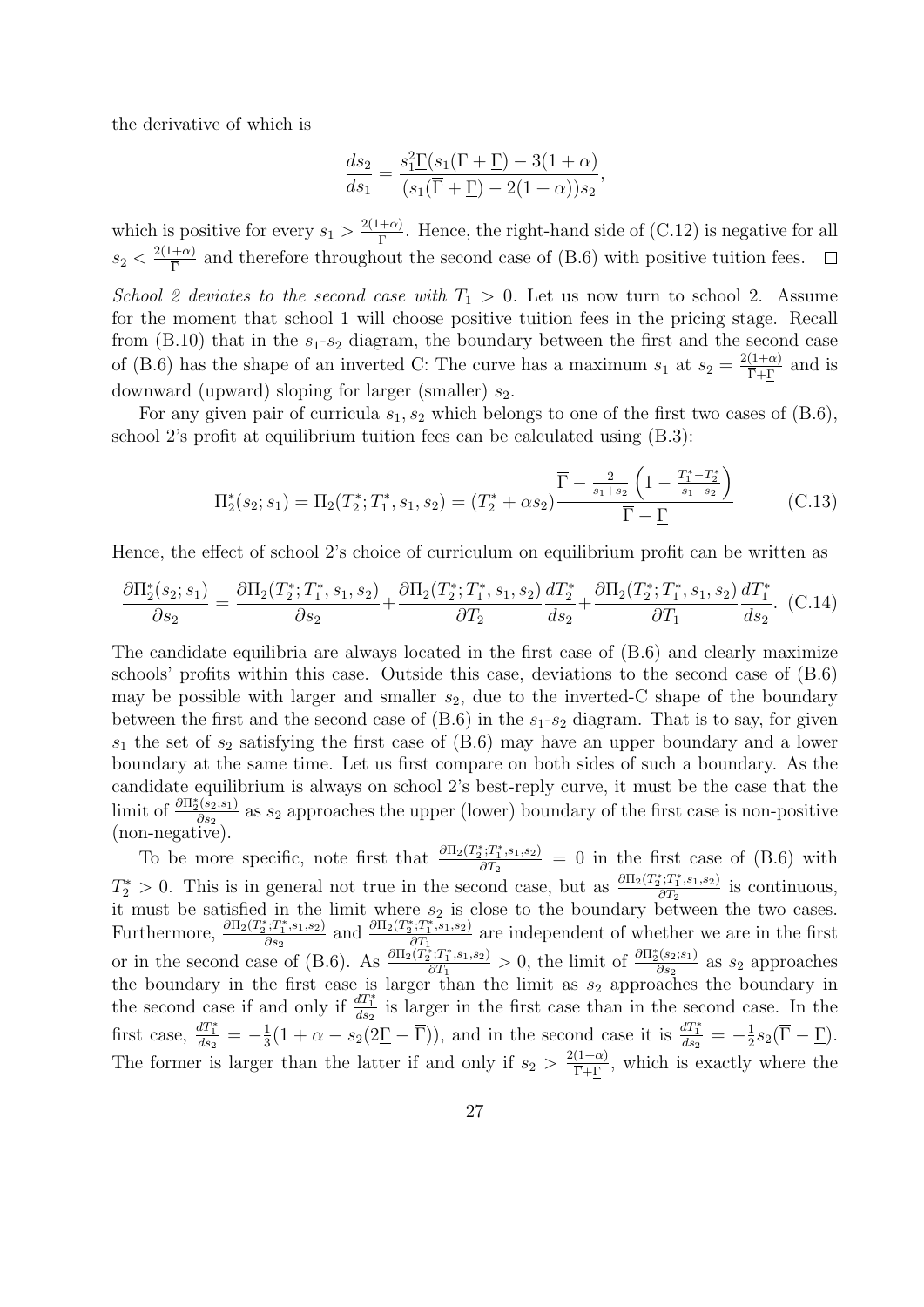maximum  $s_1$  on the boundary between the first and the second case is. Hence,  $\frac{\partial \Pi_2^*(s_2; s_1)}{\partial s_2}$  $\frac{\partial^2 s}{\partial s_2}$  is always larger if  $s_2$  approaches the boundary from below than if it approaches it from above. This proves that a deviation to the second case close to the boundary is never profitable.

To complete the proof that a deviation to any  $s_2$  in the second case is unattractive, we only have to rule out a local minimum in the second case. To this end, let us substitute for  $T_1^*$  and  $T_2^*$  in school 2's optimal profit in the second case, which yields

$$
\Pi_2^*(s_2; s_1) = s_2 \left(1 + \alpha - \frac{s_2}{2}\overline{\Gamma}\right) \left(\frac{1}{2} + \frac{s_1\left(\frac{s_1}{2}\overline{\Gamma} - (1 + \alpha)\right)}{(\overline{\Gamma} - \underline{\Gamma})(s_1^2 - s_2^2)}\right)
$$

and

$$
\frac{\partial \Pi_2^*(s_2; s_1)}{\partial s_2} = \frac{1 + \alpha - s_2 \overline{\Gamma}}{2} + \frac{s_1 \left(\frac{s_1}{2} \overline{\Gamma} - (1 + \alpha)\right)}{(\overline{\Gamma} - \underline{\Gamma})(s_1^2 - s_2^2)^2} \left[s_1^2 (1 + \alpha - s_2 \overline{\Gamma}) + s_2^2 (1 + \alpha)\right].
$$
 (C.15)

If  $s_2 = 0$ , then  $\frac{\partial \Pi_2^*(s_2; s_1)}{\partial s_2}$  $\frac{\partial}{\partial s_2}^{(s_2;s_1)} = \frac{1+\alpha}{2}$ 2  $\left(1+\frac{\overline{\Gamma}-\frac{2(1+\alpha)}{s_1}}{\overline{\Gamma}-\Gamma}\right)$ Γ*−*Γ ), which is positive if and only if  $s_1 > \frac{2(1+\alpha)}{2\overline{R}-R}$  $rac{2(1+\alpha)}{2\overline{\Gamma}-\underline{\Gamma}},$ which is in turn the minimum  $s_1$  on the boundary between the first and the second case for  $s_1 > s_2 \geq 0$ . Furthermore, the first summand on the right-hand side of (C.15) is strictly decreasing and the second summand strictly increasing in  $s_2$ . Hence, there cannot be any root to  $\frac{\partial \Pi_2^*(s_2; s_1)}{\partial s_2}$  $\frac{\partial^2 S^{(s_2,s_1)}}{\partial s_2}$  between  $s_2 = 0$  and the lower boundary of the first case of (B.6).

On the other hand, if  $s_2$  approaches  $s_1$ , the denominator in the second summand on the right-hand side of (C.15) approaches zero. Furthermore, the expression in solid brackets is smaller than  $s_1^2(2(1+\alpha)-s_2\overline{\Gamma})$ , which is negative for  $s_2$  close to  $s_1$  whenever  $s_1 > \frac{2(1+\alpha)}{\overline{\Gamma}}$  $rac{+\alpha)}{\overline{\Gamma}},$ which is the intersection of the boundary with the main diagonal in the  $s_1-s_2$  diagram. Hence, as the other factors in this summand are all positive when  $s_2$  is slightly below  $s_1$  and  $s_1 > \frac{2(1+\alpha)}{2\overline{P}-P}$  $\frac{2(1+\alpha)}{2\overline{\Gamma}-\Gamma}$ , this second summand is infinitely negative. As the first summand is finite, it follows that  $\frac{\partial \Pi_2^*(s_2; s_1)}{\partial s_2}$  $\frac{\partial^2 S^{(s_2,s_1)}}{\partial s_2}$  is negative in the second case of (B.6) as  $s_2$  approaches  $s_1$ . As both summands are again monotonic, it also follows that this derivative is negative for all  $s<sub>2</sub>$ between the boundary between the cases and the main diagonal.

*School 2 deviates to the second case with*  $T_1 = 0$ . For the case of  $T_1 = 0$ , school 2's profit and its derivative are

$$
\Pi_2^*(s_2; s_1) = \frac{s_1 (1 + \alpha - \frac{s_2}{2}\overline{\Gamma}) s_1(\overline{\Gamma}s_1 - 2)}{(s_1^2 - s_2^2)(\overline{\Gamma} - \Gamma)}
$$
  
\n
$$
\frac{\partial \Pi_2^*(s_2; s_1)}{\partial s_2} = \frac{s_2^2 (1 + \alpha) - s_1^2 (s_2 \overline{\Gamma} - (1 + \alpha))}{(s_1^2 - s_2^2)^2 (\overline{\Gamma} - \Gamma)} s_1(\overline{\Gamma}s_1 - 2).
$$

Hence, school 2's best-reply curve is given by

$$
s_1^2(s_2\overline{\Gamma} - (1+\alpha)) = s_2^2(1+\alpha).
$$
 (C.16)

In the  $s_1$ - $s_2$  diagram, this curve intersects the main diagonal at  $s_1 = s_2 = \frac{2(1+\alpha)}{\overline{p}}$  $rac{1+\alpha}{\overline{\Gamma}}$  with infinitely negative slope, and is convex and negatively sloped for  $s_1 > \frac{2(1+\alpha)}{\overline{p}}$  $\frac{1+\alpha}{\overline{\Gamma}}$ . Suppose now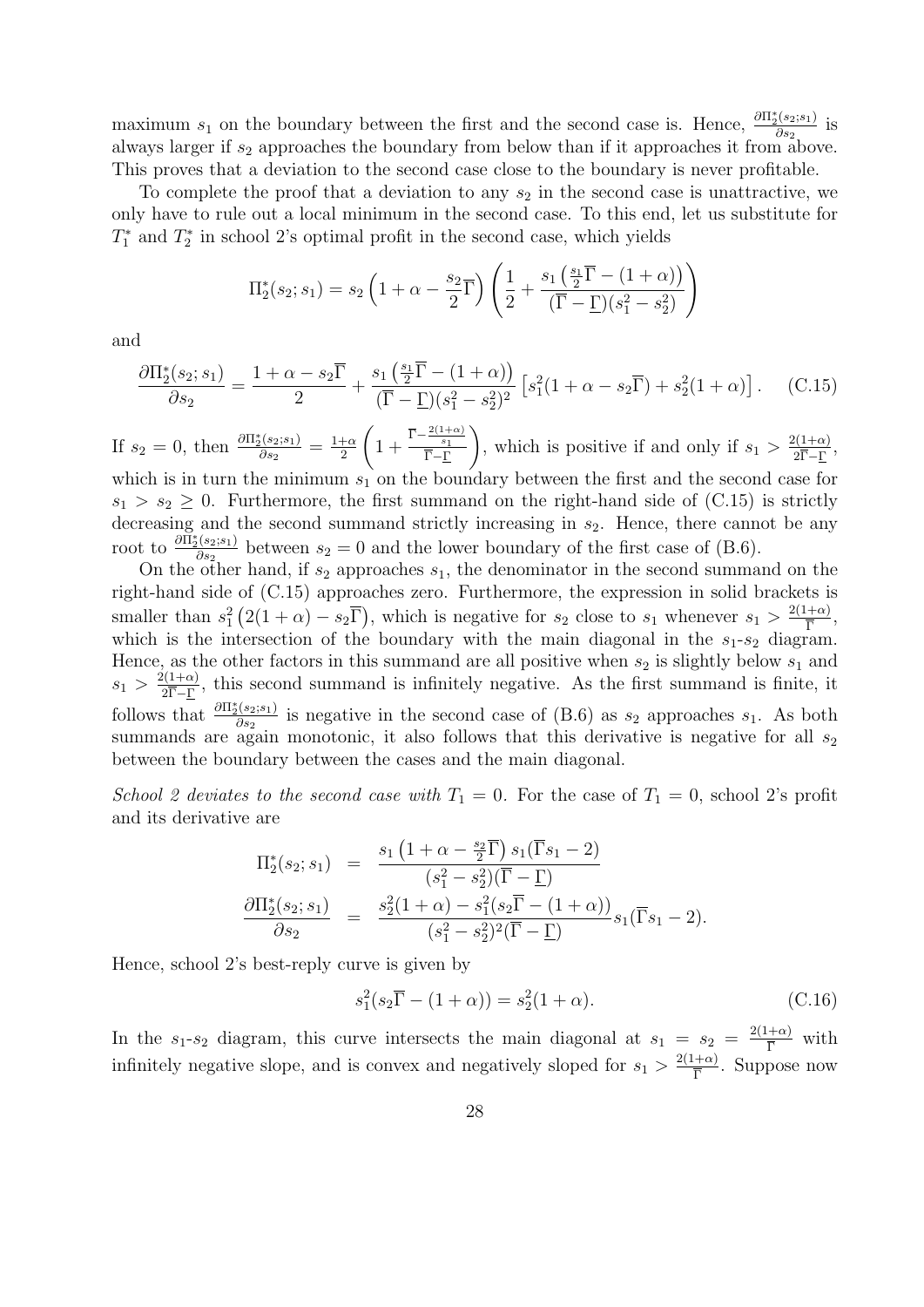$\alpha = 0$ . Then, school 2's best-reply curve, the boundary between the first and the second cases of (B.6) and the curve above which  $T_1 \geq 0$  is binding all intersect at  $s_1 = s_2 = \frac{2}{\overline{1}}$  $rac{2}{\Gamma}$  and are negatively sloped. Furthermore, if  $\alpha = 0$  then for all  $s_1 > s_2$  the boundary between the first and the second cases of (B.6) is below the curve above which  $T_1 \geq 0$  is binding. As the slope of school 2's best-reply curve is infinitely negative at  $s_1 = s_2$ , it is the lowest of the three curves for curricula close to the intersection of the three curves. Hence, it is sufficient to show that at  $s_2 = \frac{2}{\overline{\Gamma} + \Gamma}$  the pair of curricula on school 2's best-reply curve induces school 1 to charge positive tuition fees, i.e. is still located to the left of the curve above which  $T_1 \geq 0$ is binding. Note furthermore that it is sufficient to show this for  $\overline{\Gamma} \geq \frac{3}{2}$  $\frac{3}{2}$ , as otherwise  $s_1^e < \frac{2}{\overline{\Gamma}}$  $\frac{2}{\Gamma}$ , so that there is no curriculum in the second case of (B.6) with  $T_1 = 0$  which school 2 could possibly deviate to.

Applying  $s_2 = \frac{2}{\overline{\Gamma} + \Gamma}$  to (C.16) under the assumption  $\alpha = 0$  yields

$$
s_1 = \frac{2(1+\alpha)}{\sqrt{(\overline{\Gamma} - \underline{\Gamma})(\overline{\Gamma} + \underline{\Gamma})}}
$$

so that the left-hand side of (B.13) is

$$
\frac{2\overline{\Gamma}^2-3\overline{\Gamma}\underline{\Gamma}+3\underline{\Gamma}^2-2(\overline{\Gamma}+\underline{\Gamma})\sqrt{(\overline{\Gamma}-\underline{\Gamma})(\overline{\Gamma}+\underline{\Gamma})}}{(\overline{\Gamma}+\underline{\Gamma})^2(\overline{\Gamma}-\underline{\Gamma})},
$$

which is negative (at least) for all  $\frac{3}{2}\Gamma \leq \overline{\Gamma} \leq 2\Gamma$ . Hence, we have shown that this region is unattractive for school 2 for  $\alpha = 0$ , and because of continuity we can conclude that this holds also for positive, but sufficiently small *α*.

#### *Appendix C.4. Proof of Part (iv)*

Using  $(B.7)$  and  $(B.8)$  to substitute for  $T_1$  and  $T_2$  in  $(12)$  yields the type of student that is indifferent between both schools for any given pair of curricula

$$
\overline{\gamma}_1 = \frac{2(1+\alpha)}{3(s_1+s_2)} + \frac{\overline{\Gamma} + \underline{\Gamma}}{3},\tag{C.17}
$$

which is larger than the socially optimal allocation of students to schools for given curricula  $s_1$  and  $s_2$ ,  $\frac{2(1+\beta)}{s_1+s_2}$  $\frac{f(1+\beta)}{s_1+s_2}$ , if and only if

$$
\frac{2+3\beta-\alpha}{s_1+s_2} < \frac{\overline{\Gamma}+\underline{\Gamma}}{2}.
$$

For  $s_1 = s_1^e$  and  $s_2 = s_2^e$ , this condition is

$$
\left(1+\frac{3(\beta-\alpha)}{2(1+\alpha)}\right)\sqrt{(2\overline{\Gamma}-\underline{\Gamma})(2\underline{\Gamma}-\overline{\Gamma})} < \frac{\overline{\Gamma}+\underline{\Gamma}}{2},
$$

and for  $s_1 = s_1^f$  $\frac{f}{1}$  and  $s_2 = s_2^f$  $\frac{J}{2}$ , it is

$$
\left(1 + \frac{\beta - \alpha}{2(1 + \beta)}\right)\sqrt{\overline{\Gamma}\underline{\Gamma}} < \frac{\overline{\Gamma} + \underline{\Gamma}}{2},
$$

both of which are satisfied for sufficiently small  $\beta - \alpha$ .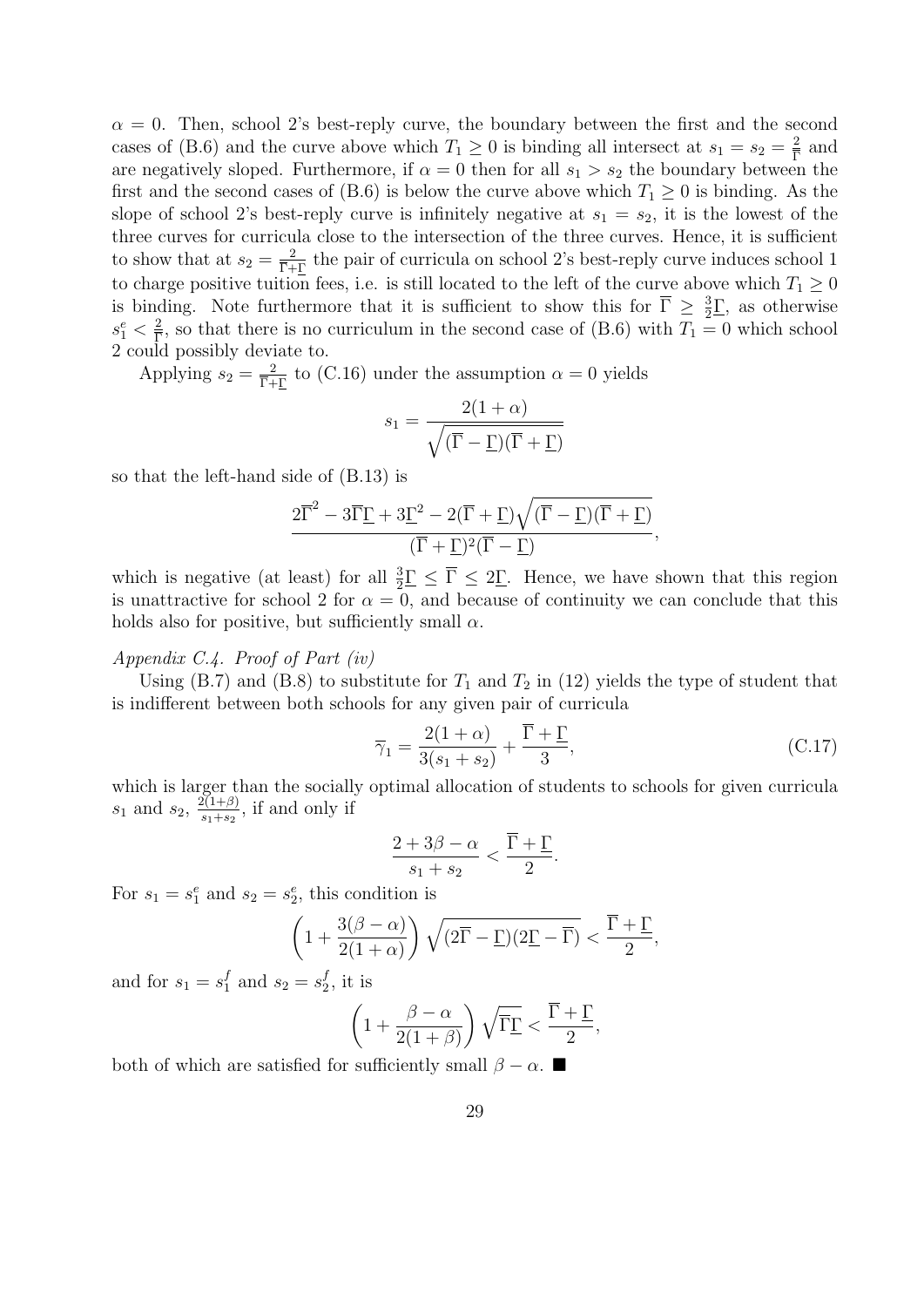#### **Appendix D. Proof of Lemma 2**

We prove that for any pair of curricula  $s_1 > s_2$ :

- if all students have an incentive to enrol, then the less challenging school can increase profit by making its curriculum tougher (Step 1),
- and if at least the highest-cost student chooses not to enrol, then the more challenging school can increase profit by making its curriculum softer (Step 2),

and conclude that such a pair of different curricula cannot be an equilibrium.

Step 1: Suppose that all students choose to enrol, which is the case if  $s_2 - \overline{\Gamma} \frac{s_2^2}{2} - T \ge 0$ . As the maximum net utility of the highest-cost student is  $\frac{1}{2\bar{\Gamma}}$ , a necessary condition for full market coverage is  $T \leq \frac{1}{2\overline{1}}$  $\frac{1}{2\overline{P}}$ . On the other hand, if this condition is satisfied, then it is always possible to find some  $s_2 \geq \frac{1}{\Gamma}$  $\frac{1}{\Gamma}$  such that full market coverage is warranted.

Given that all students enrol, the less challenging school attracts all students between  $\overline{\gamma}_1 = \frac{2}{s_1 +}$  $\frac{2}{s_1+s_2}$  and Γ, provided that this interval is nonempty. Hence, its profit is

$$
\Pi_2 = \max \left\{ \frac{T + \alpha s_2}{\overline{\Gamma} - \underline{\Gamma}} \left( \overline{\Gamma} - \frac{2}{s_1 + s_2} \right), 0 \right\}.
$$

If  $s_2 \leq \frac{2}{\Gamma}$  $\frac{2}{\overline{\Gamma}} - s_1$ ,  $\Pi_2$  is identical to zero. For  $s_2 > \frac{2}{\overline{\Gamma}}$  $\frac{2}{\overline{\Gamma}} - s_1$ , which exists in the case considered in this step whenever  $s_1 > \frac{1}{\overline{1}}$  $\frac{1}{\Gamma}$ , the derivative of  $\Pi_2$  w.r.t.  $s_2$  is

$$
\frac{\partial \Pi_2}{\partial s_2} = \frac{\alpha \left( \overline{\Gamma} - \frac{2}{s_1 + s_2} \right) + \left( T + \alpha s_2 \right) \frac{2}{(s_1 + s_2)^2}}{\overline{\Gamma} - \underline{\Gamma}} > 0.
$$

Hence, if  $s_1 > \frac{1}{\overline{1}}$  $\frac{1}{\Gamma}$ , the lax school can increase its profit by moving closer to the tough school's curriculum.

Finally, if  $s_1 \leq \frac{1}{\Gamma}$  $\frac{1}{\Gamma}$ ,  $s_1$  is preferred to every  $s_2 < s_1$  by every student. Hence, the lax school earns zero profit in such a situation, whereas switching to a curriculum slightly tougher than *s*<sup>1</sup> would yield the (formerly) laxer school the whole market and thus strictly positive profit.

Step 2: Suppose now that the highest-cost student  $\overline{\Gamma}$  chooses not to enrol, which is the case if and only if  $s_2 - \overline{\Gamma} \frac{s_2^2}{2} - T < 0$ . As we have restricted attention to non-negative tuition fees, the case we are dealing with in this step is characterized by

$$
T > \max\left\{s_2\left(1 - \frac{\overline{\Gamma}s_2}{2}\right), 0\right\}.
$$
 (D.1)

The more challenging school attracts all students who prefer its curriculum (i) to the lax school's curriculum ( $\gamma < \frac{2}{s_1+s_2}$ ) and (ii) to not being enrolled ( $\gamma < \frac{2}{s_1}$  $\left(1-\frac{T}{s}\right)$ *s*1 ) ). Its profit is therefore

$$
\Pi_1 = \frac{(T + \alpha s_1)}{\overline{\Gamma} - \underline{\Gamma}} \left( \min \left\{ \frac{2}{s_1 + s_2}, \frac{2}{s_1} \left( 1 - \frac{T}{s_1} \right) \right\} - \underline{\Gamma} \right).
$$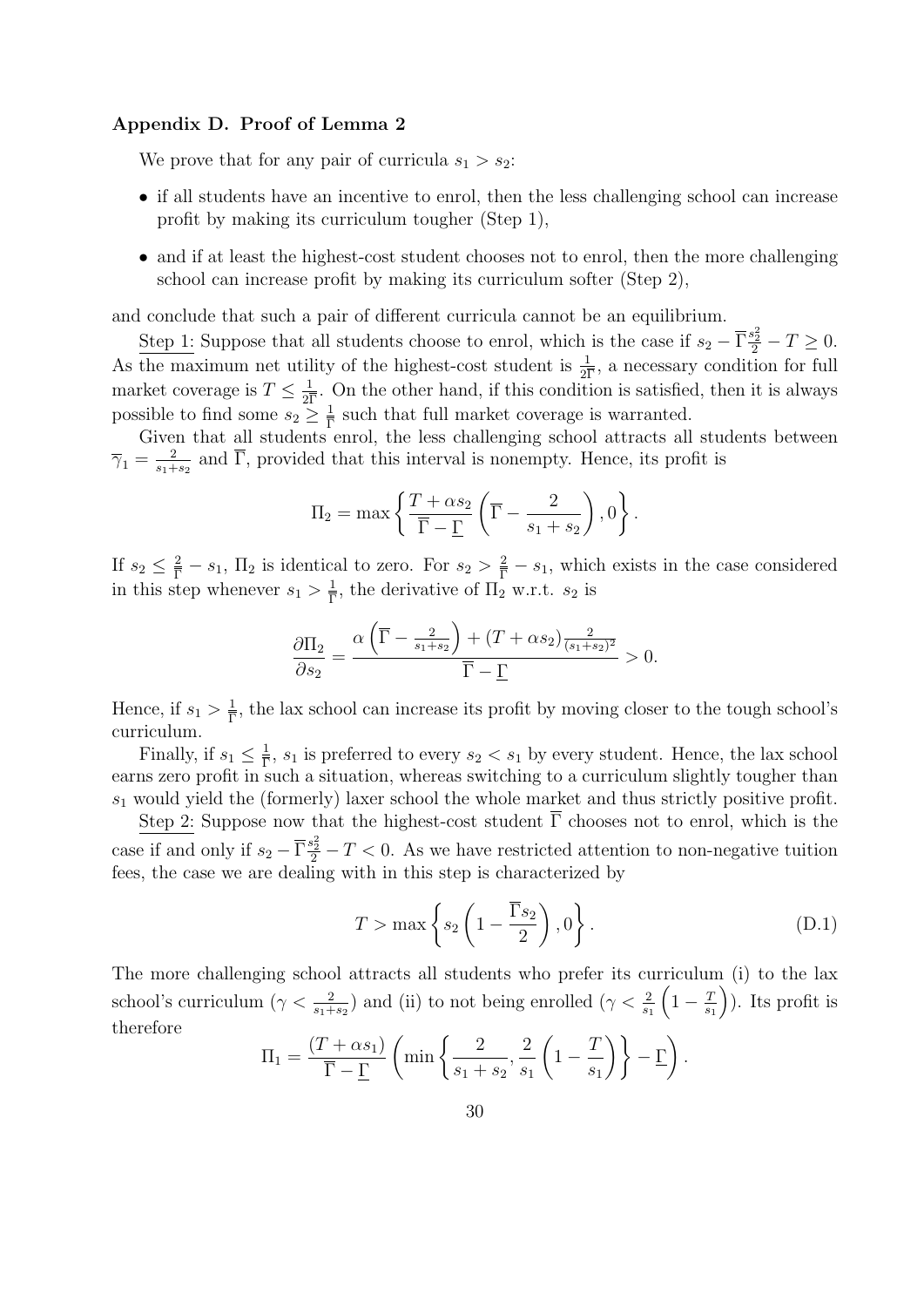**Case (a).** If  $\frac{2}{s_1+s_2} < \frac{2}{s_1}$ *s*1  $\left(1-\frac{T}{s_1}\right)$ *s*1 ), then the first derivative w.r.t.  $s_1$  is

$$
\frac{\partial \Pi_1}{\partial s_1} = \frac{1}{\overline{\Gamma} - \underline{\Gamma}} \left( 2 \frac{\alpha s_2 - T}{(s_1 + s_2)^2} - \alpha \underline{\Gamma} \right). \tag{D.2}
$$

Suppose first that  $s_2 \leq \frac{2}{\overline{\Gamma}}$  $\frac{2}{\Gamma}$ . Then, (D.1) becomes  $T > s_2 \left(1 - \frac{\overline{\Gamma}s_2}{2}\right)$  $\left(\frac{s_2}{2}\right)$ , so that

$$
\frac{\partial \Pi_1}{\partial s_1} < \frac{1}{\overline{\Gamma} - \Gamma} \left( 2s_2 \frac{\frac{\overline{\Gamma} s_2}{2} - (1 - \alpha)}{(s_1 + s_2)^2} - \alpha \Gamma \right) \\
&< \frac{1}{\overline{\Gamma} - \Gamma} \left( \frac{\overline{\Gamma}}{4} - \alpha \Gamma - \frac{1 - \alpha}{2s_2} \right) \\
&< \frac{\alpha}{\overline{\Gamma} - \Gamma} \left( \frac{\overline{\Gamma}}{4} - \Gamma \right) \\
&< 0,
$$

where the first line uses the lower bound for *T*, the second line the definition  $s_1 > s_2$ , the third line the supposition that  $s_2 \leq \frac{2}{\overline{\Gamma}}$  $\frac{2}{\overline{\Gamma}}$ , and the forth line  $\Gamma < 2\underline{\Gamma}$ .

Suppose now that  $s_2 > \frac{2}{\overline{R}}$  $\frac{2}{\Gamma}$ . Then, (D.1) becomes  $T > 0$ , so that

$$
\frac{\partial \Pi_1}{\partial s_1} < \frac{\alpha}{\overline{\Gamma} - \underline{\Gamma}} \left( \frac{2s_2}{(s_1 + s_2)^2} - \underline{\Gamma} \right) \\
&< \frac{\alpha}{\overline{\Gamma} - \underline{\Gamma}} \left( \frac{1}{2s_2^2} - \underline{\Gamma} \right) \\
&< \frac{\alpha}{\overline{\Gamma} - \underline{\Gamma}} \left( \frac{\overline{\Gamma}}{4} - \underline{\Gamma} \right) \\
&< 0.
$$

**Case (b).** If  $\frac{2}{s_1+s_2} \geq \frac{2}{s_1}$ *s*1  $\left(1-\frac{T}{s_1}\right)$ *s*1 ), then the first derivative w.r.t.  $s_1$  is

$$
\frac{\partial \Pi_1}{\partial s_1} = \frac{2}{\overline{\Gamma} - \underline{\Gamma}} \left( -\frac{T}{s_1^2} \left( 1 - \alpha - \frac{2T}{s_1} \right) - \alpha \underline{\Gamma} \right)
$$
  

$$
< \frac{2\alpha}{\overline{\Gamma} - \underline{\Gamma}} \left( \frac{T}{s_1^2} - \underline{\Gamma} \right)
$$
  

$$
< \frac{2\alpha}{\overline{\Gamma} - \underline{\Gamma}} \left( \frac{1}{2s_1} - \underline{\Gamma} \right)
$$
  

$$
< \frac{2\alpha}{\overline{\Gamma} - \underline{\Gamma}} \left( \frac{\overline{\Gamma}}{2} - \underline{\Gamma} \right)
$$
  

$$
< 0,
$$

where the second and the third line use the fact that the definition of this case is equivalent to  $\frac{T}{s_1} \leq \frac{s_2}{s_1+1}$  $\frac{s_2}{s_1+s_2}$ , which in turn is smaller than 1/2 due to  $s_1 > s_2$ , and the forth line uses  $s_1 \geq \frac{1}{\Gamma}$  $\frac{1}{\Gamma}$ , which must be the case in order to avoid the other school to locate itself slightly above  $s_1$  and attract the entire market.  $\blacksquare$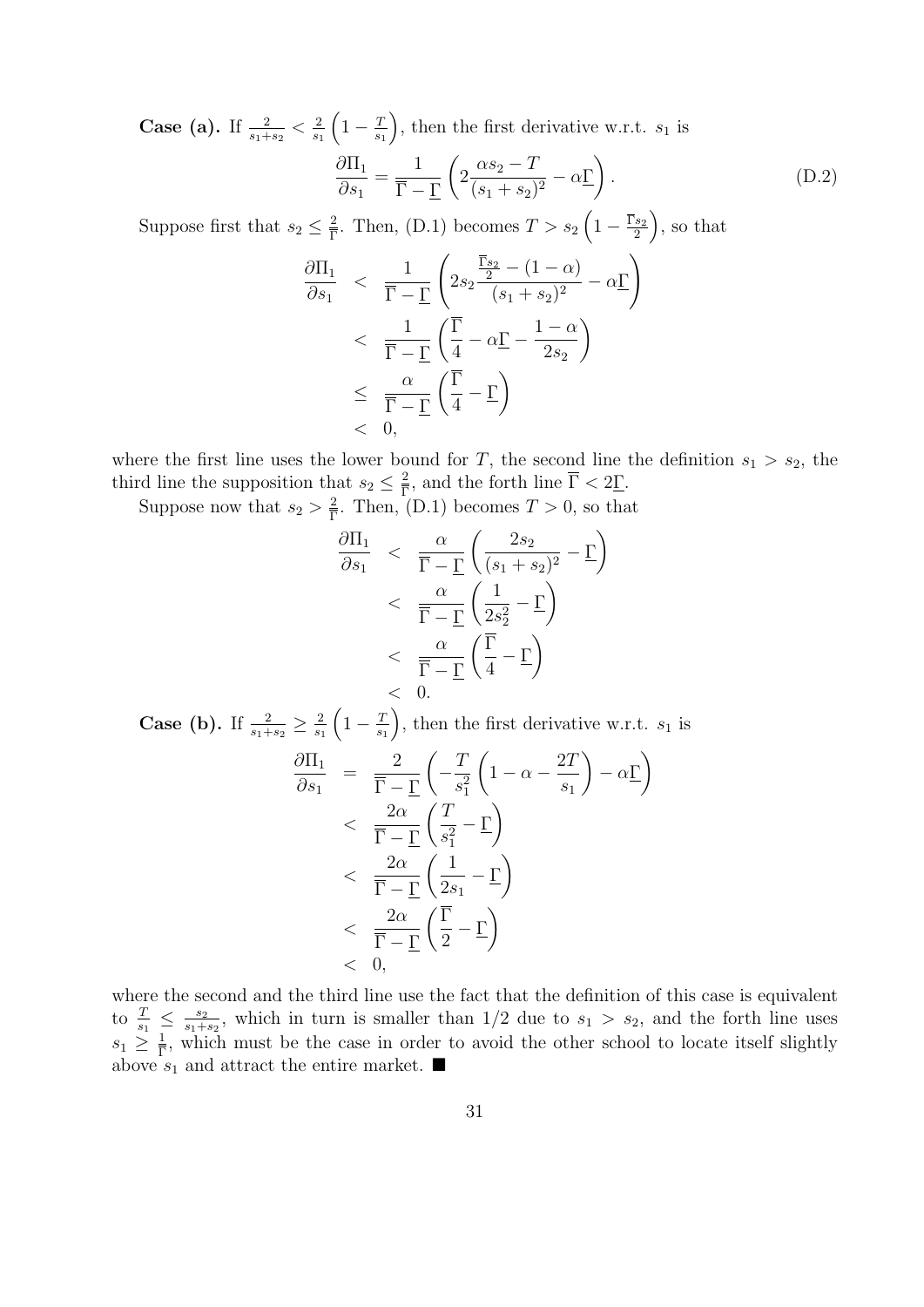#### **Appendix E. Proof of Proposition 3**

The equilibrium curriculum  $s^*$  specified in the proposition is the unique curriculum satisfying the requirement that it is the most preferred one by the median among all *enrolled* students. Hence, a situation with both schools choosing some curriculum  $s \neq s^*$  cannot be an equilibrium: If *s < s<sup>∗</sup>* , it would be profitable to deviate to a curriculum slightly above *s*, as this would give the deviating school the same research spillover as before, but more than half of the total demand. The same argument holds for  $s > s^*$ . Furthermore, recall from Lemma 2 that there cannot be any heterogenous equilibria. Hence, we have proven that if there is a pure strategy equilibrium, it must be that specified in the Proposition.

To prove that this  $s^*$  is indeed an equilibrium, it is sufficient to show that no deviation can be more profitable than the marginal deviation, i.e. than choosing a curriculum slightly above or below *s ∗* . Hence, the proof will be organized in the following way: In the first step, we show that the best deviation to above is the marginal one. In the second step, we show that the the best deviation to below is the marginal one under certain conditions (steps 2a and 2b), and that these conditions are satisfied in our candidate equilibrium (step 2c).

*Step 1: Deviation to above.* If a school deviates to some  $s_1 > s^*$  and her rival sticks to  $s_2 = s^*$ , the deviating school's profit is<sup>15</sup>

$$
\Pi_1 = \frac{1}{\overline{\Gamma} - \underline{\Gamma}} \left( \frac{2}{s_1 + s_2} - \underline{\Gamma} \right) (T + \alpha s_1), \tag{E.1}
$$

the derivative of which w.r.t. *s*<sup>1</sup> is

$$
\frac{\partial \Pi_1}{\partial s_1} = \frac{1}{\overline{\Gamma} - \underline{\Gamma}} \left( 2 \frac{\alpha s_2 - T}{(s_1 + s_2)^2} - \alpha \underline{\Gamma} \right),\tag{E.2}
$$

which is positive only if

$$
s_1 < \sqrt{2\frac{\alpha s_2 - T}{\alpha \Gamma}} - s_2
$$
  
\n
$$
\leq s_2 + 2s_2 \left(\sqrt{\frac{1}{2s_2 \Gamma}} - 1\right)
$$
  
\n
$$
\leq s_2 + 2s_2 \left(\sqrt{\frac{\overline{\Gamma} + \Gamma}{4\Gamma}} - 1\right)
$$
  
\n
$$
\leq s_2 + 2s_2 \left(\sqrt{\frac{3}{4}} - 1\right)
$$
  
\n
$$
\leq s_2,
$$

<sup>&</sup>lt;sup>15</sup>Note that all types below  $\overline{\gamma}_1$  indeed prefer to be enrolled, as  $\overline{\gamma}_2 = \frac{2}{s_2} \left(1 - \frac{T}{s_2}\right) \ge \frac{1}{s_2} > \frac{2}{s_1 + s_2} = \overline{\gamma}_1$ , as  $T \leq \frac{\Gamma}{2}$  $\frac{\Gamma}{2} s_2^2$  and  $s_2 < \frac{1}{\Gamma}$ .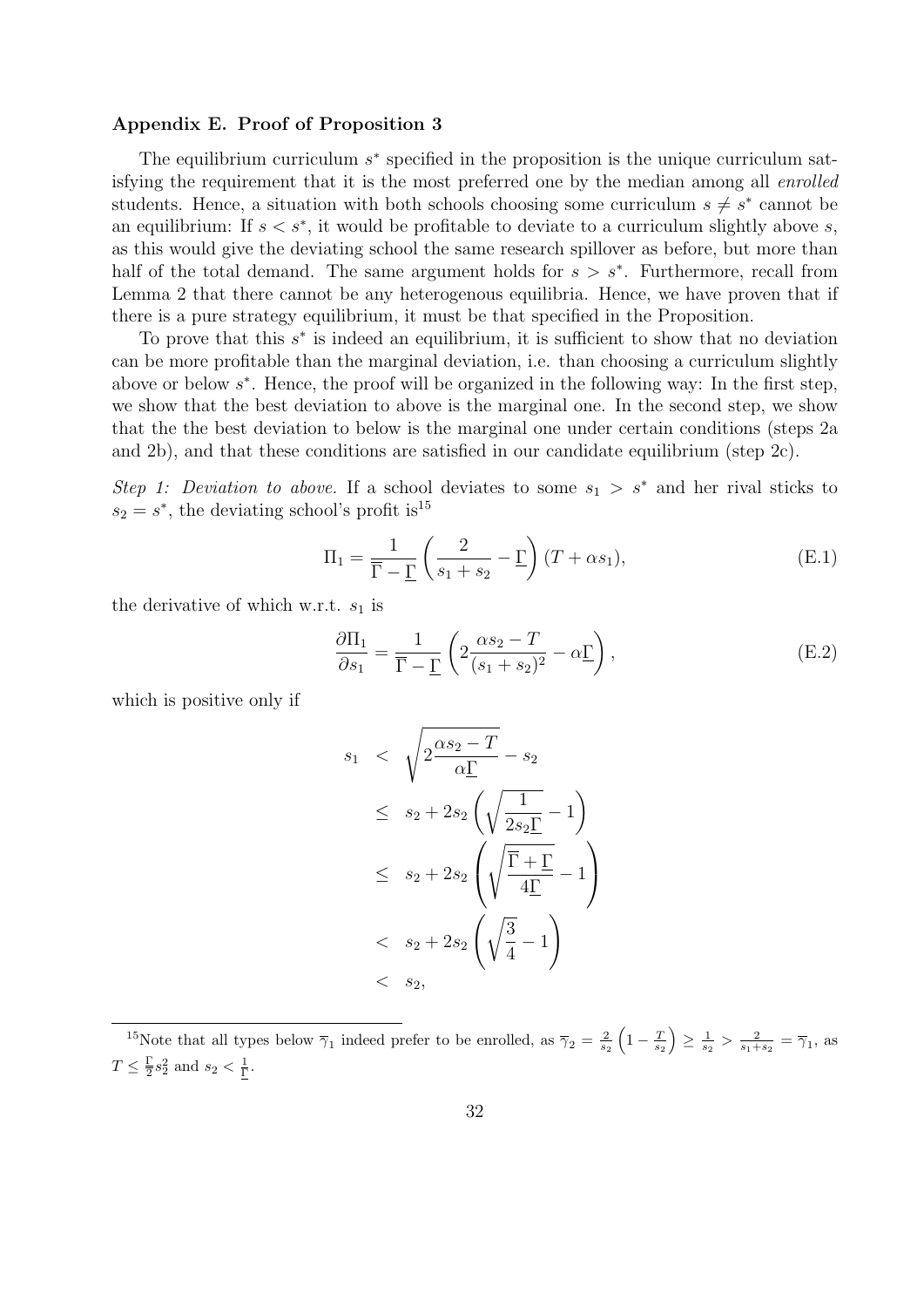a contradiction to  $s_1$  being a deviation to above. Note that we used  $T \geq 0$  for the second,  $s_2 = s^* \geq \frac{2}{\bar{\Gamma} + \Gamma}$  for the third, and  $\bar{\Gamma} < 2\bar{\Gamma}$  for the forth inequality.

*Step 2a: Deviation to below; full market coverage.* If a school deviates to below, i.e., chooses some  $s_2 < s^*$  while the rival school sticks to  $s_1 = s^*$ , the case of full market coverage is characterized by

$$
\frac{2}{s_2} \left( 1 - \frac{T}{s_2} \right) > \overline{\Gamma}.
$$
 (E.3)

The deviating school's demand is

$$
D_2 = \frac{\overline{\Gamma} - \overline{\gamma}_1}{\overline{\Gamma} - \underline{\Gamma}} = \frac{1}{\overline{\Gamma} - \underline{\Gamma}} \left( \overline{\Gamma} - \frac{2}{s_1 + s_2} + \frac{2(T_1 - T_2)}{s_1^2 - s_2^2} \right)
$$

and, therefore,

$$
\frac{\partial D_2}{\partial s_2} = \frac{2}{(\overline{\Gamma} - \underline{\Gamma})(s_1 + s_2)^2} > 0.
$$

With  $\Pi_2 = (T + \alpha s_2)D_2$ , this implies

$$
\frac{\partial \Pi_2}{\partial s_2} = \alpha D_2 + (T + \alpha s_2) \frac{\partial D_2}{\partial s_2} > 0.
$$

*Step 2b: Deviation to below; incomplete market coverage.* Under incomplete market coverage, the deviating (i.e., lax) school's profit is

$$
\Pi_2 = (T + \alpha s_2) \frac{\overline{\gamma}_2 - \overline{\gamma}_1}{\overline{\Gamma} - \underline{\Gamma}} \n= \frac{2}{\overline{\Gamma} - \underline{\Gamma}} (T + \alpha s_2) \left[ \frac{1}{s_2} \left( 1 - \frac{T}{s_2} \right) - \frac{1}{s_1 + s_2} \right].
$$

Taking the derivative w.r.t. *s*<sup>2</sup> yields

$$
\frac{\partial \Pi_2}{\partial s_2} = \frac{2}{\overline{\Gamma} - \underline{\Gamma}} \left[ \alpha \left( \frac{1}{s_2} \left( 1 - \frac{T}{s_2} \right) - \frac{1}{s_1 + s_2} \right) - (T + \alpha s_2) \left( \frac{1}{s_2^2} \left( 1 - \frac{2T}{s_2} \right) - \frac{1}{(s_1 + s_2)^2} \right) \right]
$$
  
\n
$$
= \frac{2}{\overline{\Gamma} - \underline{\Gamma}} \left[ \alpha \left( \frac{T}{s_2^2} - \frac{s_1}{(s_1 + s_2)^2} \right) - \frac{T}{s_2^2} \left( \frac{s_1 (s_1 + 2s_2)}{(s_1 + s_2)^2} - \frac{2T}{s_2} \right) \right]
$$

As we will argue in the next substep, it is sufficient to prove the following Lemma:

**Lemma 5.** For every  $T$ ,  $s_1$  *such that* 

$$
T \ge \min\left\{s_1\left(1 - \frac{\overline{\Gamma}}{2}s_1\right), \frac{s_1}{4}\left(\frac{3}{4} - \alpha + \sqrt{\frac{9}{16} + \frac{\alpha}{2} + \alpha^2}\right)\right\},\right\}
$$

*∂*Π<sup>2</sup>  $\frac{\partial \Pi_2}{\partial s_2}$  ≥ 0 *for all s*<sub>2</sub> < s<sub>1</sub> *satisfying*  $\frac{2}{s_2}$  $\left(1-\frac{T}{s_2}\right)$ *s*2  $\Big) < \overline{\Gamma}.$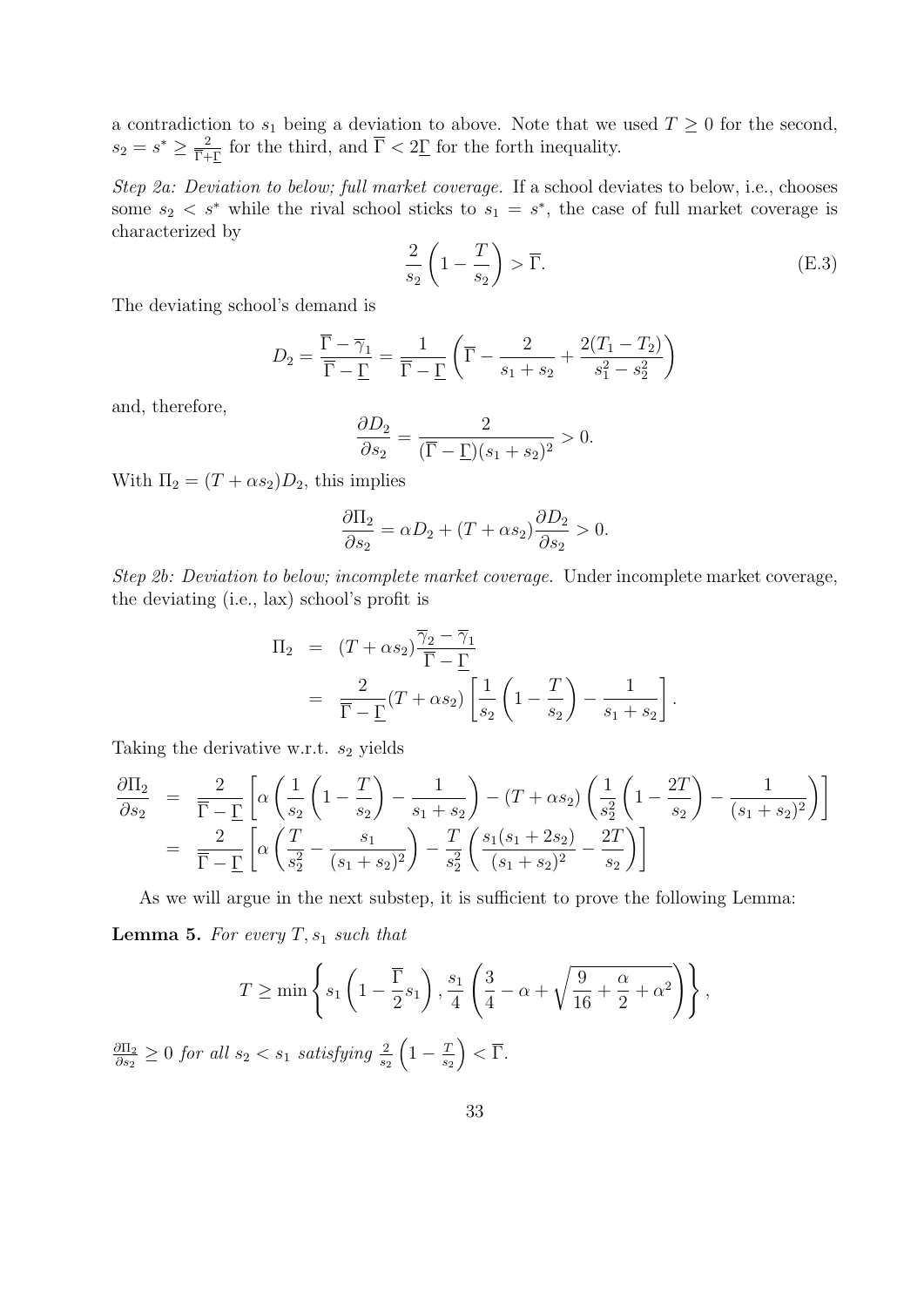*Proof.* The condition  $T \geq \frac{s_1}{4}$  $\frac{s_1}{4} \left( \frac{3}{4} - \alpha + \sqrt{\frac{9}{16} + \frac{\alpha}{2} + \alpha^2} \right)$  is constructed such that it implies that  $\frac{\partial \Pi_2}{\partial s_2} \geq 0$  if  $s_2$  is sufficiently close to  $s_1$ . This can be seen by substituting for  $s_2 = s_1$  and solving for *T*.

Hence, it remains to show that  $\frac{\partial \Pi_2}{\partial s_2} \geq 0$  for *all*  $s_2 < s_1$ . We will do so by proving that  $\partial^2\Pi_2$  $\frac{\partial^2 \Pi_2}{\partial s_2^2} > 0$  whenever  $\frac{\partial \Pi_2}{\partial s_2} \geq 0$ :

$$
\frac{\partial^2 \Pi_2}{\partial s_2^2} = \frac{2}{\overline{\Gamma} - \underline{\Gamma}} \left( \frac{2T}{s_2^2} \left( \frac{1 - \alpha}{s_2} - \frac{s_2}{(s_1 + s_2)^3} - \frac{3T}{s_2^2} \right) + \frac{2\alpha s_1}{(s_1 + s_2)^3} \right)
$$
\n
$$
\leq \frac{4T}{(\overline{\Gamma} - \underline{\Gamma})s_2^2} \left( (1 - \alpha) \left( \frac{1}{s_2} - \frac{1}{s_1 + s_2} \right) - \frac{s_2(1 - s_2)}{(s_1 + s_2)^3} + \frac{2T}{s_2} \left( \frac{1}{s_1 + s_2} - \frac{3}{s_2} \right) \right)
$$
\n
$$
= \frac{4T}{(\overline{\Gamma} - \underline{\Gamma})s_2^2} \left( \frac{(1 - \alpha)s_1}{s_2(s_1 + s_2)} - \frac{s_2(1 - s_2)}{(s_1 + s_2)^3} - \frac{2T}{s_2} \frac{3s_1 + 2s_2}{s_2(s_1 + s_2)} \right)
$$
\n
$$
< \frac{4T}{(\overline{\Gamma} - \underline{\Gamma})s_2^2} \left( \frac{s_1}{s_2(s_1 + s_2)} \underbrace{\left( 1 - \alpha - \frac{3s_1 + 2s_2}{s_2} \left( \frac{3}{4} - \alpha \right) \right) - \frac{s_2(1 - s_2)}{(s_1 + s_2)^3}}_{= -\frac{1}{2} + \alpha - 3\frac{s_1}{s_2} \left( \frac{3}{4} - \alpha \right)}
$$
\n
$$
< 0.
$$

For the first inequality we used the condition that  $\frac{\partial \Pi_2}{\partial s_2} \geq 0$  to substitute for  $\frac{2\alpha s_1}{(s_1+s_2)^3}$ 2*T*  $s_2^2$  $\left(\frac{2T}{s_2(s_1+s_2)}+\frac{s_2^2}{(s_1+s_2)^3}-\frac{1-\alpha}{s_1+s_2}\right)$ ), and for the second inequality we used the fact that  $T \geq$ *s*1  $\frac{s_1}{4} \left( \frac{3}{4} - \alpha + \sqrt{\frac{9}{16} + \frac{\alpha}{2} + \alpha^2} \right) > \frac{s_1}{2}$  $\frac{s_1}{2} \left( \frac{3}{4} - \alpha \right)$  for all  $\alpha > 0$ .

*Step 2c: Deviation to below; summary.* A more detailed way of writing the *s <sup>∗</sup>* given in (17) in the Proposition is

$$
s^* = \begin{cases} \frac{2}{\overline{\Gamma} + \underline{\Gamma}}, & \text{if } T \le \frac{2\overline{\Gamma}}{(\overline{\Gamma} + \underline{\Gamma})^2};\\ \sqrt{\frac{2T}{\overline{\Gamma}}}, & \text{otherwise.} \end{cases}
$$
(E.4)

Note that  $s_2 = s^*$  satisfies the condition (E.3) of full market coverage if and only if  $T \leq \frac{2\Gamma}{(\Gamma + 1)}$  $\frac{2\Gamma}{(\overline{\Gamma}+\underline{\Gamma})^2}$ . Hence, it remains to show that the pairs of  $(T, s^*)$  with  $T > \frac{2\Gamma}{(\overline{\Gamma} + \Gamma)^2}$  satisfy the condition of Lemma 5,  $T \geq \frac{s^*}{4}$  $\frac{3^*}{4}\left(\frac{3}{4}-\alpha+\sqrt{\frac{9}{16}+\frac{\alpha}{2}+\alpha^2}\right)$ . Using  $s^* \geq \frac{2}{\Gamma+\Gamma}$ , we have  $T=\frac{\Gamma}{2}$  $\frac{\Gamma}{2}s^{*2} \geq \frac{\Gamma}{\overline{\Gamma} + \Gamma} s^* >$  $\frac{s^*}{2}$  >  $\frac{s^*}{4}$  $\frac{3^*}{4} \left( \frac{3}{4} - \alpha + \sqrt{\frac{9}{16} + \frac{\alpha}{2} + \alpha^2} \right)$  for all  $\alpha > 0$ . ■

#### **Appendix F. Proof of Lemma 3**

Note first that the lower restriction  $\overline{\gamma} \geq \Gamma$  cannot bind, as yields zero value of the objective function and it is easy to find pairs of *s* and  $\overline{\gamma} \in [\Gamma, \overline{\Gamma}]$  for which the objective function is strictly positive. Hence, the only relevant constraint is  $\overline{\gamma} < \overline{\Gamma}$ .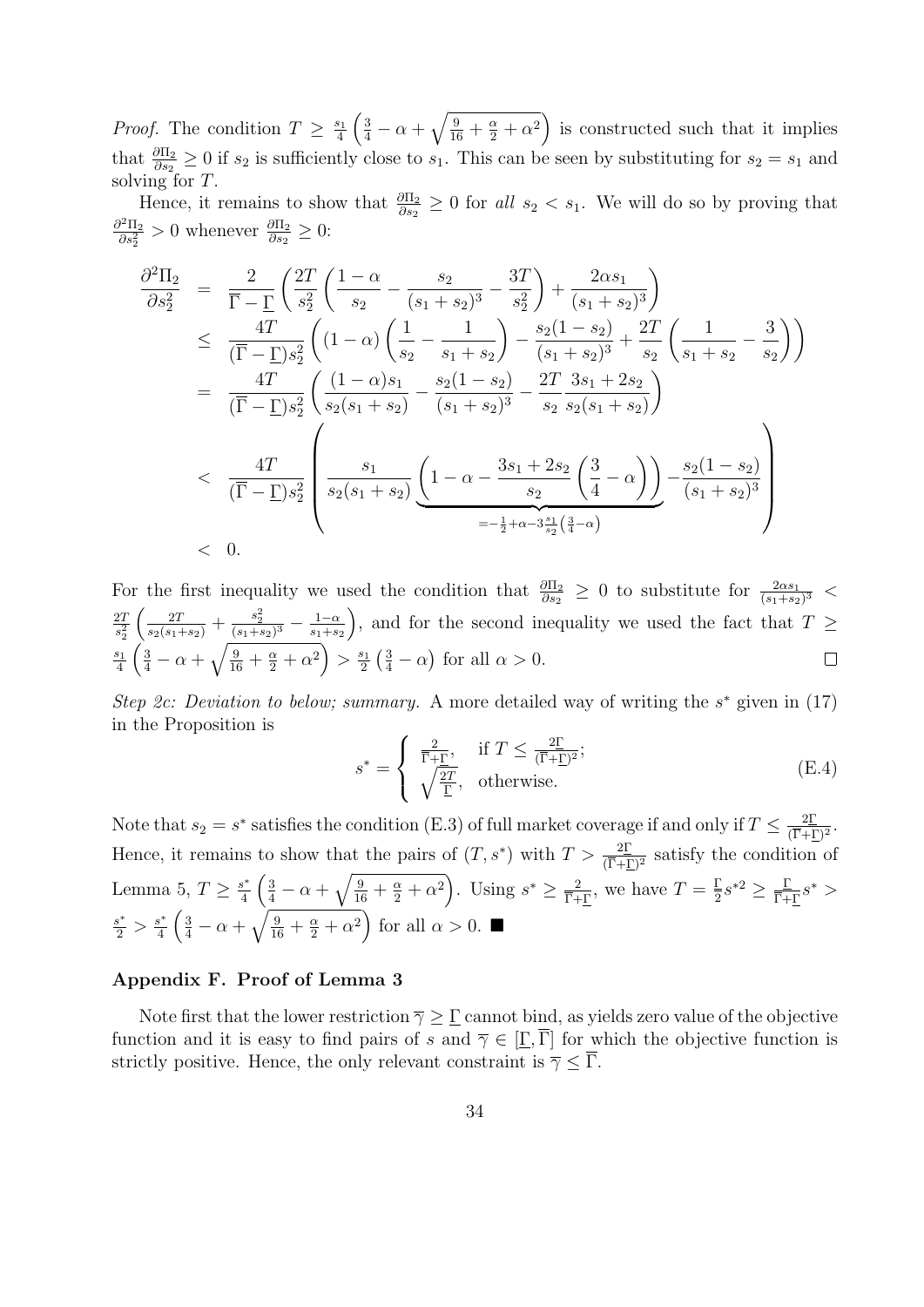The Kuhn-Tucker conditions of the regulator's problem are (19),

$$
\frac{s\left(1+\beta-\frac{s}{2}\overline{\gamma}\right)}{\overline{\Gamma}-\underline{\Gamma}}-\lambda = 0 \tag{F.1}
$$

$$
\lambda(\overline{\gamma} - \overline{\Gamma}) = 0 \tag{F.2}
$$

$$
\lambda \geq 0 \tag{F.3}
$$

Using (19) to substitute for *s* in (F.1) yields

$$
\lambda = \frac{2(1+\beta)^2 \Gamma}{(\overline{\Gamma} - \Gamma)(\overline{\gamma} + \Gamma)^2} > 0,
$$

which proves that the constraint  $\overline{\gamma} \leq \overline{\Gamma}$  is binding.

## **Appendix G. Proof of Proposition 4**

Recall that the regulator's problem of choosing *T* is equivalent to choosing a pair  $(s^*, \overline{\gamma})$ such that  $\overline{\gamma} = \frac{2}{s^*}$  $\frac{2}{s^*} - \Gamma$ . Using this to substitute for  $\overline{\gamma}$  in (18) yields the regulator's objective function

$$
\frac{(1+2\beta)(1-s^*\underline{\Gamma})}{\overline{\Gamma}-\underline{\Gamma}},\tag{G.1}
$$

which is strictly decreasing in  $s^*$ . As the range of  $s^*$  is  $\left[\frac{2}{\bar{\Gamma}+\Gamma},\frac{1}{\bar{\Gamma}}\right]$  $\frac{1}{\Gamma}$ , the claim follows immediately.

#### **References**

- Andersson, R., Quigley, J., Wilhelmsson, M., 2009. Urbanization, Productivity, and Innovation: Evidence from Investment in Higher Education. Journal of Urban Economics 66, 2–15.
- Benabou, R., 1993. Workings of a City: Location, Education, and Production. Quarterly Journal of Economics 108, 619–652.
- Buddin, R., Zamarro, G., 2009. Teacher Qualifications and Student Achievement in Urban Elementary Schools. Journal of Urban Economics 66, 103–115.
- Caucutt, E., 2002. Educational Vouchers When There Are Peer Group Effects Size Matters. International Economic Review 43, 195–222.
- De Fraja, G., Iossa, E., 2002. Competition Among Universities and the Emergence of the Elite Institution. Bulletin of Economic Research 54, 275–293.
- Del Rey, E., 2001. Teaching versus Research: A Model of State University Competition. Journal of Urban Economics 49, 356–373.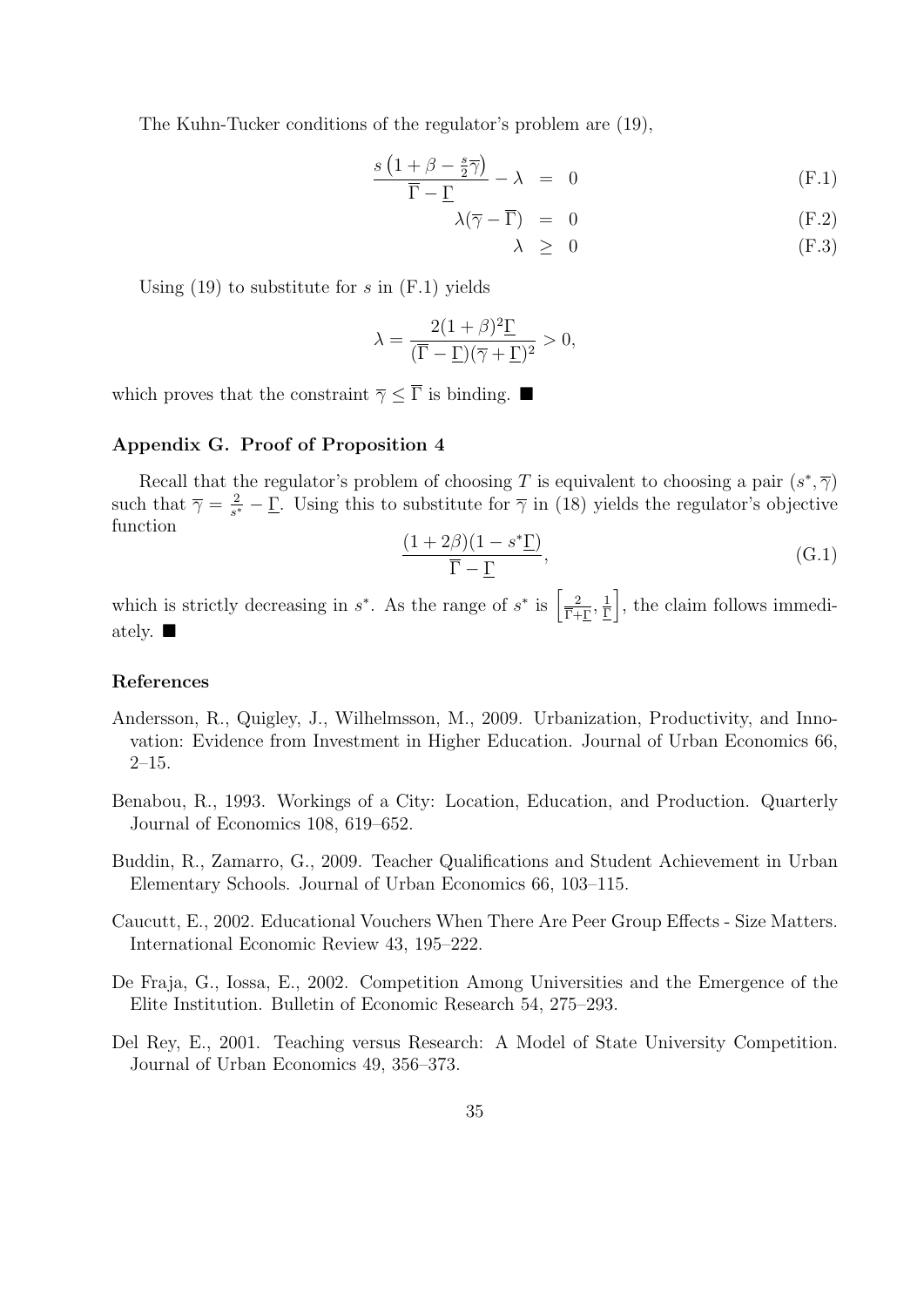- Eisenkopf, G., 2010. Peer Effects, Motivation, and Learning. Economics of Education Review 29, 364–374.
- Epple, D., Newlon, E., Romano, R., 2002. Ability Tracking, School Competition, and the Distribution of Educational Benefits. Journal of Public Economics 83, 1–48.
- Epple, D., Romano, R., 1998. Competition Between Private and Public Schools, Vouchers, and Peer-Group Effects. American Economic Review 88, 33–62.
- Epple, D., Romano, R., 2008. Educational Vouchers and Cream Skimming. International Economic Review 49, 1395–1435.
- Epple, D., Romano, R., Sieg, H., 2003. Peer effects, financial aid and selection of students into colleges and universities: an empirical analysis. Journal of Applied Econometrics 18, 501–525.
- Epple, D., Romano, R., Sieg, H., 2006. Admission, Tuition, and Financial Aid Policies in the Market for Higher Education. Econometrica 74, 885–928.
- Friedman, M., 1997. Public Schools: Make Them Private. Education Economics 5, 341–344.
- Gallego, F., 2006. Voucher-School Competition, Incentives and Outcomes: Evidence from Chile. Massachusetts Institute of Technology.
- Gary-Bobo, R., Trannoy, A., 2008. Efficient Tuition Fees and Examinations. Journal of the European Economic Association 6, 1211–1242.
- Gibbons, S., Machin, S., Silva, O., 2008. Choice, Competition, and Pupil Achievement. Journal of the European Economic Association 6, 912–947.
- Hotelling, H., 1929. Stability in Competition. Economic Journal 39, 41–57.
- Hoxby, C., 1999. The Productivity of Schools and Other Local Public Goods Producers. Journal of Public Economics 74, 1–30.
- Hoxby, C., 2000. Does Competition Among Public Schools Benefit Students and Taxpayers? American Economic Review 90, 1209–1238.
- Jepsen, C., Montgomery, M., 2009. Miles to Go Before I Learn: The Effect of Travel Distance on the Mature Person's Choice of a Community College. Journal of Urban Economics 65, 64–73.
- Kemnitz, A., 2007. University Funding Reform, Competition, and Teaching Quality. Journal of Institutional and Theoretical Economics 163, 356–378.
- Lazear, E., 2001. Educational Production. Quarterly Journal of Economics 116, 777–803.